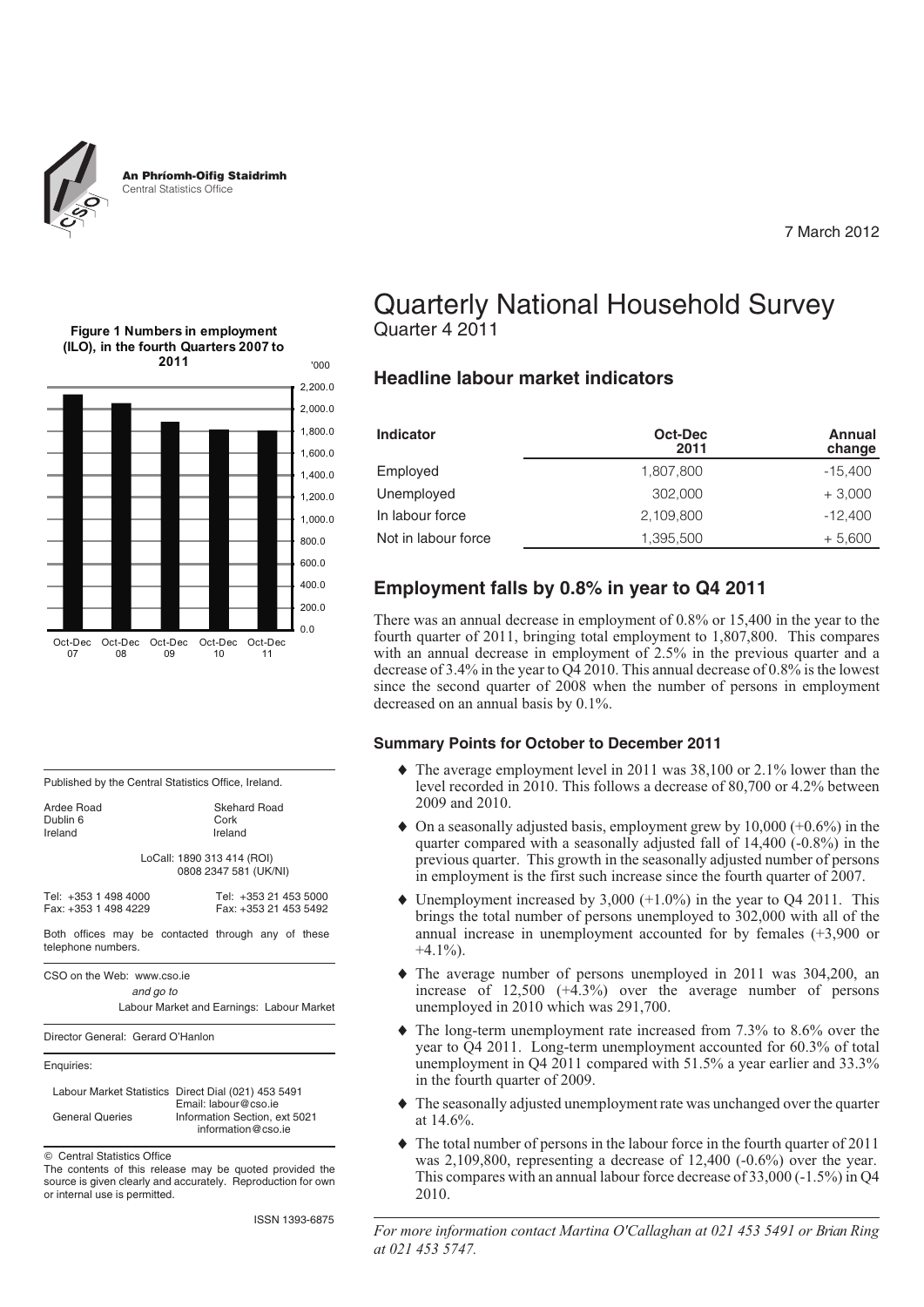*Note:* Please see background notes for discussion on the interpretation in the volume of persons who are employed, unemployed etc.

#### **Employment**

#### **Employment down 15,400 in year**

The annual reduction of 15,400 (-0.8%) in employment was comprised of a decrease of 6,100 or 0.6% in the number of men in employment, while the number of women in employment decreased by 9,400 or 1.1%. *See tables 1a, 1b, 8a and 8b.*

- On a seasonally adjusted basis, employment increased by 10,000 (+0.6%) in the quarter, the first such increase since Q4 2007. This increase of 10,000 follows on from a seasonally adjusted fall in employment of 14,400 (-0.8%) in Q3 2011. Seasonally adjusted increases in employment were recorded for both males and females (both +0.4% over the quarter) the first increases in either series since late 2007/early 2008. *See tables 3a and 3b.*
- Employment fell in eight of the fourteen economic sectors over the year. The greatest rate of decline was recorded in the *Education* sector (-9,100 or -6.0%). On a seasonally adjusted basis employment in *Education* fell by a relatively low 2,000 (-1.4%) between Q3 and Q4 2011 suggesting that while an annual decrease has been recorded the short term trend in the sector is relatively flat. *See tables 2a, 2b, 2c, 2d, 3a, 3b, figure 2 and Background Notes.*
- The next largest declines in employment over the year were recorded in the *Wholesale and retail trade; repair of motor vehicles and motorcycles* (-5,400) and *Transportation and storage* (-4,700) sectors. *See tables 2a, 2b, 2c, 2d and figure 2.*
- The largest increase was recorded in the *Information and communication* sector where employment increased by 5,800 (+8.4%). *See tables 2a, 2b, 2c, 2d, 3a, 3b and figure 2.*



**KEY**

- 1 Agriculture, forestry and fishing
- 2 Industry
- 3 Construction
- 4 Wholesale and retail trade; repair of motor vehicles and motorcycles
- 5 Transportation and storage
- 6 Accommodation and food service activities
- 7 Information and communication
- 8 Financial, insurance and real estate activities
- 9 Professional, scientific and technical activities
- 10 Administrative and support service activities
- 11 Public administration and defence; compulsory social security
- 12 Education
- 13 Human health and social work activities
- 14 Other NACE activities

Across a range of other characteristics similar patterns were recorded to those seen in recent quarters.

- From an age perspective the fall in employment was concentrated in the 25-34 (-18,100 or -3.4%) and 20-24 (-11,600 or -9.1%) age groups.
- Full-time employment fell by 17,100 over the year while part-time employment was almost unchanged over the year  $(+1,700)$ .
- The overall employment rate among persons aged 15-64 was 59.3% in Q4 2011, a decrease of 0.1% over the year.
- The decrease in employment for self-employed persons (-11,100) accounted for just over 72% of the decrease in employment. The number of self-employed persons (285,800) is at its lowest level since the fourth quarter of 1998 when 282,500 persons were classed as self-employed.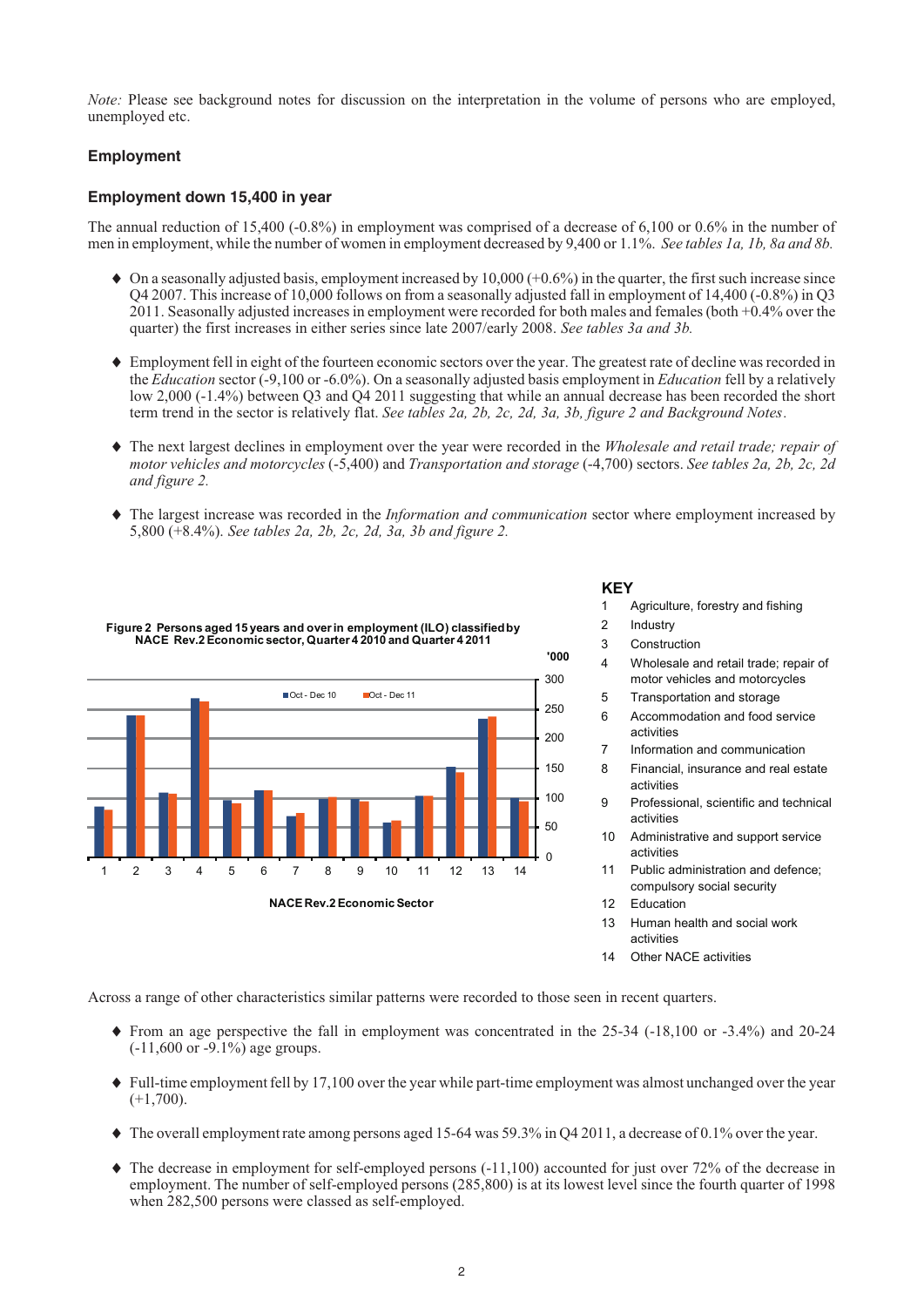- The fall in the number of employees (-3,300) was the lowest annual decline in the number of employees since an annual decrease was first recorded in Q2 2008. The decrease in the number of employees had been 30,700 in the year to Q3 2011.



**Figure 3 Persons aged 15 years and over in employment (ILO) classified by age group, Quarter 4 2010 and Quarter 4 2011**

**Figure 4 Part-time employment(ILO) as a percentage of total employment by sex, Quarter 4 2006 to Quarter 4 2011**



#### **Public Sector Employment**

Based on the higher response levels and lower levels of subjectivity associated with the Earnings, Hours and Employment Costs Survey (EHECS) the CSO believes it offers a more reliable source for public sector employment estimates over time. Table A3 in the annex shows these estimates of public sector employment together with the estimated number of employees in the private sector.

The number of employees in the public sector declined by 9,800 (-2.4%) in the year to Q4 2011 bringing the total number of employees in the public sector to 392,300. The total reduction in employment in the public sector over the three years from Q4 2008 to Q4 2011 was 35,000 (-8.2%). The number of employees in the private sector increased by 0.8% over the year to Q4 2011, compared with a decrease of 3.0% in the year to Q4 2010. The total reduction in the number of employees in the private sector over the three years from Q4 2008 to Q4 2011 was 154,900 (-12.0%). *See table A3*.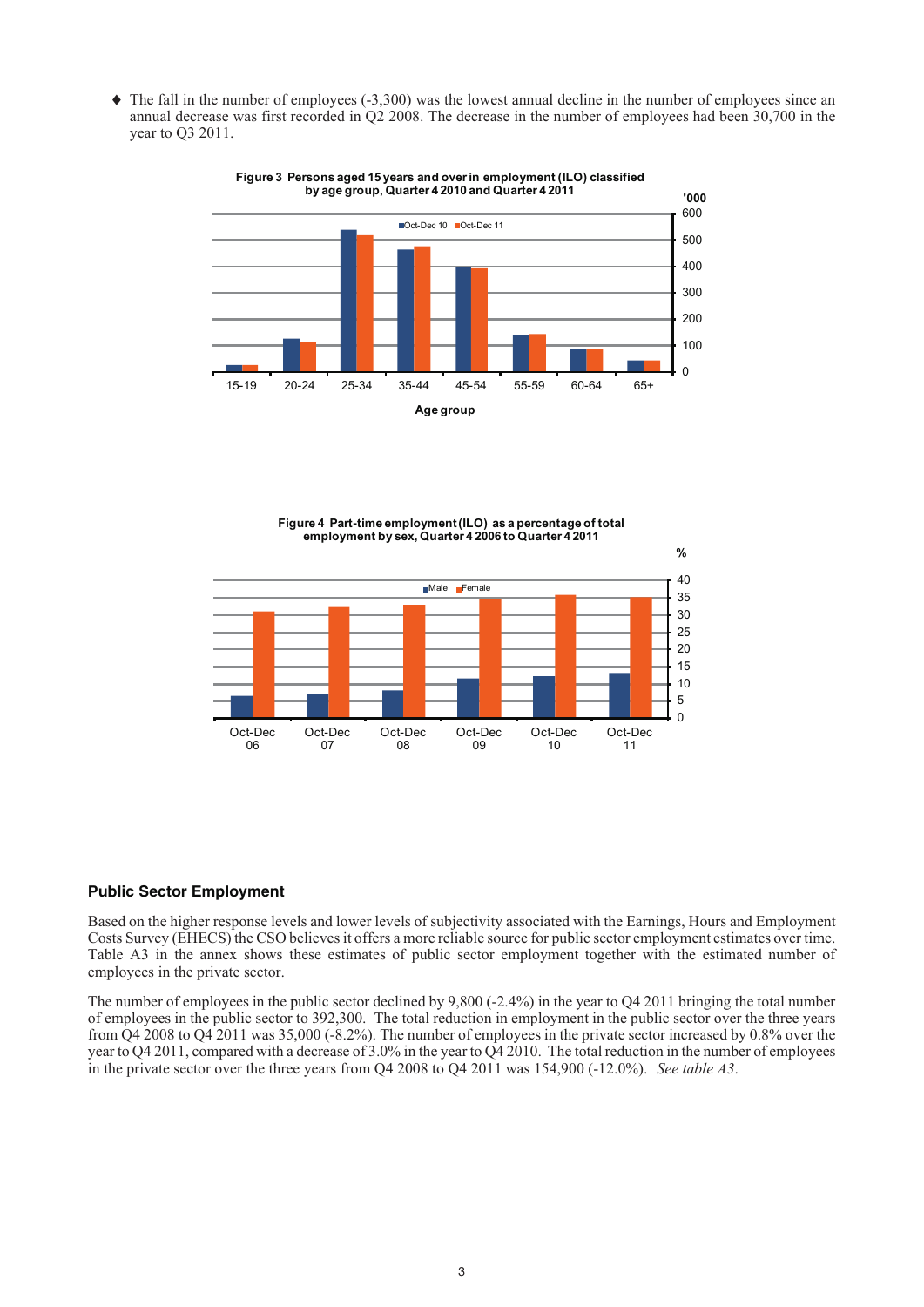#### **Unemployment**

#### **302,000 persons unemployed in Q4 2011**

There were 302,000 persons unemployed in the fourth quarter of 2011. This represents an increase of 3,000 (+1.0%) in the year. This rate of increase in unemployment is the lowest since the third quarter of 2007. *See tables 1a and 1b.*

- The average number of persons unemployed in 2011 was 304,200, an increase of 12,500 (+4.3%) over the average number of persons unemployed in 2010 which was 291,700. The increase in the average numbers unemployed between 2009 and 2010 was 33,000 or 12.8%. *See tables 1a and 1b.*
- All of the annual increase in unemployment in the year to Q4 2011 was recorded among females (+3,900 or +4.1%), however males still accounted for approximately two thirds of all unemployed persons. *See tables 1a and 1b.*
- The unadjusted unemployment rate increased from 14.1% to 14.3% over the year to Q4 2011. The average unadjusted unemployment rate in 2011 was 14.4% compared with 13.6% in 2010 and 11.8% in 2009. *See tables 1a and 1b.*
- The unadjusted male unemployment rate was 17.3% and was unchanged over the year. The unadjusted female unemployment rate was 10.6% in Q4 2011, up from 10.1% a year earlier. *See tables 1a and 1b.*
- In the year to Q4 2011, the number of persons classified as long-term unemployed increased by 28,200 (+18.3%), bringing total long-term unemployment to 182,100. Short-term unemployment decreased by 26,900 (-18.8%) over the year to 116,100. Long-term unemployed persons now account for 60.3% of all unemployed persons. Q4 2010 was the first occasion since the late 1990's when long-term unemployment had accounted for more than half of total unemployment. *See tables 7a, 7b and figure 5.*
- $\blacklozenge$  The long-term unemployment rate increased from 7.3% to 8.6% over the year to the fourth quarter of 2011. The average long-term unemployment rate during 2011 was 8.1% compared with 6.3% in 2010. *See tables 7a, 7b and figure 5.*





- The seasonally adjusted unemployment rate was unchanged over the quarter at 14.6%. *See tables 3a and 3b.*
- There was a quarterly increase of 2,200 in the seasonally adjusted number of persons unemployed which increased from a total of 306,800 in the third quarter of 2011 to 309,000 in the fourth quarter of 2011. *See tables 3a and 3b.*
- The standardised unemployment rate (SUR), as published in the February 2012 Live Register release, was 14.4% for November, this being based on the short-term trend in the Live Register since the previous QNHS seasonally adjusted unemployment rate benchmark from Q3 2011. This original 14.4% rate for November compares with the 14.6% seasonally adjusted rate now published from the QNHS for Q4 2011 and as a result this previously published SUR for November has now been revised to 14.6%. Provisional estimates for more recent months are included in table A4 in the annex and are subject to update once Live Register information becomes available for March 2012. *See table A4.*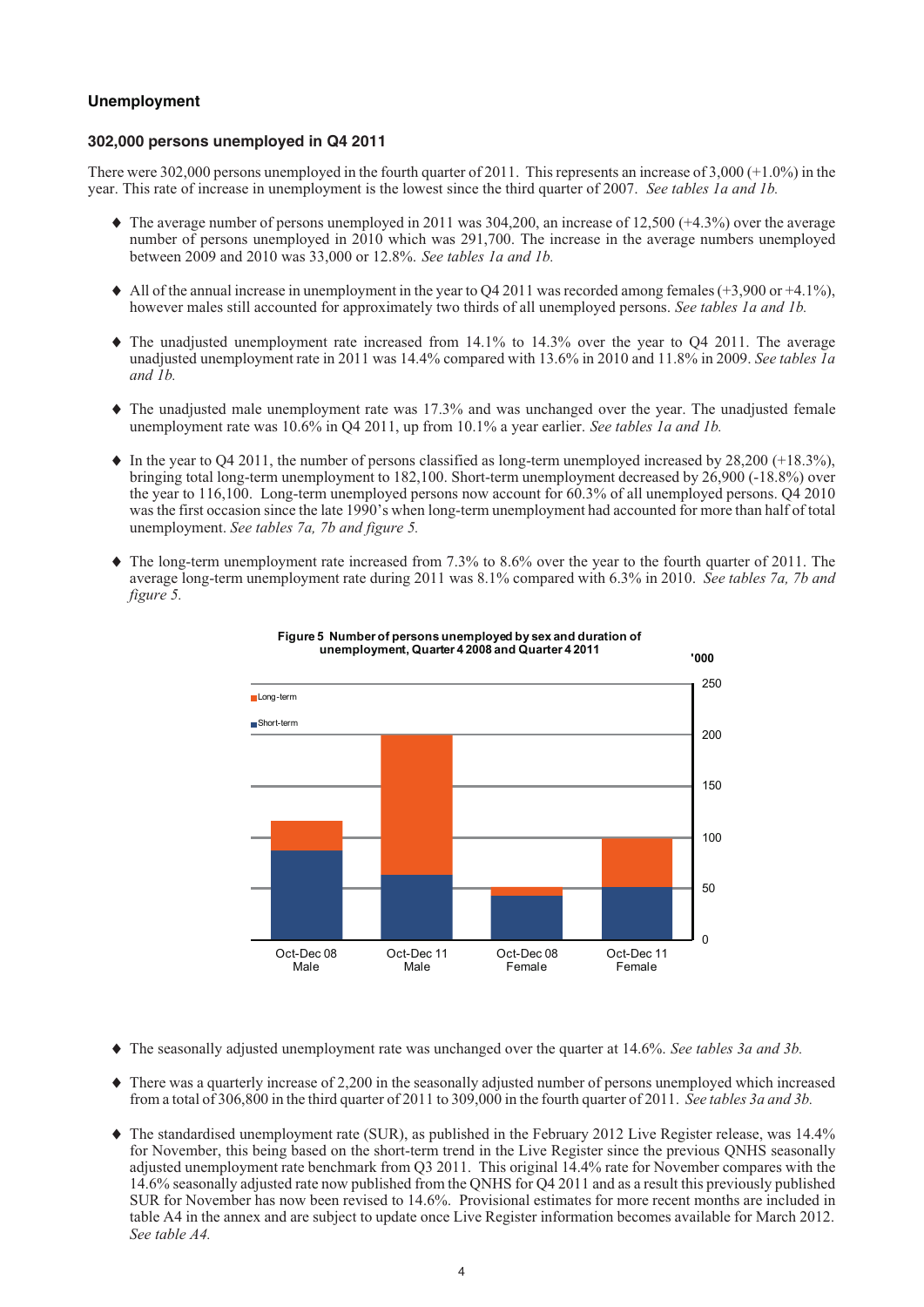#### **Labour force**

#### **Labour force decreases 0.6% in year**

The total number of persons in the labour force in the fourth quarter of 2011 was 2,109,800. This represents a decrease of 12,400 (-0.6%) over the year and compares with an annual labour force decrease of 33,000 (-1.5%) in the year to Q4 2010. *See tables 1a, 1b and figure 6.*



- As with employment, the number of persons in the labour force is also influenced by changes in the size of the working age population (demographic effect). Up to the start of 2008 this demographic effect had been adding 60,000 or more to the labour force on an annual basis, primarily driven by net inward migration. With the decline in inward migration the demographic effect declined through 2008 and became negative in Q2 2009. In Q4 2011 this negative demographic effect contributed 16,200 to the overall decline in the labour force. This negative demographic effect is almost exclusively concentrated in the 20-24 and 25-34 age groups.

- In addition to the demographic effect the change in the size of the labour force will be influenced by changes in participation. While a relatively low decrease in the participation rate was recorded overall (falling by 0.2 percentage points over the year to 60.2%), across age groups there was a range of increases and decreases recorded. The greatest participation rate decreases were recorded for the 20-24 and 45-54 age groups (both -0.8pp over the year) while the greatest increases were recorded for the 55-59 and 35-44 age groups (+1.5pp and +1.2pp respectively). The net effect of these competing increases and decreases was a low positive participation effect of 3,800.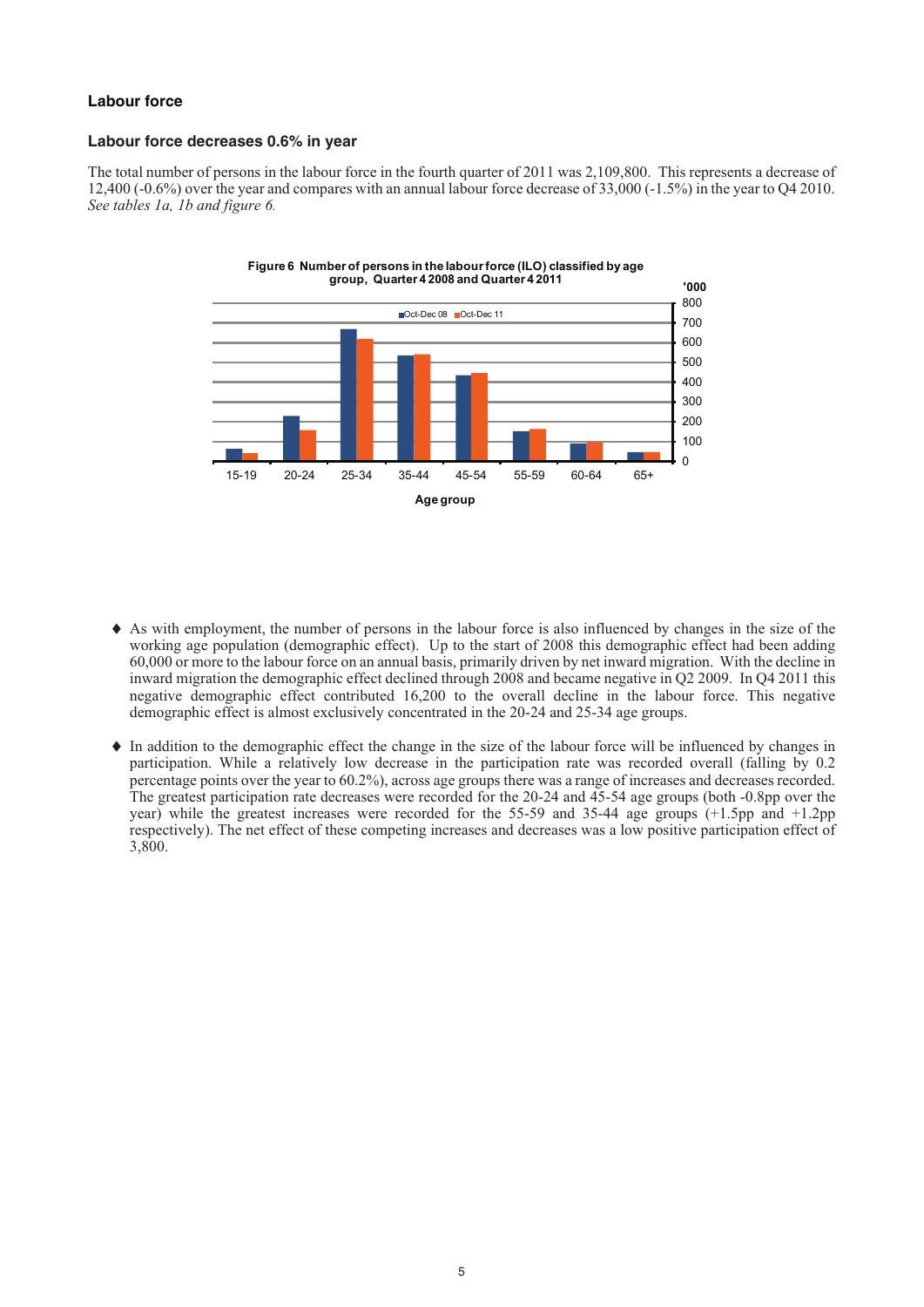#### **International Comparisons**

The latest available comparable figures for all EU-27 member states are for the third quarter of 2011.

- The employment rate in Ireland fell by 1.2 percentage points over the year from Q3 2010 to Q3 2011 from 60.3% to 59.1% while the employment rate in the EU-27 was unchanged over the same period at 64.6%. *See table 11.*
- The unadjusted unemployment rate among the EU-27 countries in the third quarter of 2011 was 9.4% while the comparable rate in Ireland was 14.9%. The highest unemployment rate among the EU-27 countries in Q3 2011 was recorded in Spain (21.5%) while the lowest rate of 3.7% was recorded in Austria. *See table 11.*
- The latest figures available indicate that the seasonally adjusted unemployment rate for the EU-27 for November 2011 was 10.0% compared to the now estimated seasonally adjusted unemployment rate of 14.6% for Ireland for quarter 4 of 2011.

#### **Implications of Census 2011 Preliminary Results**

The QNHS results are weighted using population estimates which are generated on a quarterly basis. Historically every 5 years the Census of Population results have been used to revise these population estimates, and QNHS results are revised as a consequence. These revisions will be made once detailed results from the Census are available. *See Background Notes for more details.*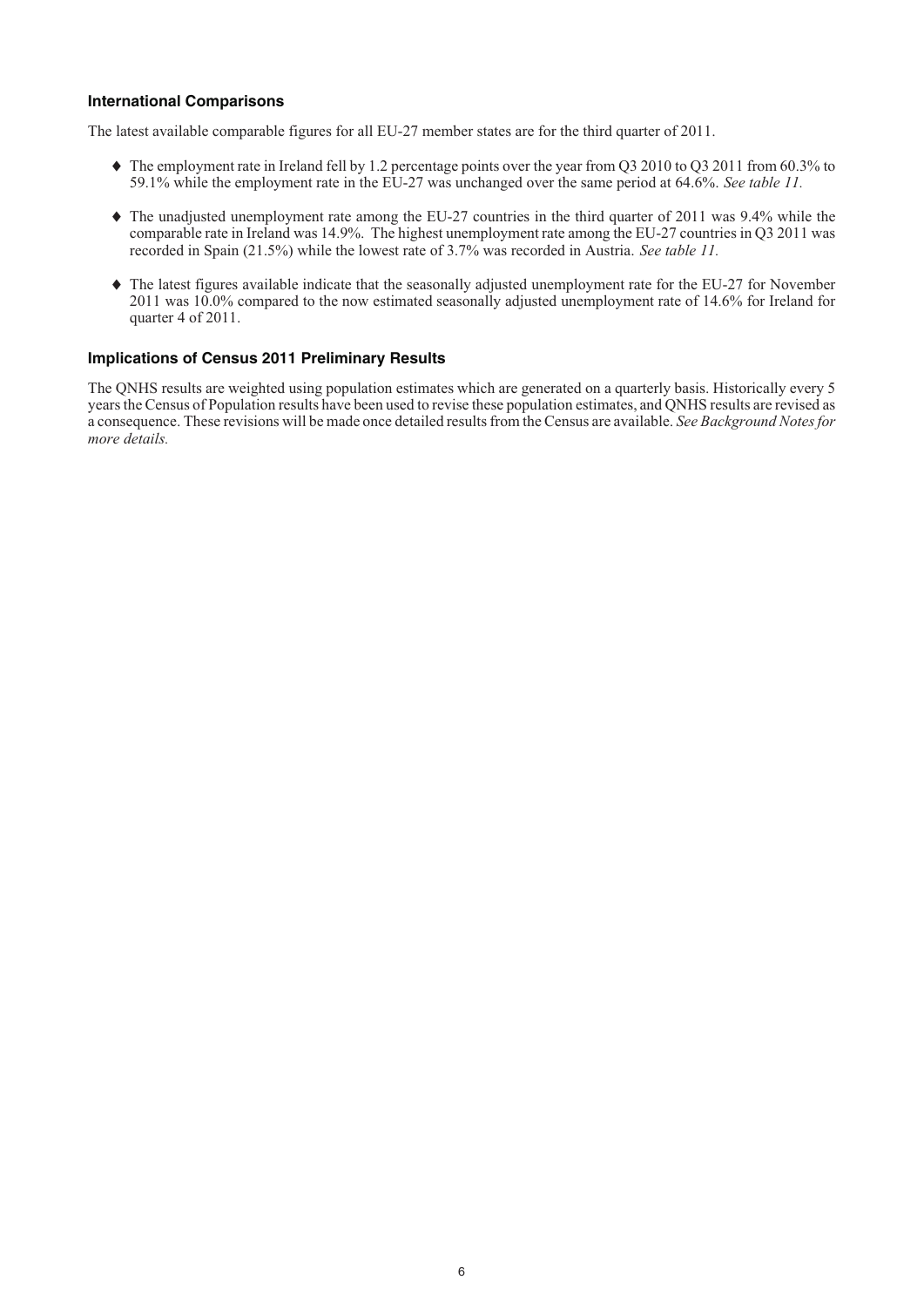#### **Contents Page no.**

|          | Table 1a Persons aged 15 years and over classified by sex and ILO Economic Status                                                                        | 8  |
|----------|----------------------------------------------------------------------------------------------------------------------------------------------------------|----|
|          | Table 1b Persons aged 15 years and over classified by sex and ILO Economic Status - Annual change                                                        | 9  |
|          | Table 2a Persons aged 15 years and over in employment (ILO) classified by sex and Broad NACE Rev.2<br><b>Economic Sector</b>                             | 10 |
|          | Table 2b Persons aged 15 years and over in employment (ILO) classified by sex and NACE Rev.2 Economic<br>Sector                                          | 10 |
|          | Table 2c Persons aged 15 years and over in employment (ILO) classified by sex and Broad NACE Rev.2<br>Economic Sector - Annual change                    | 11 |
| Table 2d | Persons aged 15 years and over in employment (ILO) classified by sex and NACE Rev.2<br>Economic Sector - Annual change                                   | 11 |
| Table 3a | Seasonally Adjusted Series of persons aged 15 years and over classified by sex,<br>ILO Economic Status and NACE Rev.2 Economic Sector                    | 12 |
| Table 3b | Seasonally Adjusted Series of persons aged 15 years and over classified by sex,<br>ILO Economic Status and NACE Rev.2 Economic Sector - Quarterly change | 13 |
|          | Table 4a Persons aged 15 years and over in employment (ILO) classified by sex and occupation                                                             | 14 |
|          | Table 4b Persons aged 15 years and over in employment (ILO) classified by sex and occupation<br>- Annual change                                          | 15 |
|          | Table 5a Persons aged 15 years and over in employment (ILO) classified by employment status                                                              | 16 |
|          | Table 5b Persons aged 15 years and over in employment (ILO) classified by employment status<br>- Annual change                                           | 16 |
|          | Table 6a Persons aged 15 years and over classified by NUTS2 regions and ILO Economic Status                                                              | 17 |
|          | Table 6b Persons aged 15 years and over classified by NUTS2 regions and ILO Economic Status<br>- Annual change                                           | 17 |
|          | Table 6c Persons aged 15 years and over classified by NUTS3 regions and ILO Economic Status                                                              | 18 |
|          | Table 6d Persons aged 15 years and over classified by NUTS3 regions and ILO Economic Status<br>- Annual change                                           | 19 |
|          | Table 7a Persons aged 15 years and over classified by sex and duration of unemployment (ILO)                                                             | 20 |
|          | Table 7b Persons aged 15 years and over classified by sex and duration of unemployment (ILO)<br>- Annual change                                          | 20 |
|          | Table 8a Persons aged 15 years and over classified by ILO Economic Status, sex, age group and quarter                                                    | 21 |
|          | Table 8b Persons aged 15 years and over classified by ILO Economic Status, sex, age group and quarter<br>- Annual change                                 | 21 |
|          | Table 9a Persons aged 15 years and over classified by key economic rates, sex, age group and quarter                                                     | 22 |
|          | Table 9b Persons aged 15 years and over classified by key economic rates, sex, age group and quarter<br>- Annual change                                  | 22 |
|          | Table 10a Persons aged 15 years and over classified by Principal Economic Status                                                                         | 23 |
|          | Table10b Persons aged 15 years and over classified by Principal Economic Status - Annual change                                                          | 23 |
|          | Table 11 Labour Force Survey results classified by ILO Economic Status for persons in EU member states                                                   | 24 |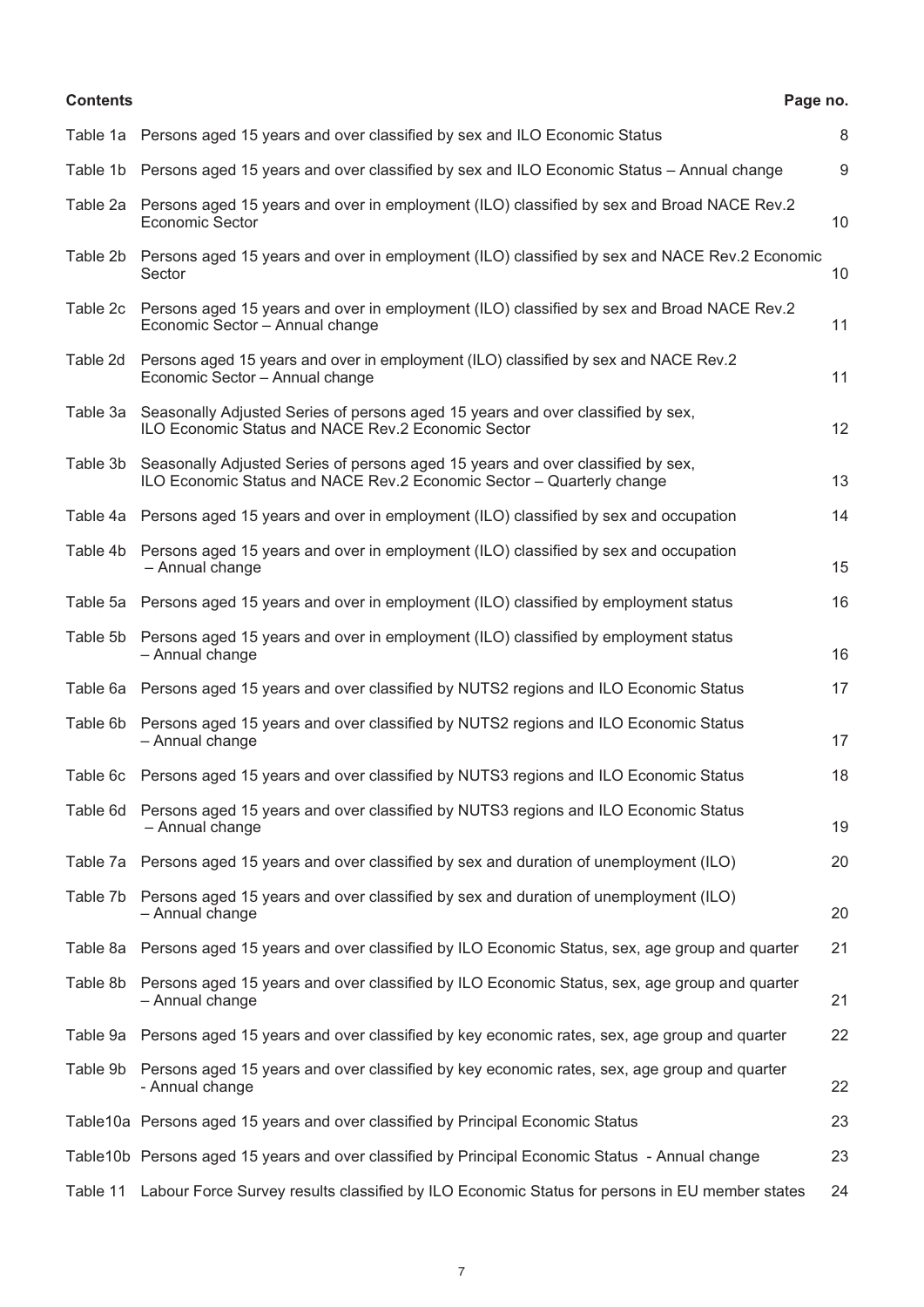#### **Table 1a Persons aged 15 years and over classified by sex and ILO Economic Status**

|                                                                                              |                 |                 |                 |                 |                 |                 | '000            |
|----------------------------------------------------------------------------------------------|-----------------|-----------------|-----------------|-----------------|-----------------|-----------------|-----------------|
| <b>ILO Economic Status</b>                                                                   | Oct-<br>Dec 09  | Jul-<br>Sep 10  | Oct-<br>Dec 10  | Jan-<br>Mar 11  | Apr-<br>Jun 11  | Jul-<br>Sep 11  | Oct-<br>Dec 11  |
| <b>Males</b>                                                                                 |                 |                 |                 |                 |                 |                 |                 |
| In labour force                                                                              | 1,205.3         | 1,196.1         | 1,176.4         | 1,164.0         | 1,175.7         | 1,174.5         | 1,169.5         |
| In employment:                                                                               | 1,016.2         | 994.5           | 973.0           | 962.1           | 970.0           | 968.4           | 966.9           |
| full-time                                                                                    | 898.3           | 877.0           | 853.0           | 844.0           | 846.8           | 841.8           | 838.1           |
| part-time:                                                                                   | 117.8           | 117.6           | 120.0           | 118.2           | 123.2           | 126.6           | 128.8           |
| of which: part-time, not underemployed <sup>1</sup>                                          | 72.8            | 70.0            | 71.6            | 68.5            | 65.7            | 66.1            | 65.2            |
| part-time, underemployed <sup>1</sup>                                                        | 45.1            | 47.6            | 48.4            | 49.7            | 57.5            | 60.5            | 63.6            |
| Unemployed:                                                                                  | 189.1           | 201.5           | 203.5           | 201.8           | 205.7           | 206.2           | 202.6           |
| seeking full-time work<br>seeking part-time work                                             | 183.8<br>5.3    | 196.1<br>5.4    | 199.2<br>4.2    | 195.9<br>5.9    | 200.3<br>5.5    | 199.2<br>7.0    | 195.3<br>7.2    |
| Not in labour force                                                                          | 528.6           | 526.8           | 546.2           | 556.5           | 542.8           | 546.5           | 549.0           |
| Marginally attached to the Labour Force                                                      | 15.8            | 13.9            | 14.9            | 14.7            | 13.9            | 14.3            | 13.0            |
| Others                                                                                       | 512.8           | 512.9           | 531.3           | 541.8           | 528.9           | 532.2           | 536.0           |
| Total males aged 15 or over                                                                  | 1,733.8         | 1,722.8         | 1,722.6         | 1,720.5         | 1,718.6         | 1,721.1         | 1,718.5         |
| Unemployment rate %                                                                          | 15.7            | 16.8            | 17.3            | 17.3            | 17.5            | 17.6            | 17.3            |
| <b>Participation rate %</b>                                                                  | 69.5            | 69.4            | 68.3            | 67.7            | 68.4            | 68.2            | 68.1            |
| <b>Females</b>                                                                               |                 |                 |                 |                 |                 |                 |                 |
| In labour force                                                                              | 949.9           | 954.5           | 945.8           | 935.9           | 950.1           | 945.7           | 940.3           |
| In employment:                                                                               | 871.6           | 857.0           | 850.2           | 842.1           | 851.3           | 837.2           | 840.8           |
| full-time                                                                                    | 569.9           | 559.9           | 547.1           | 533.6           | 549.1           | 541.9           | 544.9           |
| part-time:                                                                                   | 301.6           | 297.1           | 303.1           | 308.5           | 302.2           | 295.3           | 295.9           |
| of which: part-time, not underemployed <sup>1</sup>                                          | 242.6           | 235.8           | 238.1           | 236.3           | 226.6           | 220.0           | 218.1           |
| part-time, underemployed'                                                                    | 59.1            | 61.3            | 65.0            | 72.2            | 75.6            | 75.3            | 77.9            |
| Unemployed:                                                                                  | 78.4            | 97.5            | 95.6            | 93.8            | 98.8            | 108.6           | 99.5            |
| seeking full-time work                                                                       | 63.9            | 78.8            | 76.2            | 72.2            | 78.3            | 82.2            | 75.2            |
| seeking part-time work<br>Not in labour force                                                | 14.4<br>837.2   | 18.6<br>835.4   | 19.3<br>843.7   | 21.6<br>851.2   | 20.5<br>834.0   | 26.4<br>841.0   | 24.3<br>846.5   |
| Marginally attached to the Labour Force                                                      | 6.1             | 8.4             | 6.7             | 8.8             | 6.9             | 8.6             | 7.0             |
| Others                                                                                       | 831.1           | 827.0           | 837.1           | 842.4           | 827.1           | 832.4           | 839.4           |
| Total females aged 15 or over                                                                | 1,787.2         | 1,789.9         | 1,789.5         | 1,787.1         | 1,784.2         | 1,786.7         | 1,786.8         |
| Unemployment rate %                                                                          | 8.3             | 10.2            | 10.1            | 10.0            | 10.4            | 11.5            | 10.6            |
| <b>Participation rate %</b>                                                                  | 53.2            | 53.3            | 52.9            | 52.4            | 53.3            | 52.9            | 52.6            |
| All persons                                                                                  |                 |                 |                 |                 |                 |                 |                 |
| In labour force                                                                              | 2,155.2         | 2,150.5         | 2,122.2         | 2,099.9         | 2,125.9         | 2,120.3         | 2,109.8         |
| In employment:                                                                               | 1,887.7         | 1,851.5         | 1,823.2         | 1,804.2         | 1,821.3         | 1,805.5         | 1,807.8         |
| full-time                                                                                    | 1,468.3         | 1,436.8         | 1,400.1         | 1,377.5         | 1,395.9         | 1,383.7         | 1,383.0         |
| part-time:                                                                                   | 419.5           | 414.7           | 423.1           | 426.7           | 425.4           | 421.8           | 424.8           |
| of which: part-time, not underemployed <sup>1</sup><br>part-time, underemployed <sup>1</sup> | 315.3           | 305.8           | 309.7           | 304.8           | 292.3           | 286.1           | 283.3           |
| Unemployed:                                                                                  | 104.1<br>267.4  | 108.8<br>299.0  | 113.4<br>299.0  | 121.9<br>295.7  | 133.1<br>304.5  | 135.7<br>314.7  | 141.5<br>302.0  |
| seeking full-time work                                                                       | 247.7           | 274.9           | 275.4           | 268.1           | 278.6           | 281.4           | 270.5           |
| seeking part-time work                                                                       | 19.7            | 24.1            | 23.6            | 27.6            | 25.9            | 33.4            | 31.6            |
| Not in labour force                                                                          | 1,365.8         | 1,362.2         | 1,389.9         | 1,407.7         | 1,376.9         | 1,387.5         | 1,395.5         |
| Marginally attached to the Labour Force<br>Others                                            | 21.9<br>1,343.9 | 22.3<br>1,339.9 | 21.6<br>1,368.4 | 23.5<br>1,384.3 | 20.9<br>1,356.0 | 22.9<br>1,364.6 | 20.0<br>1,375.4 |
| Total persons aged 15 or over                                                                | 3,521.0         | 3,512.7         | 3,512.2         | 3,507.6         | 3,502.7         | 3,507.8         | 3,505.3         |
| Unemployment rate %                                                                          | 12.4            | 13.9            | 14.1            | 14.1            | 14.3            | 14.8            | 14.3            |
| <b>Participation rate %</b>                                                                  | 61.2            | 61.2            | 60.4            | 59.9            | 60.7            | 60.4            | 60.2            |
| Employment rate % (persons aged 15-64)                                                       |                 |                 |                 |                 |                 |                 |                 |
| Male                                                                                         | 65.3            | 64.5            | 63.1            | 62.6            | 63.3            | 63.3            | 63.3            |
| Female<br><b>Total persons</b>                                                               | 57.0<br>61.1    | 56.1<br>60.3    | 55.7<br>59.4    | 55.3<br>58.9    | 56.0<br>59.6    | 55.0<br>59.1    | 55.4<br>59.3    |

1 The data series on part-time underemployed and not underemployed persons has been revised, see Background Notes.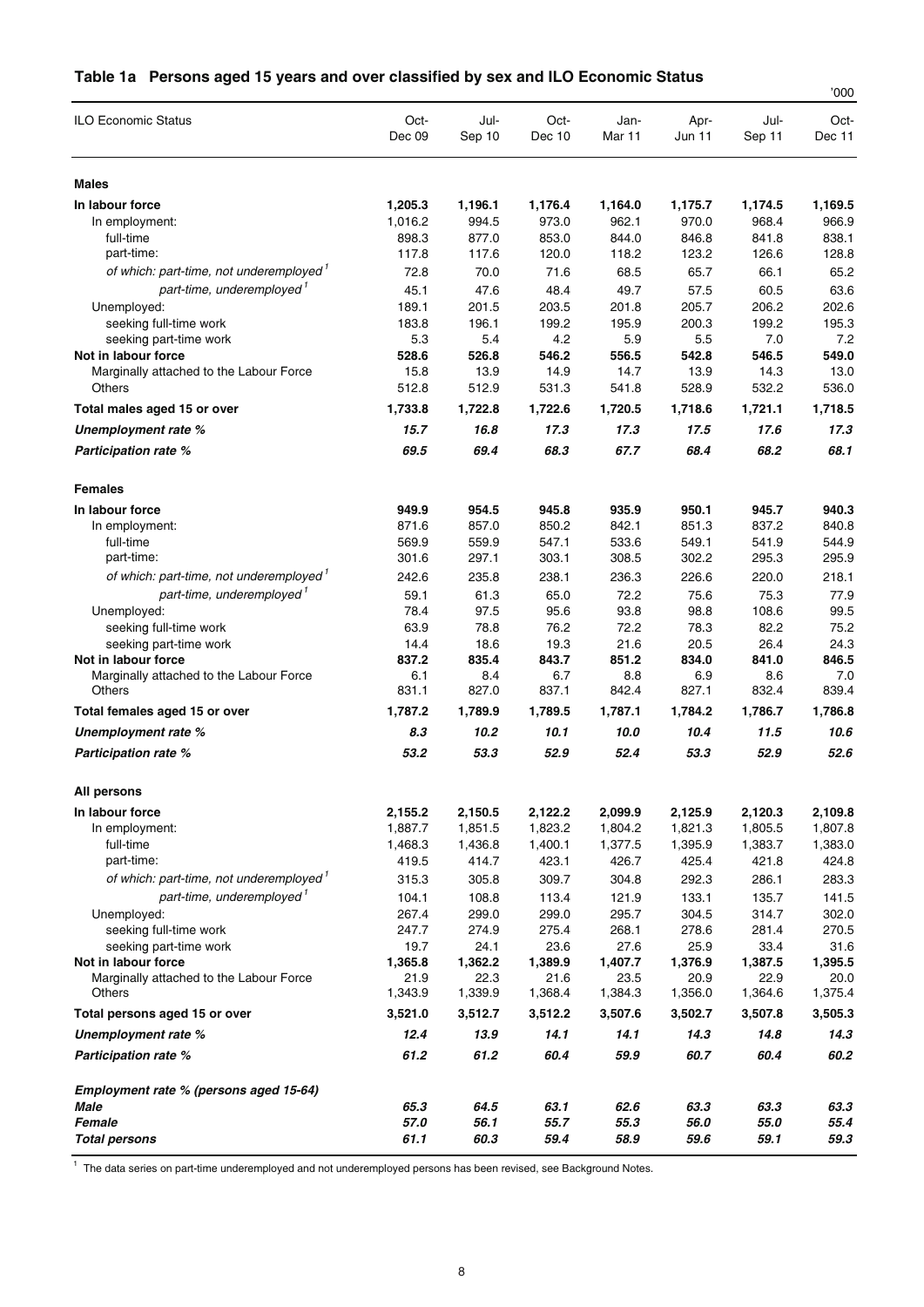#### **Table 1b Persons aged 15 years and over classified by sex and ILO Economic Status - Annual change** '000

| <b>ILO Economic Status</b>                                              | Oct-<br>Dec 09 | Jul-<br>Sep 10 | Oct-<br>Dec 10 | Jan-<br>Mar 11 | Apr-<br><b>Jun 11</b> | Jul-<br>Sep 11 | Oct-<br>Dec 11 |
|-------------------------------------------------------------------------|----------------|----------------|----------------|----------------|-----------------------|----------------|----------------|
| <b>Males</b>                                                            |                |                |                |                |                       |                |                |
| In labour force                                                         | $-55.2$        | $-35.9$        | $-28.9$        | $-27.1$        | $-20.5$               | $-21.6$        | -6.9           |
| In employment:                                                          | $-127.2$       | $-45.5$        | $-43.2$        | $-34.2$        | $-26.1$               | $-26.1$        | $-6.1$         |
| full-time                                                               | $-152.5$       | $-46.5$        | $-45.3$        | $-37.6$        | $-33.7$               | $-35.2$        | $-14.9$        |
| part-time:                                                              | 25.3           | 1.1            | 2.2            | 3.6            | 7.5                   | 9.0            | 8.8            |
| of which: part-time, not underemployed <sup>1</sup>                     | 9.4            | 3.1            | $-1.2$         | $-1.9$         | $-0.8$                | $-3.9$         | $-6.4$         |
| part-time, underemployed <sup>1</sup>                                   | 16.0           | $-2.1$         | 3.3            | 5.5            | 8.4                   | 12.9           | 15.2           |
| Unemployed:                                                             | 72.0           | 9.5            | 14.4           | 6.9            | 5.6                   | 4.7            | $-0.9$         |
| seeking full-time work                                                  | 71.1           | 10.4           | 15.4           | 5.3            | 4.8                   | 3.1            | $-3.9$         |
| seeking part-time work                                                  | 0.9            | $-0.9$         | $-1.1$         | 1.7            | 0.9                   | 1.6            | 3.0            |
| Not in labour force                                                     | 43.3           | 20.4           | 17.6           | 17.1           | 14.1                  | 19.7           | 2.8            |
| Marginally attached to the Labour Force                                 | 8.6            | 1.3            | $-0.9$         | $-1.6$         | $-1.1$                | 0.4            | $-1.9$         |
| Others                                                                  | 34.7           | 19.0           | 18.5           | 18.7           | 15.2                  | 19.3           | 4.7            |
| Total males aged 15 or over                                             | $-12.0$        | $-15.6$        | $-11.2$        | $-10.1$        | $-6.3$                | $-1.7$         | $-4.1$         |
| Unemployment rate pp <sup>2</sup>                                       | 6.4            | 1.2            | 1.6            | 0.9            | 0.8                   | 0.8            | 0.0            |
| Participation rate pp <sup>2</sup>                                      | $-2.7$         | $-1.5$         | $-1.2$         | -1.1           | $-1.0$                | $-1.2$         | $-0.2$         |
| <b>Females</b>                                                          |                |                |                |                |                       |                |                |
| In labour force                                                         | $-13.9$        | $-15.8$        | $-4.1$         | $-5.6$         | $-6.4$                | $-8.8$         | -5.5           |
| In employment:                                                          | $-39.6$        | $-25.4$        | $-21.4$        | $-19.3$        | $-11.7$               | $-19.8$        | $-9.4$         |
| full-time                                                               | $-40.8$        | $-27.0$        | $-22.8$        | $-29.3$        | $-19.3$               | $-18.0$        | $-2.2$         |
| part-time:                                                              | 1.0            | 1.5            | 1.5            | 10.0           | 7.6                   | $-1.8$         | $-7.2$         |
| of which: part-time, not underemployed <sup>1</sup>                     | $-7.5$         | $-0.5$         | $-4.5$         | $-3.1$         | $-7.0$                | $-15.8$        | $-20.0$        |
| part-time, underemployed <sup>1</sup>                                   | 8.7            | 2.0            | 5.9            | 13.0           | 14.6                  | 14.0           | 12.9           |
| Unemployed:                                                             | 25.8           | 9.6            | 17.2           | 13.6           | 5.2                   | 11.1           | 3.9            |
| seeking full-time work                                                  | 26.6           | 8.1            | 12.3           | 6.6            | 2.8                   | 3.4            | $-1.0$         |
| seeking part-time work                                                  | $-0.9$         | 1.4            | 4.9            | 7.1            | 2.4                   | 7.8            | 5.0            |
| Not in labour force                                                     | 13.0           | 17.9           | 6.5            | 7.3            | 3.0                   | 5.6            | 2.8            |
| Marginally attached to the Labour Force                                 | 1.9            | 1.3            | 0.6            | 1.8            | 0.4                   | 0.2            | 0.3            |
| Others                                                                  | 11.0           | 16.6           | 6.0            | 5.5            | 2.6                   | 5.4            | 2.3            |
| Total females aged 15 or over                                           | $-0.8$         | 2.1            | 2.3            | 1.7            | $-3.3$                | $-3.2$         | -2.7           |
| Unemployment rate pp <sup>2</sup>                                       | 2.8            | 1.1            | 1.8            | 1.5            | 0.6                   | 1.3            | 0.5            |
| Participation rate pp <sup>2</sup>                                      | -0.7           | $-1.0$         | $-0.3$         | -0.3           | $-0.2$                | $-0.4$         | $-0.3$         |
| All persons                                                             |                |                |                |                |                       |                |                |
| In labour force                                                         | $-69.1$        | $-51.8$        | $-33.0$        | $-32.8$        | $-26.8$               | $-30.2$        | $-12.4$        |
| In employment:                                                          | $-166.9$       | $-70.9$        | $-64.5$        | $-53.4$        | $-37.8$               | $-46.0$        | $-15.4$        |
| full-time                                                               | $-193.2$       | $-73.5$        | $-68.2$        | $-67.0$        | $-53.0$               | $-53.1$        | $-17.1$        |
| part-time:                                                              | 26.4           | 2.6            | 3.6            | 13.6           | 15.2                  | 7.1            | 1.7            |
| of which: part-time, not underemployed <sup>1</sup>                     | 1.8            | 2.7            | $-5.6$         | $-5.0$         | $-7.9$                | $-19.7$        | $-26.4$        |
| part-time, underemployed <sup>1</sup>                                   | 24.5           | $-0.1$         | 9.3            | 18.6           | 23.0                  | 26.9           | 28.1           |
| Unemployed:                                                             | 97.7           | 19.2           | 31.6           | 20.7           | 10.9                  | 15.7           | 3.0            |
| seeking full-time work                                                  | 97.7           | 18.5           | 27.7           | 11.8           | 7.6                   | 6.5            | $-4.9$         |
| seeking part-time work                                                  | 0.0            | 0.6            | 3.9            | 8.8            | 3.2                   | 9.3            | 8.0            |
| Not in labour force                                                     | 56.3           | 38.3           | 24.1           | 24.4           | 17.2                  | 25.3           | 5.6            |
| Marginally attached to the Labour Force                                 | 10.5           | 2.6            | $-0.3$         | 0.2            | $-0.5$                | 0.6            | $-1.6$         |
| Others                                                                  | 45.8           | 35.7           | 24.5           | 24.3           | 17.8                  | 24.7           | 7.0            |
| Total persons aged 15 or over                                           | $-12.9$        | $-13.5$        | $-8.8$         | $-8.4$         | $-9.7$                | $-4.9$         | $-6.9$         |
| Unemployment rate pp <sup>2</sup><br>Participation rate pp <sup>2</sup> | 4.8<br>$-1.7$  | 1.2<br>$-1.3$  | 1.7<br>$-0.8$  | 1.2<br>$-0.8$  | 0.7<br>$-0.6$         | 0.9<br>$-0.8$  | 0.2<br>$-0.2$  |
|                                                                         |                |                |                |                |                       |                |                |
| Employment rate (persons aged 15-64) pp <sup>2</sup>                    |                |                |                |                |                       |                |                |
| Male                                                                    | $-7.3$         | $-2.0$         | $-2.2$         | $-1.6$         | $-1.2$                | $-1.2$         | 0.2            |
| Female                                                                  | $-2.3$         | $-1.5$         | $-1.3$         | $-1.0$         | $-0.4$                | $-1.1$         | $-0.3$         |
| <b>Total persons</b>                                                    | $-4.9$         | $-1.8$         | $-1.7$         | $-1.3$         | $-0.8$                | $-1.2$         | $-0.1$         |

<sup>1</sup> The data series on part-time underemployed and not underemployed persons has been revised see Background Notes.

<sup>2</sup> Percentage points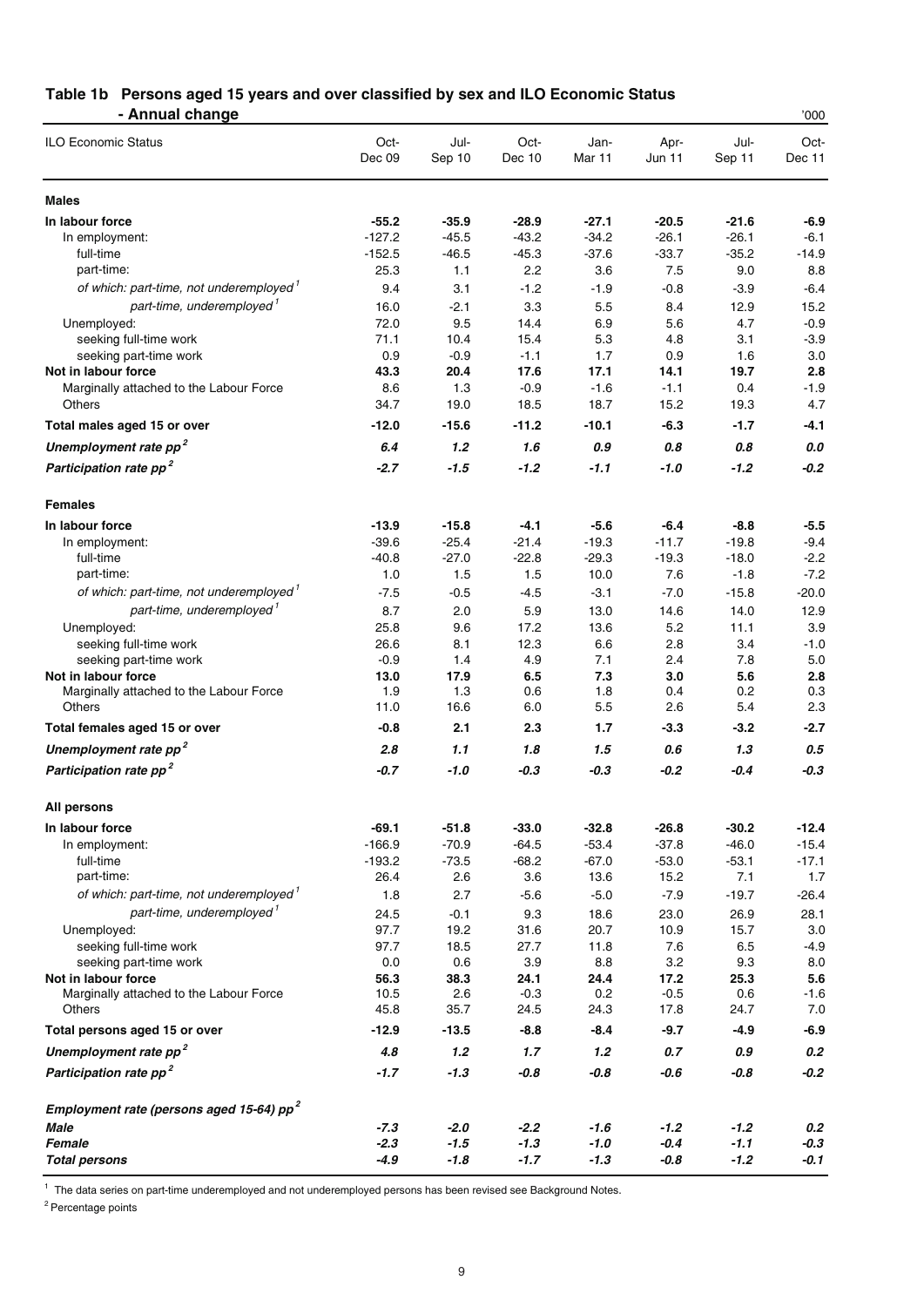#### **Table 2a Persons aged 15 years and over in employment (ILO) classified by sex and Broad NACE Rev. 2 Economic Sector** '000

|                | DIVAY INAUL REV. Z LUVIIVIIIIU JEULUI  |                |                |                |                                 |                |                | <u>vvv</u>     |
|----------------|----------------------------------------|----------------|----------------|----------------|---------------------------------|----------------|----------------|----------------|
|                | Broad economic sector<br>(NACE Rev. 2) | Oct-<br>Dec 09 | Jul-<br>Sep 10 | Oct-<br>Dec 10 | Jan-<br>Mar 11                  | Apr-<br>Jun 11 | Jul-<br>Sep 11 | Oct-<br>Dec 11 |
| <b>Males</b>   |                                        |                |                |                |                                 |                |                |                |
| A              | Agriculture                            | 81.2           | 80.2           | 75.6           | 74.6                            | 76.7           | 73.9           | 71.8           |
| $B-F$          | Industry                               | 304.9          | 280.4          | 274.9          | 263.9                           | 262.9          | 269.2          | 273.1          |
| G-U            | Services                               | 630.1          | 634.0          | 622.5          | 623.6                           | 630.4          | 625.2          | 622.1          |
| <b>Females</b> |                                        |                |                |                |                                 |                |                |                |
| A              | Agriculture                            | 8.3            | 9.3            | 9.4            | 8.6                             | 9.1            | 8.5            | 8.6            |
| B-F            | Industry                               | 78.7           | 75.3           | 73.5           | 74.3                            | 76.5           | 71.9           | 74.2           |
| $G-U$          | Services                               | 784.6          | 772.4          | 767.3          | 759.2                           | 765.7          | 756.8          | 758.0          |
|                | All persons                            |                |                |                |                                 |                |                |                |
| A              | Agriculture                            | 89.5           | 89.5           | 85.0           | 83.3                            | 85.8           | 82.5           | 80.4           |
| B-F            | Industry                               | 383.6          | 355.7          | 348.4          | 338.2                           | 339.4          | 341.1          | 347.3          |
| G-U            | Services                               | 1.414.6        | 1.406.3        | 1,389.9        | 1,382.8                         | 1,396.1        | 1,382.0        | 1,380.0        |
|                | <b>Total persons</b>                   | 1.887.7        |                |                | 1,851.5 1,823.2 1,804.2 1,821.3 |                | 1,805.5        | 1,807.8        |

### **Table 2b Persons aged 15 years and over in employment (ILO) classified by sex and**

|                | <b>NACE Rev. 2 Economic Sector</b>                                         |                |                |                |                |                                                 |                | '000           |
|----------------|----------------------------------------------------------------------------|----------------|----------------|----------------|----------------|-------------------------------------------------|----------------|----------------|
|                | Economic sector                                                            | Oct-           | Jul-           | Oct-           | Jan-           | Apr-                                            | Jul-           | Oct-           |
|                | (NACE Rev. 2)                                                              | Dec 09         | Sep 10         | Dec 10         | Mar 11         | Jun 11                                          | Sep 11         | Dec 11         |
| Males          |                                                                            |                |                |                |                |                                                 |                |                |
| А              | Agriculture, forestry and fishing                                          | 81.2           | 80.2           | 75.6           | 74.6           | 76.7                                            | 73.9           | 71.8           |
| B-E            | Industry                                                                   | 178.4          | 172.8          | 172.0          | 163.8          | 164.8                                           | 168.3          | 172.7          |
| F              | Construction                                                               | 126.5          | 107.5          | 102.9          | 100.1          | 98.1                                            | 100.9          | 100.3          |
| G              | Wholesale and retail trade; repair of motor vehicles and motorcycles       | 128.8          | 136.0          | 132.4          | 130.2          | 136.2                                           | 137.5          | 134.4          |
| н              | Transportation and storage                                                 | 76.0           | 75.4           | 76.2           | 77.9           | 77.5                                            | 77.9           | 72.0           |
| $\mathsf{I}$   | Accommodation and food service activities                                  | 55.5           | 53.1           | 48.9           | 45.0           | 46.4                                            | 53.2           | 53.6           |
| J              | Information and communication                                              | 50.3           | 50.9           | 48.4           | 50.7           | 52.4                                            | 51.8           | 51.5           |
| K-L            | Financial, insurance and real estate activities                            | 49.8           | 49.4           | 49.3           | 47.9           | 48.6                                            | 43.2           | 45.8           |
| М              | Professional, scientific and technical activities                          | 62.4           | 57.5           | 57.2           | 60.9           | 62.5                                            | 59.5           | 58.1           |
| N              | Administrative and support service activities                              | 30.2           | 31.6           | 31.5           | 32.3           | 32.4                                            | 33.2           | 32.1           |
| O              | Public administration and defence; compulsory social security              | 54.5           | 54.9           | 54.6           | 57.3           | 51.9                                            | 52.1           | 52.9           |
| P              | Education                                                                  | 39.2           | 38.5           | 40.1           | 37.5           | 37.6                                            | 33.3           | 37.2           |
| Q              | Human health and social work activities                                    | 42.7           | 43.9           | 42.9           | 40.9           | 46.0                                            | 44.8           | 45.0           |
| $R-U$          | Other NACE activities                                                      | 40.7           | 42.9           | 40.9           | 42.9           | 38.9                                            | 38.7           | 39.5           |
|                | <b>Total males</b>                                                         | 1,016.2        | 994.5          | 973.0          | 962.1          | 970.0                                           | 968.4          | 966.9          |
| <b>Females</b> |                                                                            |                |                |                |                |                                                 |                |                |
| A              | Agriculture, forestry and fishing                                          | 8.3            | 9.3            | 9.4            | 8.6            | 9.1                                             | 8.5            | 8.6            |
| B-E            | Industry                                                                   | 68.5           | 68.1           | 66.5           | 67.1           | 69.0                                            | 64.9           | 67.0           |
| F              | Construction                                                               | 10.2           | 7.2            | 7.0            | 7.2            | 7.6                                             | 7.0            | 7.2            |
| G              | Wholesale and retail trade; repair of motor vehicles and motorcycles       | 136.8          | 133.7          | 135.0          | 131.5          | 129.4                                           | 129.8          | 127.6          |
| н              | Transportation and storage                                                 | 17.2           | 16.5           | 19.6           | 15.9           | 17.2                                            | 17.4           | 19.1           |
|                | Accommodation and food service activities                                  | 65.0           | 69.5           | 63.9           | 57.9           | 60.8                                            | 60.9           | 59.8           |
| J              | Information and communication                                              | 22.2           | 22.4           | 20.5           | 19.9           | 22.5                                            | 22.2           | 23.1           |
| K-L            | Financial, insurance and real estate activities                            | 56.6           | 50.0           | 48.3           | 51.9           | 55.3                                            | 55.0           | 56.4           |
| М              | Professional, scientific and technical activities                          | 41.5           | 38.9           | 41.0           | 42.0           | 39.3                                            | 35.7           | 35.9           |
| N              | Administrative and support service activities                              | 32.0           | 28.4           | 27.3           | 29.6           | 33.8                                            | 32.7           | 30.7           |
| O              | Public administration and defence; compulsory social security              | 52.7           | 50.0           | 49.8           | 49.3           | 48.3                                            | 48.5           | 50.1           |
| P              | Education                                                                  | 108.7          | 110.5          | 112.3          | 111.4          | 108.9                                           | 103.7          | 106.1          |
| Q              | Human health and social work activities                                    | 191.1          | 193.3          | 191.4          | 189.3          | 191.9                                           | 193.3          | 193.0          |
| R-U            | <b>Other NACE activities</b>                                               | 60.7           | 59.1           | 58.4           | 60.6           | 58.3                                            | 57.7           | 56.1           |
|                | <b>Total females</b>                                                       | 871.6          | 857.0          | 850.2          | 842.1          | 851.3                                           | 837.2          | 840.8          |
|                | All persons                                                                |                |                |                |                |                                                 |                |                |
| А              | Agriculture, forestry and fishing                                          | 89.5           | 89.5           | 85.0           | 83.3           | 85.8                                            | 82.5           | 80.4           |
| B-E            | Industry                                                                   | 246.9          | 240.9          | 238.5          | 230.8          | 233.7                                           | 233.2          | 239.7          |
| F              | Construction                                                               | 136.7          | 114.7          | 109.9          | 107.3          | 105.7                                           | 107.9          | 107.6          |
| G              | Wholesale and retail trade; repair of motor vehicles and motorcycles       | 265.6          | 269.7          | 267.4          | 261.7          | 265.6                                           | 267.3          | 262.0          |
| н              | Transportation and storage                                                 | 93.2           | 91.9           | 95.8           | 93.8           | 94.7                                            | 95.3           | 91.1           |
| $\mathsf{I}$   | Accommodation and food service activities                                  | 120.4          | 122.6          | 112.8          | 102.9          | 107.2                                           | 114.1          | 113.4          |
| J              | Information and communication                                              | 72.5           | 73.3           | 68.9           | 70.5           | 74.9                                            | 74.0           | 74.7           |
| K-L            | Financial, insurance and real estate activities                            | 106.4          | 99.3           | 97.6           | 99.8           | 103.9                                           | 98.2           | 102.2          |
| М              | Professional, scientific and technical activities                          | 103.9          | 96.4           | 98.2           | 102.9          | 101.8                                           | 95.2           | 94.0           |
| N              | Administrative and support service activities                              | 62.2           | 60.0           | 58.8           | 61.9           | 66.1                                            | 65.9           | 62.8           |
| O<br>P         | Public administration and defence; compulsory social security<br>Education | 107.2<br>148.0 | 104.9<br>149.0 | 104.3<br>152.4 | 106.6<br>148.8 | 100.2                                           | 100.6<br>137.0 | 102.9<br>143.3 |
| Q              | Human health and social work activities                                    | 233.7          | 237.2          | 234.3          | 230.3          | 146.5<br>237.9                                  | 238.1          | 238.0          |
| $R-U$          | <b>Other NACE activities</b>                                               | 101.4          | 102.0          | 99.4           | 103.5          | 97.2                                            | 96.3           | 95.6           |
|                | <b>Total persons</b>                                                       |                |                |                |                | 1,887.7 1,851.5 1,823.2 1,804.2 1,821.3 1,805.5 |                | 1,807.8        |
|                |                                                                            |                |                |                |                |                                                 |                |                |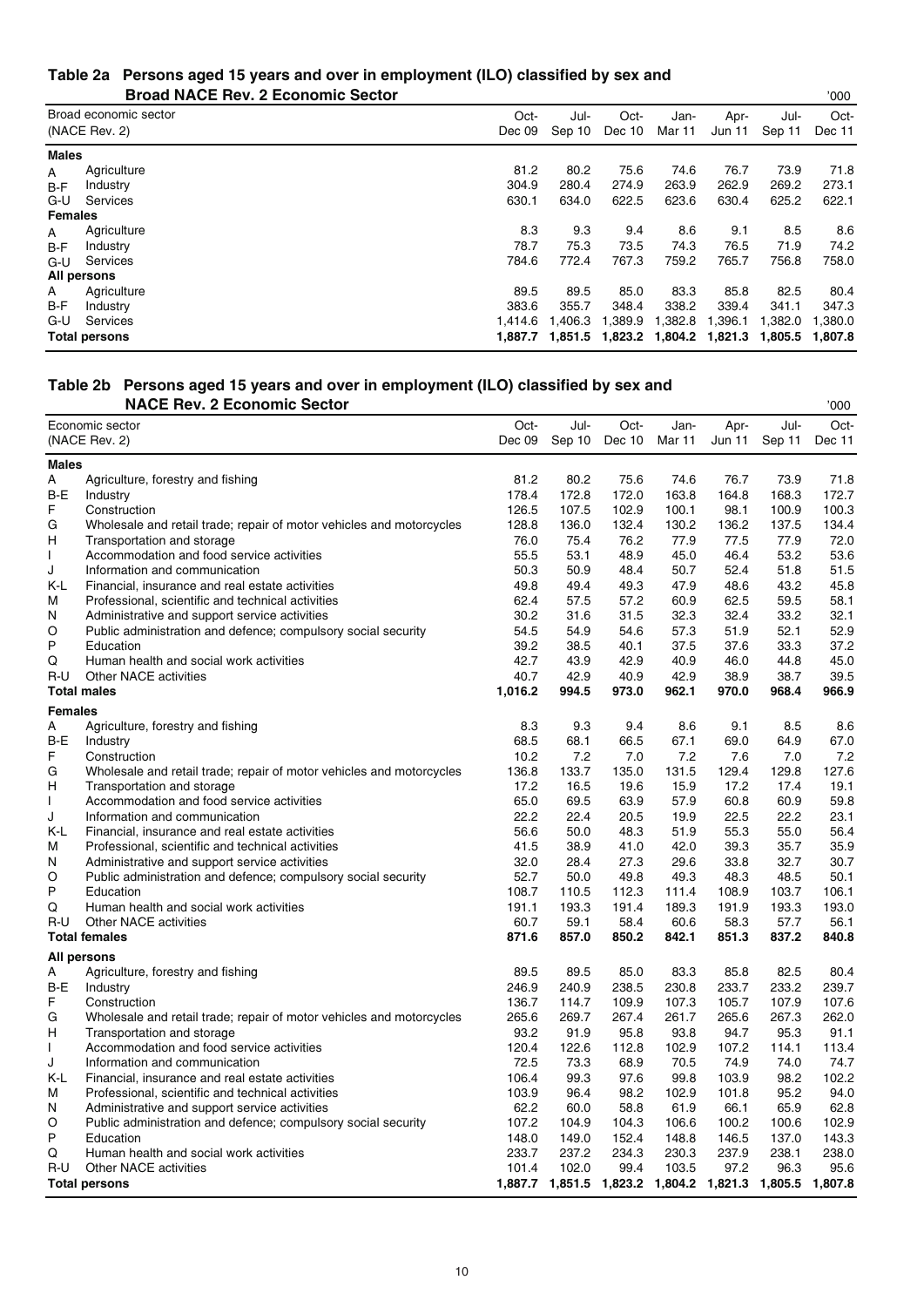#### **Table 2c Persons aged 15 years and over in employment (ILO) classified by sex and Broad NACE Rev. 2 Economic Sector - Annual change**

|                | <b>PIOGU INAVE TIGY. 2 LOUIDING OCCIDE</b> | $-$ Annual Vilangu |                |                |                |                |                | vvv            |
|----------------|--------------------------------------------|--------------------|----------------|----------------|----------------|----------------|----------------|----------------|
|                | Broad economic sector<br>(NACE Rev. 2)     | Oct-<br>Dec 09     | Jul-<br>Sep 10 | Oct-<br>Dec 10 | Jan-<br>Mar 11 | Apr-<br>Jun 11 | Jul-<br>Sep 11 | Oct-<br>Dec 11 |
| <b>Males</b>   |                                            |                    |                |                |                |                |                |                |
| A              | Agriculture                                | $-21.5$            | -6.5           | $-5.6$         | 1.9            | 1.3            | -6.3           | $-3.8$         |
| $B-F$          | Industry                                   | $-100.5$           | $-40.5$        | $-30.0$        | $-31.6$        | $-25.3$        | $-11.2$        | $-1.8$         |
| $G-U$          | Services                                   | $-5.2$             | 1.6            | $-7.6$         | $-4.6$         | $-2.2$         | $-8.8$         | $-0.4$         |
| <b>Females</b> |                                            |                    |                |                |                |                |                |                |
| A              | Agriculture                                | $-5.2$             | 0.1            | 1.1            | 0.6            | $-0.4$         | $-0.8$         | $-0.8$         |
| $B-F$          | Industry                                   | $-9.0$             | $-7.4$         | $-5.2$         | $-1.7$         | $-0.7$         | $-3.4$         | 0.7            |
| $G-U$          | Services                                   | $-25.5$            | $-18.2$        | $-17.3$        | $-18.2$        | $-10.5$        | $-15.6$        | $-9.3$         |
|                | All persons                                |                    |                |                |                |                |                |                |
| A              | Agriculture                                | $-26.7$            | -6.4           | -4.5           | 2.7            | 0.9            | $-7.0$         | $-4.6$         |
| B-F            | Industry                                   | $-109.5$           | $-47.9$        | $-35.2$        | $-33.3$        | $-26.0$        | $-14.6$        | $-1.1$         |
| G-U            | Services                                   | $-30.7$            | $-16.7$        | $-24.7$        | $-22.8$        | $-12.6$        | $-24.3$        | $-9.9$         |
|                | <b>Total persons</b>                       | $-166.9$           | -70.9          | $-64.5$        | $-53.4$        | $-37.8$        | $-46.0$        | $-15.4$        |

### **Table 2d Persons aged 15 years and over in employment (ILO) classified by sex and**

|                | <b>NACE Rev. 2 Economic Sector - Annual change</b>                   |          |                      |         |         |         |               | '000    |
|----------------|----------------------------------------------------------------------|----------|----------------------|---------|---------|---------|---------------|---------|
|                | Economic sector                                                      | Oct-     | Jul-                 | Oct-    | Jan-    | Apr-    | Jul-          | Oct-    |
|                | (NACE Rev. 2)                                                        |          | Dec 09 Sep 10 Dec 10 |         | Mar 11  |         | Jun 11 Sep 11 | Dec 11  |
| <b>Males</b>   |                                                                      |          |                      |         |         |         |               |         |
| А              | Agriculture, forestry and fishing                                    | $-21.5$  | $-6.5$               | $-5.6$  | 1.9     | 1.3     | $-6.3$        | $-3.8$  |
| B-E            | Industry                                                             | $-22.8$  | $-6.8$               | $-6.4$  | $-12.9$ | $-8.2$  | $-4.5$        | 0.7     |
| F              | Construction                                                         | $-77.7$  | $-33.7$              | $-23.6$ | $-18.7$ | $-17.1$ | $-6.6$        | $-2.6$  |
| G              | Wholesale and retail trade; repair of motor vehicles and motorcycles | $-11.2$  | 5.4                  | 3.6     | $-0.9$  | 0.5     | 1.5           | 2.0     |
| н              | Transportation and storage                                           | 1.5      | $-3.9$               | 0.2     | 2.5     | 4.5     | 2.5           | $-4.2$  |
| $\mathbf{I}$   | Accommodation and food service activities                            | 5.8      | $-2.5$               | -6.6    | $-10.9$ | $-7.7$  | 0.1           | 4.7     |
| J              | Information and communication                                        | 3.2      | 0.8                  | $-1.9$  | $-1.9$  | 0.9     | 0.9           | 3.1     |
| K-L            | Financial, insurance and real estate activities                      | 3.3      | 1.6                  | $-0.5$  | $-0.7$  | $-1.4$  | $-6.2$        | $-3.5$  |
| М              | Professional, scientific and technical activities                    | $-4.6$   | $-4.8$               | $-5.2$  | 0.4     | 2.8     | 2.0           | 0.9     |
| N              | Administrative and support service activities                        | $-4.9$   | $-1.6$               | 1.3     | 3.1     | 1.7     | 1.6           | 0.6     |
| O              | Public administration and defence; compulsory social security        | 1.9      | 2.0                  | 0.1     | 4.0     | $-3.8$  | $-2.8$        | $-1.7$  |
| P              | Education                                                            | $-2.7$   | 0.7                  | 0.9     | $-2.8$  | $-2.1$  | $-5.2$        | $-2.9$  |
| Q              | Human health and social work activities                              | 3.0      | 3.2                  | 0.2     | $-1.2$  | 3.4     | 0.9           | 2.1     |
| R-U            | Other NACE activities                                                | $-0.4$   | 0.8                  | 0.2     | 3.7     | $-1.0$  | $-4.2$        | $-1.4$  |
|                | <b>Total males</b>                                                   | $-127.2$ | $-45.5$              | $-43.2$ | $-34.2$ | $-26.1$ | $-26.1$       | $-6.1$  |
| <b>Females</b> |                                                                      |          |                      |         |         |         |               |         |
| А              | Agriculture, forestry and fishing                                    | $-5.2$   | 0.1                  | 1.1     | 0.6     | $-0.4$  | $-0.8$        | $-0.8$  |
| $B-E$          | Industry                                                             | $-7.0$   | $-4.4$               | $-2.0$  | 1.4     | 1.8     | $-3.2$        | 0.5     |
| F              | Construction                                                         | $-2.0$   | $-3.1$               | $-3.2$  | $-3.1$  | $-2.5$  | $-0.2$        | 0.2     |
| G              | Wholesale and retail trade; repair of motor vehicles and motorcycles | $-13.5$  | $-7.5$               | $-1.8$  | $-4.2$  | $-4.0$  | $-3.9$        | $-7.4$  |
| н              | Transportation and storage                                           | 1.4      | $-0.3$               | 2.4     | $-1.6$  | 0.5     | 0.9           | $-0.5$  |
|                | Accommodation and food service activities                            | $-0.6$   | 1.8                  | $-1.1$  | $-9.9$  | $-4.9$  | $-8.6$        | $-4.1$  |
| J              | Information and communication                                        | 0.7      | 0.0                  | $-1.7$  | $-1.6$  | $-0.1$  | $-0.2$        | 2.6     |
| K-L            | Financial, insurance and real estate activities                      | $-5.6$   | $-11.8$              | -8.3    | $-3.0$  | 2.1     | 5.0           | 8.1     |
| М              | Professional, scientific and technical activities                    | $-3.2$   | 0.0                  | $-0.5$  | 0.6     | $-1.9$  | $-3.2$        | $-5.1$  |
| N              | Administrative and support service activities                        | 0.5      | $-5.6$               | $-4.7$  | $-0.2$  | 3.2     | 4.3           | 3.4     |
| O              | Public administration and defence; compulsory social security        | $-1.1$   | $-2.5$               | $-2.9$  | $-3.3$  | $-3.8$  | $-1.5$        | 0.3     |
| P              | Education                                                            | $-3.3$   | 9.1                  | 3.6     | 4.1     | $-1.2$  | $-6.8$        | $-6.2$  |
| Q              | Human health and social work activities                              | 1.5      | 0.5                  | 0.3     | $-0.6$  | $-0.4$  | 0.0           | 1.6     |
| R-U            | <b>Other NACE activities</b>                                         | $-2.4$   | $-2.0$               | $-2.3$  | 1.6     | 0.1     | $-1.4$        | $-2.3$  |
|                | <b>Total females</b>                                                 | $-39.6$  | $-25.4$              | $-21.4$ | $-19.3$ | $-11.7$ | $-19.8$       | $-9.4$  |
|                | All persons                                                          |          |                      |         |         |         |               |         |
| A              | Agriculture, forestry and fishing                                    | $-26.7$  | $-6.4$               | $-4.5$  | 2.7     | 0.9     | $-7.0$        | $-4.6$  |
| B-E            | Industry                                                             | $-29.8$  | $-11.2$              | $-8.4$  | $-11.6$ | $-6.4$  | $-7.7$        | 1.2     |
| F              | Construction                                                         | $-79.6$  | $-36.8$              | $-26.8$ | $-21.8$ | $-19.6$ | $-6.8$        | $-2.3$  |
| G              | Wholesale and retail trade; repair of motor vehicles and motorcycles | $-24.7$  | $-2.1$               | 1.8     | $-5.1$  | $-3.5$  | $-2.4$        | $-5.4$  |
| н              | Transportation and storage                                           | 2.9      | $-4.2$               | 2.6     | 1.0     | 5.0     | 3.4           | $-4.7$  |
|                | Accommodation and food service activities                            | 5.1      | $-0.7$               | -7.6    | $-20.8$ | $-12.6$ | $-8.5$        | 0.6     |
| J              | Information and communication                                        | 3.9      | 0.8                  | $-3.6$  | $-3.6$  | 0.8     | 0.7           | 5.8     |
| K-L            | Financial, insurance and real estate activities                      | $-2.4$   | $-10.3$              | $-8.8$  | $-3.7$  | 0.7     | $-1.1$        | 4.6     |
| M              | Professional, scientific and technical activities                    | $-7.8$   | $-4.8$               | $-5.7$  | 1.0     | 0.9     | $-1.2$        | $-4.2$  |
| N              | Administrative and support service activities                        | $-4.5$   | $-7.2$               | $-3.4$  | 2.8     | 4.8     | 5.9           | 4.0     |
| O              | Public administration and defence; compulsory social security        | 0.9      | $-0.4$               | $-2.9$  | 0.6     | $-7.6$  | -4.3          | $-1.4$  |
| P              | Education                                                            | $-5.9$   | 9.8                  | 4.4     | 1.3     | $-3.3$  | $-12.0$       | $-9.1$  |
| Q              | Human health and social work activities                              | 4.4      | 3.7                  | 0.6     | $-1.7$  | 3.0     | 0.9           | 3.7     |
| R-U            | <b>Other NACE activities</b>                                         | $-2.8$   | $-1.3$               | $-2.0$  | 5.3     | $-0.9$  | $-5.7$        | $-3.8$  |
|                | <b>Total persons</b>                                                 | $-166.9$ | -70.9                | $-64.5$ | $-53.4$ | $-37.8$ | -46.0         | $-15.4$ |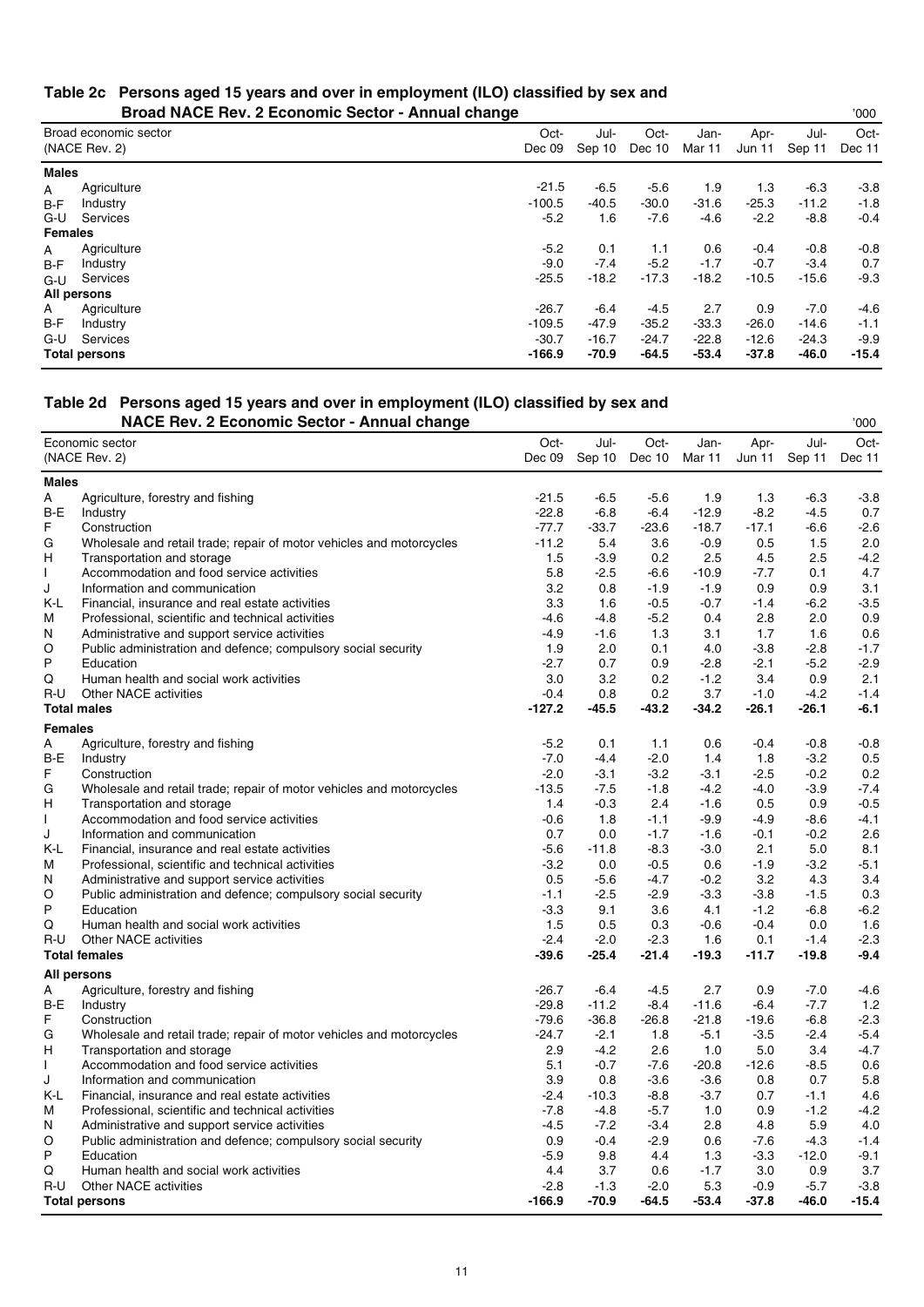#### **Table 3a Seasonally Adjusted Series1 of persons aged 15 years and over classified by sex, ILO Economic Status and NACE Rev. 2 Economic Sector**

|                |                                                                                                    |                |                                                 |                                 |                           |                |                | '000           |
|----------------|----------------------------------------------------------------------------------------------------|----------------|-------------------------------------------------|---------------------------------|---------------------------|----------------|----------------|----------------|
|                | ILO Economic Status/                                                                               | Oct-           | Jul-                                            | Oct-                            | Jan-                      | Apr-           | Jul-           | Oct-           |
|                | NACE Rev. 2 Economic Sector                                                                        | Dec 09         | Sep 10                                          | Dec 10                          | Mar 11                    | Jun 11         | Sep 11         | Dec 11         |
| <b>Males</b>   |                                                                                                    |                |                                                 |                                 |                           |                |                |                |
|                | In labour force                                                                                    | 1,208.2        |                                                 | 1,186.4 1,178.8 1,171.3 1,175.1 |                           |                | 1,166.0        | 1,171.5        |
|                | In employment:                                                                                     | 1,015.7        | 987.7                                           | 972.5                           | 969.9                     | 968.9          | 962.3          | 966.2          |
|                | Full-time<br>of which:                                                                             | 899.2          | 872.5                                           | 853.9                           | 849.1                     | 844.6          | 838.3          | 838.9          |
|                | Part-time                                                                                          | 117.9          | 116.0                                           | 119.7                           | 119.9                     | 123.4          | 125.1          | 128.1          |
|                |                                                                                                    | 81.6           | 78.9                                            | 76.0                            | 76.0                      | 76.1           | 72.7           | 72.2           |
| A<br>B-E       | Agriculture, forestry and fishing<br>Industry                                                      | 176.8          | 171.4                                           | 170.0                           | 166.4                     | 165.3          | 167.3          | 170.4          |
| F              | Construction                                                                                       | 124.8          | 106.8                                           | 101.6                           | 101.1                     | 99.0           | 100.3          | 99.2           |
| G              | Wholesale and retail trade; repair of motor vehicles and motorcycles                               | 129.7          | 134.9                                           | 133.3                           | 131.7                     | 135.1          | 136.2          | 135.0          |
| н              | Transportation and storage                                                                         | 75.1           | 74.8                                            | 75.3                            | 79.8                      | 77.3           | 77.2           | 71.1           |
| L              | Accommodation and food service activities                                                          | 55.9           | 51.8                                            | 49.2                            | 45.4                      | 47.0           | 51.8           | 53.8           |
| J              | Information and communication                                                                      | 51.0           | 51.2                                            | 49.4                            | 49.9                      | 51.9           | 52.0           | 52.8           |
| K-L            | Financial, insurance and real estate activities                                                    | 49.4           | 49.5                                            | 48.8                            | 48.9                      | 48.0           | 43.5           | 45.3           |
| M              | Professional, scientific and technical activities                                                  | 62.3           | 57.9                                            | 57.3                            | 60.9                      | 61.9           | 60.0           | 58.3           |
| N              | Administrative and support service activities                                                      | 30.7           | 30.8                                            | 31.9                            | 32.9                      | 32.2           | 32.4           | 32.5           |
| O              | Public administration and defence; compulsory social security                                      | 54.5           | 54.9                                            | 54.6                            | 56.6                      | 52.5           | 52.1           | 52.9           |
| P              | Education                                                                                          | 38.2           | 40.4                                            | 39.1                            | 37.3                      | 37.0           | 35.0           | 36.2           |
| Q              | Human health and social work activities                                                            | 42.2           | 43.4                                            | 42.5                            | 42.1                      | 45.7           | 44.3           | 44.6           |
|                | R-U Other NACE activities                                                                          | 41.0           | 41.9                                            | 41.2                            | 42.8                      | 39.6           | 37.8           | 39.7           |
|                | <b>Unemployed</b>                                                                                  | 194.0          | 200.6                                           | 207.3                           | 201.4                     | 203.6          | 204.9          | 205.9<br>546.8 |
|                | Not in labour force<br>Unemployment rate %                                                         | 524.7<br>16.1  | 535.7<br>16.9                                   | 543.0<br>17.6                   | 545.5<br>17.2             | 548.8<br>17.4  | 554.2<br>17.6  | 17.6           |
|                | <b>Participation rate %</b>                                                                        | 69.7           | 68.9                                            | 68.5                            | 68.2                      | 68.1           | 67.8           | 68.2           |
|                |                                                                                                    |                |                                                 |                                 |                           |                |                |                |
| <b>Females</b> |                                                                                                    |                |                                                 |                                 |                           |                |                |                |
|                | In labour force                                                                                    | 952.8          | 948.0                                           | 947.9                           | 945.9                     | 943.8          | 940.5          | 941.8          |
|                | In employment:<br>Full-time                                                                        | 872.0<br>572.3 | 855.3<br>556.1                                  | 850.5<br>548.0                  | 847.3<br>541.3            | 846.2<br>543.6 | 837.2<br>539.6 | 840.7<br>544.4 |
|                | of which:<br>Part-time                                                                             | 300.4          | 299.4                                           | 302.2                           | 306.1                     | 303.0          | 297.5          | 295.3          |
|                |                                                                                                    |                |                                                 |                                 |                           |                |                |                |
| A              | Agriculture, forestry and fishing                                                                  | 8.3            | 9.3                                             | 9.4                             | 8.9                       | 8.8            | 8.5            | 8.6            |
| B-E            | Industry                                                                                           | 69.5           | 67.3                                            | 67.2                            | 67.9                      | 68.0           | 64.3           | 67.5           |
| F              | Construction                                                                                       | 10.3           | 7.3                                             | 7.1                             | 7.2                       | 7.4            | 7.1            | 7.3            |
| G              | Wholesale and retail trade; repair of motor vehicles and motorcycles                               | 137.0          | 133.0                                           | 135.1                           | 131.4                     | 129.9          | 129.3          | 127.6          |
| н              | Transportation and storage                                                                         | 17.3           | 16.6                                            | 19.5                            | 15.9                      | 17.2           | 17.6           | 19.0           |
| L<br>J         | Accommodation and food service activities<br>Information and communication                         | 65.9<br>22.4   | 67.3<br>22.4                                    | 64.7<br>20.6                    | 58.6<br>20.4              | 61.5<br>21.8   | 58.9<br>22.2   | 60.5<br>23.2   |
| K-L            | Financial, insurance and real estate activities                                                    | 56.9           | 49.9                                            | 48.6                            | 52.1                      | 54.7           | 55.0           | 56.9           |
| M              | Professional, scientific and technical activities                                                  | 41.0           | 40.1                                            | 40.5                            | 41.5                      | 39.0           | 36.8           | 35.6           |
| N              | Administrative and support service activities                                                      | 32.6           | 27.9                                            | 27.9                            | 30.1                      | 33.0           | 32.1           | 31.4           |
| O              | Public administration and defence; compulsory social security                                      | 52.6           | 50.2                                            | 49.5                            | 49.4                      | 48.2           | 48.8           | 49.8           |
| P              | Education                                                                                          | 106.6          | 114.9                                           | 110.2                           | 110.6                     | 107.7          | 107.5          | 104.3          |
| Q              | Human health and social work activities                                                            | 190.6          | 191.7                                           | 190.9                           | 190.9                     | 192.4          | 191.7          | 192.5          |
|                | R-U Other NACE activities                                                                          | 60.4           | 58.5                                            | 58.2                            | 60.8                      | 59.0           | 57.1           | 55.8           |
|                | Unemployed                                                                                         | 82.4           | 91.6                                            | 99.6                            | 98.4                      | 97.1           | 101.7          | 103.4          |
|                | Not in labour force                                                                                | 832.8          | 840.9                                           | 840.3                           | 841.7                     | 842.3          | 845.2          | 843.8          |
|                | Unemployment rate %                                                                                | 8.7            | 9.8                                             | 10.6                            | 10.3                      | 10.1           | 11.0           | 11.1           |
|                | <b>Participation rate %</b>                                                                        | 53.4           | 53.0                                            | 53.0                            | 52.9                      | 52.9           | 52.7           | 52.7           |
| All persons    |                                                                                                    |                |                                                 |                                 |                           |                |                |                |
|                | In labour force                                                                                    |                | 2,161.5 2,133.7 2,126.9 2,114.2 2,121.9 2,106.7 |                                 |                           |                |                | 2,113.3        |
|                | In employment:                                                                                     | 1,890.0        | 1,842.3 1,825.4 1,816.9 1,813.6                 |                                 |                           |                | 1,799.2        | 1,809.2        |
|                | Full-time<br>of which:                                                                             |                | 1,472.5 1,427.3                                 |                                 | 1,403.9  1,390.2  1,387.3 |                | 1,376.8        | 1,385.5        |
|                | Part-time                                                                                          | 418.3          | 415.5                                           | 421.5                           | 426.4                     | 426.5          | 422.8          | 422.8          |
| A              | Agriculture, forestry and fishing                                                                  | 89.5           | 87.6                                            | 84.8                            | 85.7                      | 85.4           | 80.6           | 80.3           |
| B-E            | Industry                                                                                           | 246.1          | 239.5                                           | 237.3                           | 234.7                     | 232.3          | 232.3          | 238.1          |
| F              | Construction                                                                                       | 135.8          | 114.2                                           | 109.2                           | 108.1                     | 106.0          | 107.5          | 107.0          |
| G              | Wholesale and retail trade; repair of motor vehicles and motorcycles                               | 266.8          | 267.9                                           | 268.5                           | 263.1                     | 264.9          | 265.3          | 262.9          |
| H              | Transportation and storage                                                                         | 94.0           | 90.9                                            | 96.7                            | 93.7                      | 94.9           | 94.4           | 91.9           |
| L              | Accommodation and food service activities                                                          | 122.0          | 118.9                                           | 114.2                           | 103.8                     | 108.5          | 110.5          | 114.8          |
| J              | Information and communication                                                                      | 73.6           | 73.6                                            | 70.1                            | 70.5                      | 73.5           | 74.0           | 76.2           |
| K-L            | Financial, insurance and real estate activities                                                    | 106.5          | 99.1<br>97.9                                    | 97.7                            | 100.8                     | 102.9          | 98.0           | 102.4<br>94.6  |
| м<br>N         | Professional, scientific and technical activities<br>Administrative and support service activities | 103.6<br>63.4  | 58.8                                            | 98.4<br>59.9                    | 102.0<br>62.8             | 100.8<br>65.3  | 96.8<br>64.6   | 64.0           |
| O              | Public administration and defence; compulsory social security                                      | 106.8          | 105.3                                           | 103.7                           | 107.1                     | 99.9           | 101.1          | 102.3          |
| P              | Education                                                                                          | 145.0          | 155.4                                           | 149.6                           | 147.6                     | 144.5          | 142.7          | 140.7          |
| Q              | Human health and social work activities                                                            | 233.3          | 235.1                                           | 233.7                           | 232.8                     | 237.9          | 236.1          | 237.3          |
|                | R-U Other NACE activities                                                                          | 101.3          | 100.3                                           | 99.1                            | 104.1                     | 98.4           | 95.0           | 95.2           |
|                | Unemployed                                                                                         | 276.8          | 291.5                                           | 306.7                           | 297.4                     | 303.5          | 306.8          | 309.0          |
|                | Not in labour force                                                                                | 1,356.8        | 1,377.7                                         | 1,382.8                         | 1,386.9                   | 1,390.9        | 1,400.1        | 1,390.3        |
|                | Unemployment rate %                                                                                | 12.8           | 13.7                                            | 14.4                            | 14.1                      | 14.3           | 14.6           | 14.6           |
|                | <b>Participation rate %</b>                                                                        | 61.4           | 60.8                                            | 60.6                            | 60.4                      | 60.3           | 60.1           | 60.3           |

<sup>&</sup>lt;sup>1</sup> See Background Notes.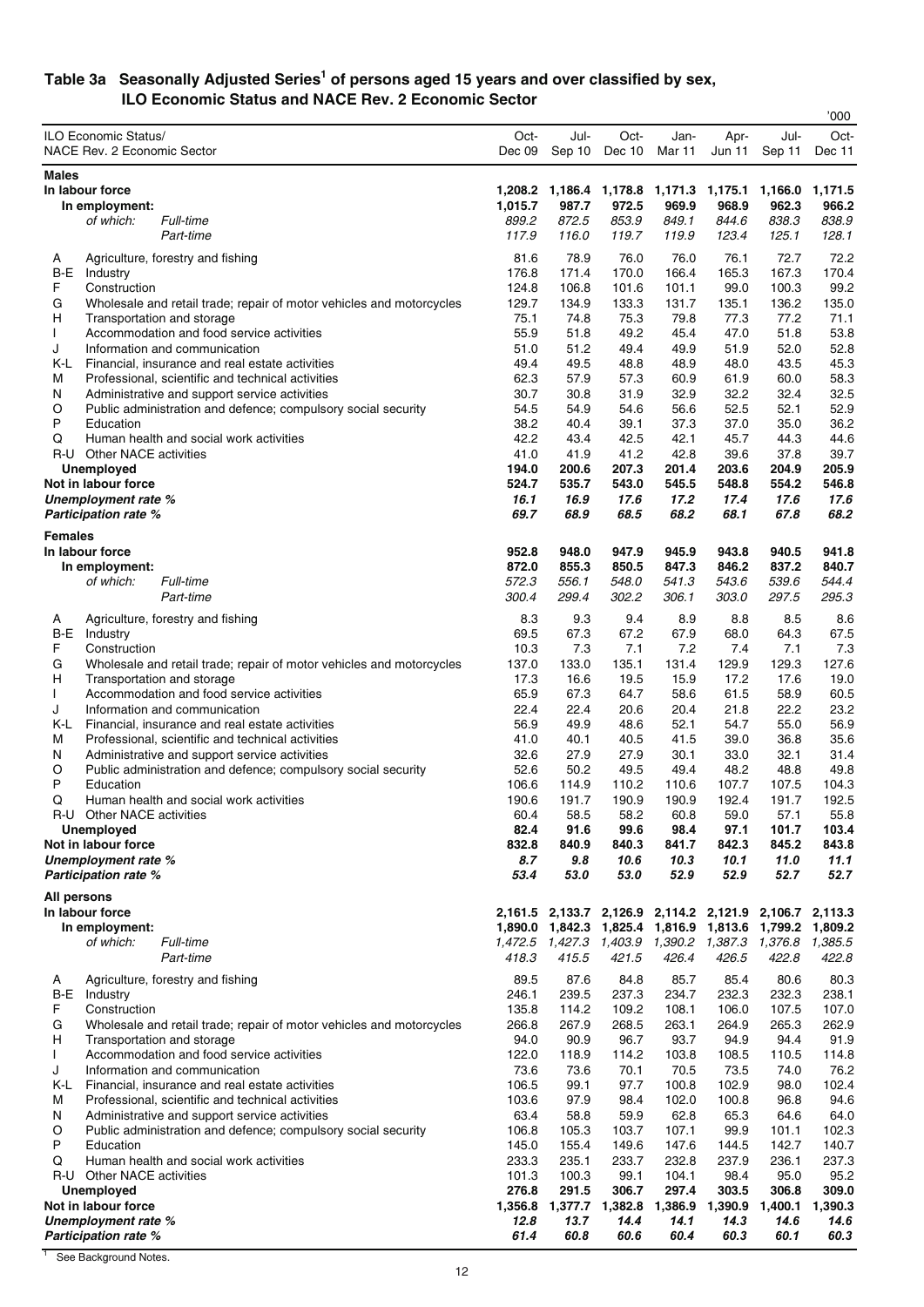#### **Table 3b Seasonally Adjusted Series1 of persons aged 15 years and over classified by sex, ILO Economic Status and NACE Rev. 2 Economic Sector - Quarterly change**

|                                                                                                                  |                   |                  |                  |                  |                  |                  | '000          |
|------------------------------------------------------------------------------------------------------------------|-------------------|------------------|------------------|------------------|------------------|------------------|---------------|
| ILO Economic Status/                                                                                             | Oct-              | Jul-             | Oct-             | Jan-             | Apr-             | Jul-             | Oct-          |
| NACE Rev. 2 Economic Sector                                                                                      | Dec 09            | Sep 10           | Dec 10           | Mar 11           | <b>Jun 11</b>    | Sep 11           | Dec 11        |
| <b>Males</b>                                                                                                     |                   |                  |                  |                  |                  |                  |               |
| In labour force                                                                                                  | $-12.2$           | -9.5             | $-7.6$           | -7.5             | 3.8              | $-9.1$           | 5.5           |
| In employment:                                                                                                   | -16.5             | -8.4             | $-15.2$          | $-2.6$           | $-1.0$           | $-6.6$           | 3.9           |
| Full-time<br>of which:                                                                                           | $-18.5$           | -6.4             | $-18.6$          | -4.8             | $-4.5$           | $-6.3$           | 0.6           |
| Part-time                                                                                                        | 3.0               | 0.3              | 3.7              | 0.2              | 3.5              | 1.7              | 3.0           |
| Agriculture, forestry and fishing<br>A<br>Industry                                                               | $-3.6$            | 4.0              | $-2.9$           | 0.0              | 0.1              | $-3.4$           | $-0.5$        |
| B-E<br>F<br>Construction                                                                                         | $-0.9$<br>$-15.4$ | -2.1<br>$-9.4$   | $-1.4$<br>$-5.2$ | $-3.6$<br>$-0.5$ | $-1.1$<br>$-2.1$ | 2.0<br>1.3       | 3.1<br>$-1.1$ |
| Wholesale and retail trade; repair of motor vehicles and motorcycles<br>G                                        | $-0.1$            | 0.4              | $-1.6$           | $-1.6$           | 3.4              | 1.1              | $-1.2$        |
| н<br>Transportation and storage                                                                                  | $-3.6$            | 0.4              | 0.5              | 4.5              | $-2.5$           | $-0.1$           | -6.1          |
| Accommodation and food service activities<br>L                                                                   | 1.6               | -2.9             | $-2.6$           | $-3.8$           | 1.6              | 4.8              | 2.0           |
| J<br>Information and communication                                                                               | 0.3               | 0.2              | $-1.8$           | 0.5              | 2.0              | 0.1              | 0.8           |
| K-L<br>Financial, insurance and real estate activities<br>М<br>Professional, scientific and technical activities | 1.6<br>$-0.4$     | 0.1<br>$-1.3$    | $-0.7$<br>$-0.6$ | 0.1<br>3.6       | $-0.9$<br>1.0    | $-4.5$<br>$-1.9$ | 1.8<br>$-1.7$ |
| N<br>Administrative and support service activities                                                               | -1.6              | 0.2              | 1.1              | 1.0              | $-0.7$           | 0.2              | 0.1           |
| O<br>Public administration and defence; compulsory social security                                               | 1.6               | -0.5             | $-0.3$           | 2.0              | $-4.1$           | $-0.4$           | 0.8           |
| P<br>Education                                                                                                   | -1.6              | 1.3              | $-1.3$           | $-1.8$           | $-0.3$           | $-2.0$           | 1.2           |
| Human health and social work activities<br>Q                                                                     | 1.9               | 1.1              | $-0.9$           | $-0.4$           | 3.6              | $-1.4$           | 0.3           |
| R-U Other NACE activities<br><b>Unemployed</b>                                                                   | $-0.2$<br>2.8     | 1.3<br>2.1       | $-0.7$<br>6.7    | 1.6<br>$-5.9$    | $-3.2$<br>2.2    | $-1.8$<br>1.3    | 1.9<br>1.0    |
| Not in labour force                                                                                              | 8.0               | 1.8              | 7.3              | 2.5              | 3.3              | 5.4              | $-7.4$        |
| Unemployment rate pp <sup>2</sup>                                                                                | 0.4               | 0.3              | 0.7              | -0.4             | 0.2              | 0.2              | 0.0           |
| Participation rate pp <sup>2</sup>                                                                               | -0.6              | $-0.2$           | -0.4             | -0.3             | $-0.1$           | $-0.3$           | 0.4           |
| <b>Females</b>                                                                                                   |                   |                  |                  |                  |                  |                  |               |
| In labour force                                                                                                  | -9.7              | -3.1             | -0.1             | $-2.0$           | $-2.1$           | $-3.3$           | 1.3           |
| In employment:                                                                                                   | $-6.8$            | $-4.2$           | $-4.8$           | $-3.2$           | $-1.1$           | $-9.0$           | 3.5           |
| Full-time<br>of which:                                                                                           | $-9.2$            | $-8.1$           | $-8.1$           | -6.7             | 2.3              | $-4.0$           | 4.8           |
| Part-time                                                                                                        | 2.6               | 3.8              | 2.8              | 3.9              | -3.1             | $-5.5$           | $-2.2$        |
| Agriculture, forestry and fishing<br>A                                                                           | $-0.8$            | 0.0              | 0.1              | $-0.5$           | $-0.1$           | $-0.3$           | 0.1           |
| <b>B-E</b> Industry<br>F<br>Construction                                                                         | $-1.7$<br>0.0     | 0.9<br>$-2.6$    | $-0.1$<br>$-0.2$ | 0.7<br>0.1       | 0.1<br>0.2       | $-3.7$<br>$-0.3$ | 3.2<br>0.2    |
| Wholesale and retail trade; repair of motor vehicles and motorcycles<br>G                                        | $-3.2$            | -1.2             | 2.1              | $-3.7$           | $-1.5$           | $-0.6$           | $-1.7$        |
| н<br>Transportation and storage                                                                                  | 0.4               | -0.1             | 2.9              | $-3.6$           | 1.3              | 0.4              | 1.4           |
| Accommodation and food service activities<br>L                                                                   | 0.4               | 0.9              | $-2.6$           | $-6.1$           | 2.9              | $-2.6$           | 1.6           |
| J<br>Information and communication                                                                               | 0.0               | 0.4              | $-1.8$           | $-0.2$           | 1.4              | 0.4              | 1.0           |
| K-L<br>Financial, insurance and real estate activities<br>Professional, scientific and technical activities<br>М | -4.8<br>1.1       | $-2.8$<br>$-0.7$ | $-1.3$<br>0.4    | 3.5<br>1.0       | 2.6<br>$-2.5$    | 0.3<br>$-2.2$    | 1.9<br>$-1.2$ |
| N<br>Administrative and support service activities                                                               | $-0.8$            | $-2.2$           | 0.0              | 2.2              | 2.9              | $-0.9$           | $-0.7$        |
| O<br>Public administration and defence; compulsory social security                                               | 0.3               | $-1.9$           | $-0.7$           | $-0.1$           | $-1.2$           | 0.6              | 1.0           |
| P<br>Education                                                                                                   | 0.9               | 6.2              | $-4.7$           | 0.4              | $-2.9$           | $-0.2$           | $-3.2$        |
| Q<br>Human health and social work activities                                                                     | $-0.6$            | $-1.2$           | $-0.8$           | 0.0              | 1.5              | $-0.7$           | 0.8           |
| R-U Other NACE activities<br>Unemployed                                                                          | $-0.1$<br>-0.1    | $-0.3$<br>0.5    | $-0.3$<br>8.0    | 2.6<br>$-1.2$    | $-1.8$<br>$-1.3$ | $-1.9$<br>4.6    | $-1.3$<br>1.7 |
| Not in labour force                                                                                              | 8.3               | 2.8              | $-0.6$           | 1.4              | 0.6              | 2.9              | $-1.4$        |
| Unemployment rate pp <sup>2</sup>                                                                                | 0.0               | 0.4              | 0.8              | -0.3             | -0.2             | 0.9              | 0.1           |
| Participation rate pp <sup>2</sup>                                                                               | $-0.5$            | $-0.2$           | 0.0              | $-0.1$           | $0.0\,$          | $-0.2$           | 0.0           |
| All persons                                                                                                      |                   |                  |                  |                  |                  |                  |               |
| In labour force                                                                                                  | $-19.0$           | -16.1            | $-6.8$           | $-12.7$          | 7.7              | $-15.2$          | 6.6           |
| In employment:                                                                                                   | $-20.0$           | $-11.6$          | $-16.9$          | $-8.5$           | $-3.3$           | $-14.4$          | 10.0          |
| Full-time<br>of which:                                                                                           | $-25.9$           | $-15.7$          | $-23.4$          | $-13.7$          | $-2.9$           | $-10.5$          | 8.7           |
| Part-time                                                                                                        | 5.6               | 4.5              | 6.0              | 4.9              | 0.1              | $-3.7$           | 0.0           |
| Agriculture, forestry and fishing<br>A                                                                           | $-4.2$            | 2.9              | $-2.8$           | 0.9              | $-0.3$           | -4.8             | $-0.3$        |
| B-E<br>Industry<br>F<br>Construction                                                                             | $-3.7$<br>$-14.8$ | -2.1<br>$-11.5$  | $-2.2$<br>$-5.0$ | $-2.6$<br>$-1.1$ | $-2.4$<br>$-2.1$ | 0.0<br>1.5       | 5.8<br>$-0.5$ |
| Wholesale and retail trade; repair of motor vehicles and motorcycles<br>G                                        | $-3.2$            | $-0.8$           | 0.6              | $-5.4$           | 1.8              | 0.4              | $-2.4$        |
| н<br>Transportation and storage                                                                                  | $-1.1$            | 1.0              | 5.8              | $-3.0$           | 1.2              | $-0.5$           | $-2.5$        |
| Accommodation and food service activities                                                                        | 2.3               | $-2.1$           | $-4.7$           | $-10.4$          | 4.7              | 2.0              | 4.3           |
| J<br>Information and communication                                                                               | 0.6               | 0.9              | $-3.5$           | 0.4              | 3.0              | 0.5              | 2.2           |
| K-L<br>Financial, insurance and real estate activities<br>Professional, scientific and technical activities      | $-2.7$<br>1.2     | $-3.3$<br>$-2.0$ | $-1.4$<br>0.5    | 3.1<br>3.6       | 2.1<br>$-1.2$    | $-4.9$<br>$-4.0$ | 4.4<br>$-2.2$ |
| М<br>N<br>Administrative and support service activities                                                          | $-2.5$            | $-1.8$           | 1.1              | 2.9              | 2.5              | $-0.7$           | $-0.6$        |
| Public administration and defence; compulsory social security<br>O                                               | 1.6               | $-2.2$           | $-1.6$           | 3.4              | $-7.2$           | 1.2              | 1.2           |
| P<br>Education                                                                                                   | $-0.5$            | 7.7              | $-5.8$           | $-2.0$           | $-3.1$           | $-1.8$           | $-2.0$        |
| Human health and social work activities<br>Q                                                                     | 1.8               | 0.0              | $-1.4$           | $-0.9$           | 5.1              | $-1.8$           | 1.2           |
| R-U Other NACE activities                                                                                        | $-0.1$            | 0.9              | $-1.2$           | 5.0              | $-5.7$           | $-3.4$           | 0.2           |
| <b>Unemployed</b><br>Not in labour force                                                                         | 4.6<br>14.2       | $-0.2$<br>6.1    | 15.2<br>5.1      | $-9.3$<br>4.1    | 6.1<br>4.0       | 3.3<br>9.2       | 2.2<br>$-9.8$ |
| Unemployment rate pp <sup>2</sup>                                                                                | 0.3               | 0.1              | 0.7              | $-0.3$           | 0.2              | 0.3              | $0.0\,$       |
| Participation rate pp <sup>2</sup>                                                                               | $-0.5$            | $-0.2$           | $-0.2$           | $-0.2$           | $-0.1$           | $-0.2$           | 0.2           |
|                                                                                                                  |                   |                  |                  |                  |                  |                  |               |

<sup>1</sup> See Background Notes.

<sup>2</sup> Percentage points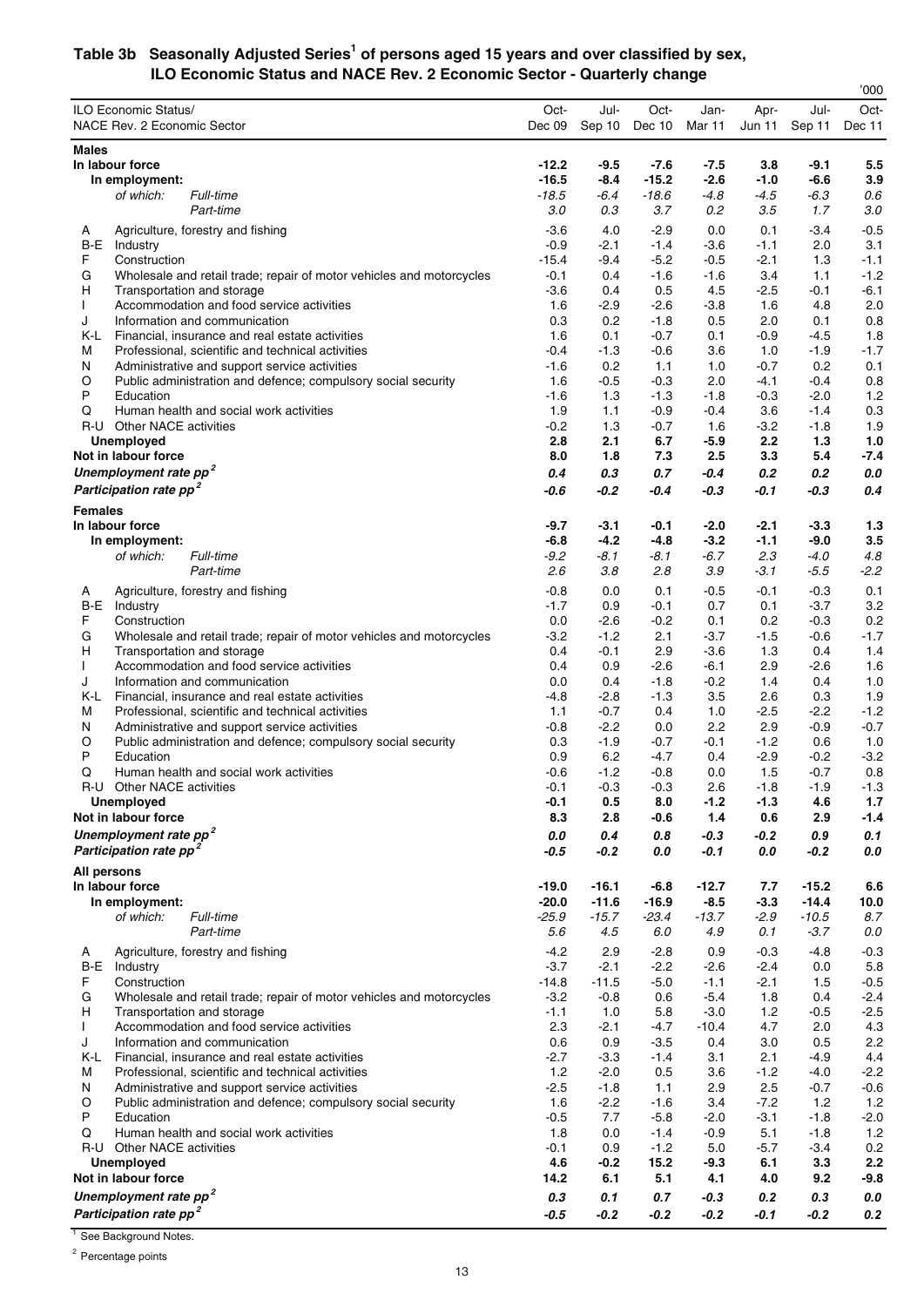|                                             |                |                |                |                |                |                | '000           |
|---------------------------------------------|----------------|----------------|----------------|----------------|----------------|----------------|----------------|
| Broad occupational group                    | Oct-<br>Dec 09 | Jul-<br>Sep 10 | Oct-<br>Dec 10 | Jan-<br>Mar 11 | Apr-<br>Jun 11 | Jul-<br>Sep 11 | Oct-<br>Dec 11 |
| <b>Males</b>                                |                |                |                |                |                |                |                |
| 1. Managers, directors and senior officials | 96.3           | 93.5           | 94.2           | 95.3           | 93.1           | 93.3           | 95.5           |
| 2. Professional                             | 144.9          | 145.8          | 143.5          | 141.6          | 145.3          | 137.0          | 139.4          |
| 3. Associate professional and technical     | 124.9          | 130.2          | 130.6          | 129.0          | 131.0          | 124.1          | 128.6          |
| 4. Administrative and secretarial           | 50.6           | 48.4           | 46.7           | 46.9           | 44.0           | 39.9           | 41.4           |
| 5. Skilled trades                           | 283.8          | 252.7          | 244.6          | 239.5          | 239.0          | 243.7          | 241.7          |
| 6. Caring, leisure and other service        | 21.3           | 19.6           | 18.8           | 20.8           | 22.6           | 23.7           | 21.9           |
| 7. Sales and customer service               | 46.6           | 51.2           | 51.3           | 52.5           | 52.9           | 56.3           | 54.8           |
| 8. Process, plant and machine operatives    | 113.9          | 121.7          | 120.8          | 122.8          | 127.7          | 128.2          | 126.0          |
| 9. Elementary                               | 130.6          | 126.3          | 117.2          | 109.7          | 112.5          | 119.0          | 115.0          |
| Other/Not stated                            | 3.1            | 5.1            | 5.2            | 4.0            | 2.1            | 3.2            | 2.7            |
| <b>Total males</b>                          | 1,016.2        | 994.5          | 973.0          | 962.1          | 970.0          | 968.4          | 966.9          |
| <b>Females</b>                              |                |                |                |                |                |                |                |
| 1. Managers, directors and senior officials | 46.0           | 42.1           | 42.3           | 44.3           | 44.9           | 44.8           | 45.8           |
| 2. Professional                             | 189.4          | 200.3          | 197.0          | 194.0          | 201.6          | 190.1          | 190.9          |
| 3. Associate professional and technical     | 77.6           | 76.8           | 78.1           | 80.6           | 77.9           | 77.6           | 79.3           |
| 4. Administrative and secretarial           | 192.0          | 179.9          | 178.3          | 175.5          | 178.0          | 172.0          | 172.8          |
| 5. Skilled trades                           | 27.9           | 27.6           | 26.4           | 23.7           | 23.6           | 25.0           | 24.1           |
| 6. Caring, leisure and other service        | 127.2          | 121.1          | 120.3          | 121.5          | 117.0          | 120.3          | 122.6          |
| 7. Sales and customer service               | 105.5          | 98.3           | 99.3           | 98.5           | 98.4           | 99.7           | 101.6          |
| 8. Process, plant and machine operatives    | 17.5           | 21.7           | 22.3           | 23.3           | 23.2           | 23.0           | 22.8           |
| 9. Elementary                               | 86.1           | 87.1           | 82.7           | 77.0           | 85.4           | 81.9           | 77.7           |
| Other/Not stated                            | 2.4            | 2.1            | 3.5            | 3.6            | 1.3            | 2.7            | 3.2            |
| <b>Total females</b>                        | 871.6          | 857.0          | 850.2          | 842.1          | 851.3          | 837.2          | 840.8          |
| All persons                                 |                |                |                |                |                |                |                |
| 1. Managers, directors and senior officials | 142.4          | 135.6          | 136.6          | 139.6          | 138.0          | 138.1          | 141.3          |
| 2. Professional                             | 334.4          | 346.1          | 340.4          | 335.6          | 346.9          | 327.2          | 330.4          |
| 3. Associate professional and technical     | 202.5          | 207.0          | 208.7          | 209.6          | 208.9          | 201.7          | 208.0          |
| 4. Administrative and secretarial           | 242.6          | 228.3          | 225.0          | 222.4          | 222.0          | 211.9          | 214.2          |
| 5. Skilled trades                           | 311.7          | 280.3          | 271.0          | 263.2          | 262.6          | 268.7          | 265.7          |
| 6. Caring, leisure and other service        | 148.5          | 140.6          | 139.2          | 142.3          | 139.6          | 144.0          | 144.5          |
| 7. Sales and customer service               | 152.1          | 149.5          | 150.6          | 151.0          | 151.2          | 156.0          | 156.4          |
| 8. Process, plant and machine operatives    | 131.4          | 143.4          | 143.1          | 146.1          | 150.9          | 151.2          | 148.7          |
| 9. Elementary                               | 216.7          | 213.3          | 199.9          | 186.7          | 197.8          | 200.9          | 192.7          |
| Other/Not stated                            | 5.6            | 7.3            | 8.7            | 7.6            | 3.4            | 5.9            | 5.9            |
| <b>Total persons</b>                        | 1,887.7        | 1,851.5        | 1,823.2        | 1,804.2        | 1,821.3        | 1,805.5        | 1,807.8        |

### **Table 4a Persons aged 15 years and over in employment (ILO) classified by sex and occupation (SOC2010)**

Note: From Q1 2011 occupational estimates are now captured and coded on the basis of the newer UK SOC2010 classification. The CSO has re-coded previous quarters to 2007 inclusive on the basis of the text string captured under the old UK SOC90 classification. As with the introduction of any new classification comparability of estimates over time can be impacted - users should bear this in mind when comparing results from quarters prior to Q1 2011 to those from Q1 2011 onwards.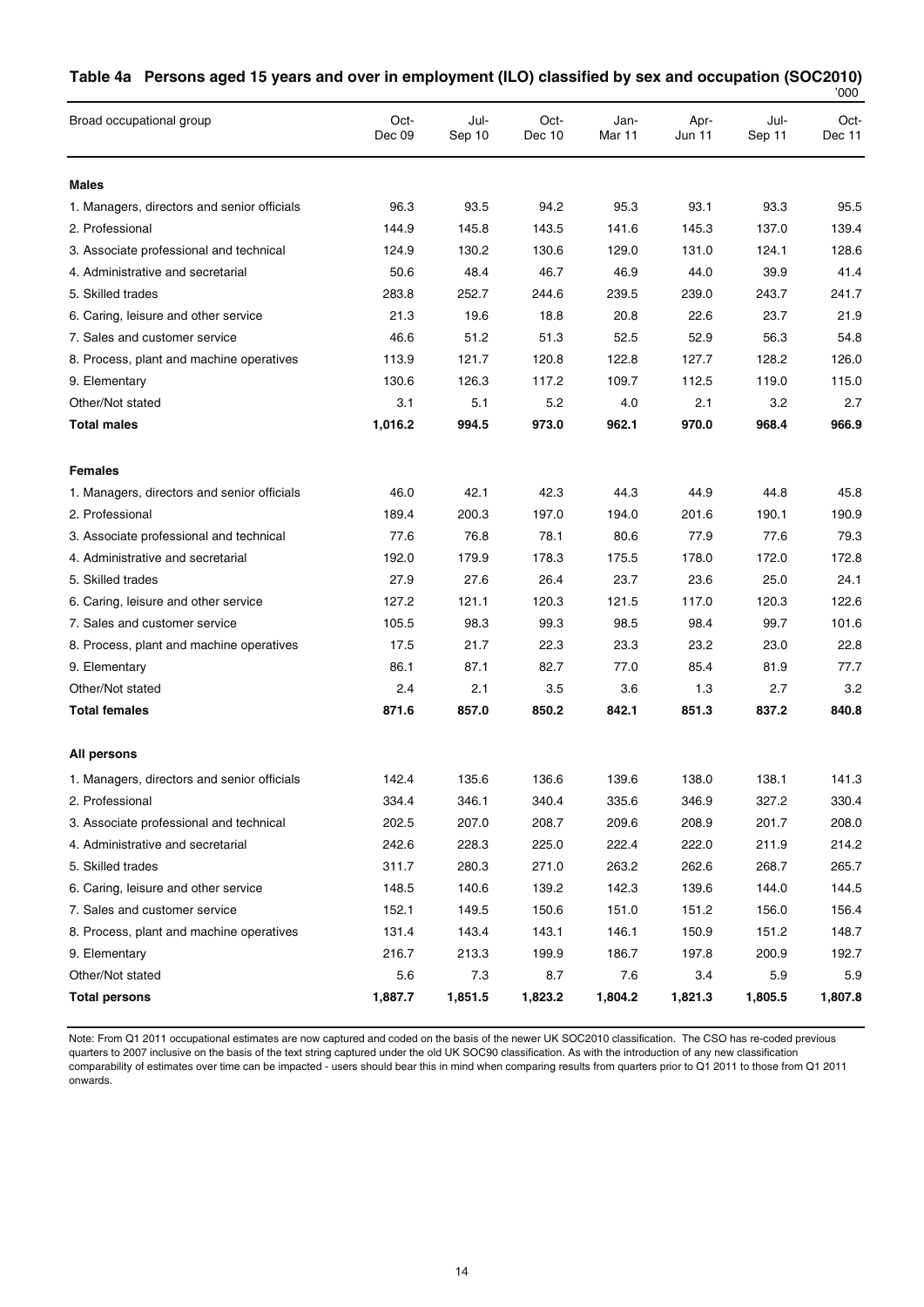#### **Table 4b Persons aged 15 years and over in employment (ILO) classified by sex and occupation (SOC2010) - Annual change**

| Broad occupational group                    | Oct-<br>Dec 09 | Jul-<br>Sep 10 | Oct-<br>Dec 10 | Jan-<br>Mar 11 | Apr-<br>Jun 11 | Jul-<br>Sep 11 | Oct-<br>Dec 11 |
|---------------------------------------------|----------------|----------------|----------------|----------------|----------------|----------------|----------------|
| <b>Males</b>                                |                |                |                |                |                |                |                |
| 1. Managers, directors and senior officials | 2.9            | $-3.7$         | $-2.1$         | 1.0            | $-5.6$         | $-0.2$         | 1.3            |
| 2. Professional                             | 2.0            | 5.9            | $-1.4$         | $-6.5$         | 0.2            | $-8.8$         | -4.1           |
| 3. Associate professional and technical     | $-0.1$         | 5.2            | 5.7            | $2.5\,$        | 6.0            | $-6.1$         | $-2.0$         |
| 4. Administrative and secretarial           | 0.3            | 0.0            | $-3.9$         | $-2.1$         | $-5.2$         | $-8.5$         | $-5.3$         |
| 5. Skilled trades                           | $-86.9$        | $-52.2$        | $-39.2$        | $-26.6$        | $-22.8$        | $-9.0$         | $-2.9$         |
| 6. Caring, leisure and other service        | 1.7            | $-3.0$         | $-2.5$         | $-0.1$         | 1.2            | 4.1            | 3.1            |
| 7. Sales and customer service               | $-3.3$         | 5.7            | 4.7            | 5.1            | 3.5            | 5.1            | 3.5            |
| 8. Process, plant and machine operatives    | $-23.5$        | 3.1            | 6.9            | 11.6           | 12.5           | 6.5            | 5.2            |
| 9. Elementary                               | $-20.7$        | $-8.9$         | $-13.4$        | $-19.2$        | $-13.8$        | $-7.3$         | $-2.2$         |
| Other/Not stated                            | 0.1            | 2.3            | 2.1            | 0.1            | $-1.9$         | $-1.9$         | $-2.5$         |
| <b>Total males</b>                          | $-127.2$       | -45.5          | -43.2          | $-34.2$        | $-26.1$        | $-26.1$        | $-6.1$         |
| <b>Females</b>                              |                |                |                |                |                |                |                |
| 1. Managers, directors and senior officials | 1.2            | $-5.2$         | $-3.7$         | $-2.0$         | $-0.3$         | 2.7            | 3.5            |
| 2. Professional                             | $-9.4$         | 15.4           | 7.6            | 3.7            | 1.9            | $-10.2$        | $-6.1$         |
| 3. Associate professional and technical     | $-5.3$         | $-3.4$         | 0.5            | 5.3            | 2.0            | 0.8            | 1.2            |
| 4. Administrative and secretarial           | $-10.5$        | $-16.9$        | $-13.7$        | $-18.2$        | $-13.3$        | $-7.9$         | $-5.5$         |
| 5. Skilled trades                           | $-1.4$         | $-0.3$         | $-1.5$         | $-3.0$         | $-3.8$         | $-2.6$         | $-2.3$         |
| 6. Caring, leisure and other service        | 0.2            | $-9.7$         | $-6.9$         | $-0.9$         | $-2.8$         | $-0.8$         | 2.3            |
| 7. Sales and customer service               | $-6.1$         | $-7.3$         | $-6.2$         | $-5.4$         | $-0.1$         | 1.4            | 2.3            |
| 8. Process, plant and machine operatives    | $-1.7$         | 4.0            | 4.8            | 5.6            | 3.5            | 1.3            | 0.5            |
| 9. Elementary                               | $-7.7$         | $-1.9$         | $-3.4$         | $-5.9$         | 2.4            | $-5.2$         | $-5.0$         |
| Other/Not stated                            | 1.0            | $-0.3$         | 1.1            | 1.4            | $-1.2$         | 0.6            | $-0.3$         |
| <b>Total females</b>                        | $-39.6$        | -25.4          | -21.4          | $-19.3$        | $-11.7$        | $-19.8$        | $-9.4$         |
| All persons                                 |                |                |                |                |                |                |                |
| 1. Managers, directors and senior officials | 4.2            | $-8.8$         | $-5.8$         | $-1.0$         | $-6.0$         | 2.5            | 4.7            |
| 2. Professional                             | $-7.2$         | 21.3           | 6.0            | $-2.8$         | 2.1            | $-18.9$        | -10.0          |
| 3. Associate professional and technical     | $-5.4$         | 1.8            | 6.2            | 7.8            | 7.9            | $-5.3$         | $-0.7$         |
| 4. Administrative and secretarial           | $-10.2$        | $-16.9$        | $-17.6$        | $-20.3$        | $-18.5$        | $-16.4$        | $-10.8$        |
| 5. Skilled trades                           | $-88.3$        | $-52.5$        | $-40.7$        | $-29.6$        | $-26.5$        | $-11.6$        | $-5.3$         |
| 6. Caring, leisure and other service        | 1.9            | $-12.7$        | $-9.3$         | $-1.0$         | $-1.6$         | 3.4            | 5.3            |
| 7. Sales and customer service               | $-9.4$         | $-1.6$         | $-1.5$         | $-0.3$         | 3.4            | 6.5            | 5.8            |
| 8. Process, plant and machine operatives    | $-25.2$        | 7.2            | 11.7           | 17.2           | 16.0           | 7.8            | 5.6            |
| 9. Elementary                               | $-28.3$        | $-10.9$        | $-16.8$        | $-25.1$        | $-11.5$        | $-12.4$        | $-7.2$         |
| Other/Not stated                            | 1.3            | 2.2            | 3.1            | 1.5            | $-3.0$         | $-1.4$         | $-2.8$         |
| <b>Total persons</b>                        | $-166.9$       | $-70.9$        | $-64.5$        | $-53.4$        | $-37.8$        | $-46.0$        | $-15.4$        |

Note: From Q1 2011 occupational estimates are now captured and coded on the basis of the newer UK SOC2010 classification. The CSO has re-coded previous quarters to 2007 inclusive on the basis of the text string captured under the old UK SOC90 classification. As with the introduction of any new classification comparability of estimates over time can be impacted - users should bear this in mind when comparing results from quarters prior to Q1 2011 to those from Q1 2011 onwards.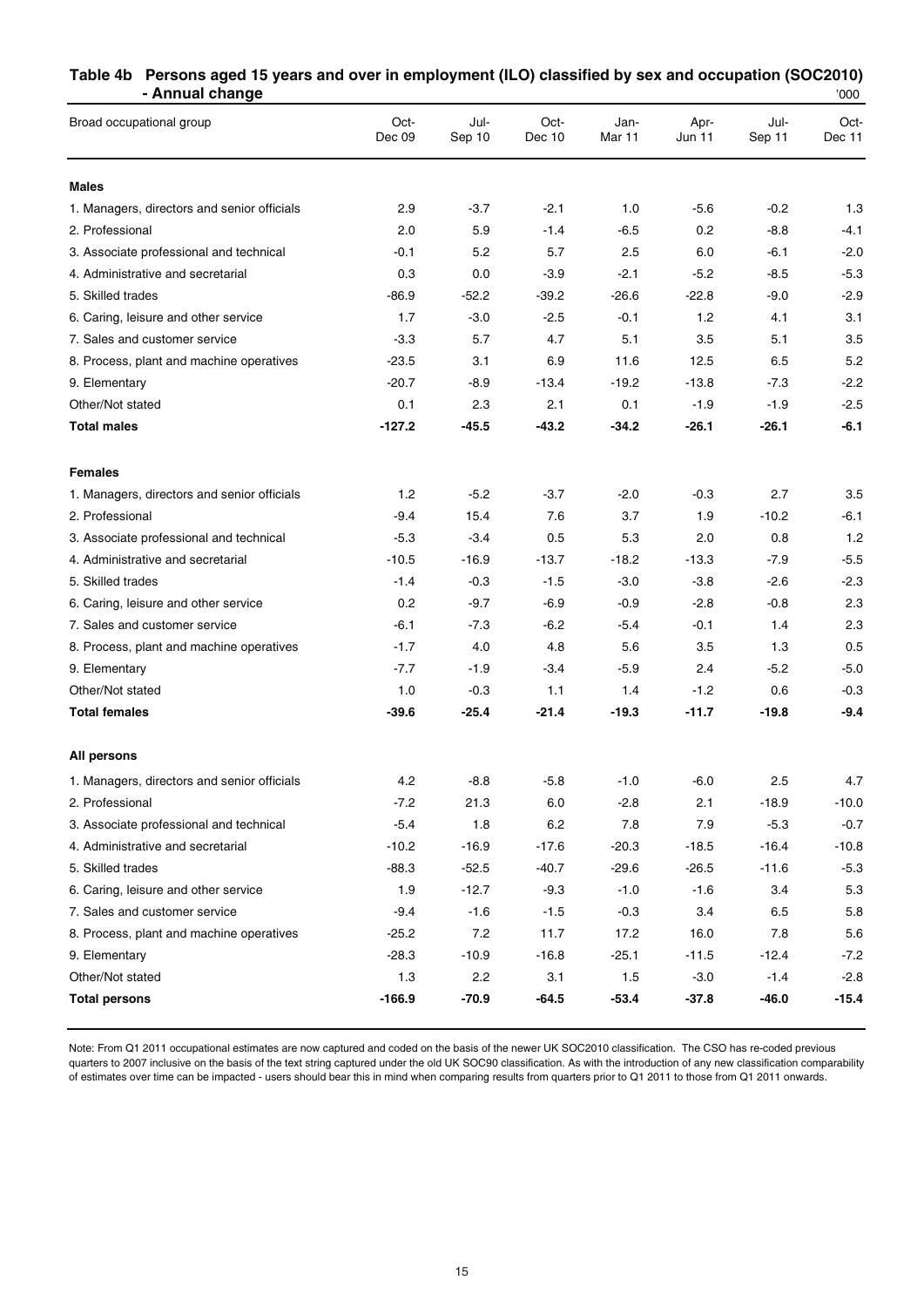|  |  |  | Table 5a Persons aged 15 years and over in employment (ILO) classified by employment status |  |  |  |
|--|--|--|---------------------------------------------------------------------------------------------|--|--|--|
|--|--|--|---------------------------------------------------------------------------------------------|--|--|--|

|                                        |                |                |                |                           |                       |                | '000           |
|----------------------------------------|----------------|----------------|----------------|---------------------------|-----------------------|----------------|----------------|
| <b>Employment status</b>               | Oct-<br>Dec 09 | Jul-<br>Sep 10 | Oct-<br>Dec 10 | Jan-<br>Mar <sub>11</sub> | Apr-<br><b>Jun 11</b> | Jul-<br>Sep 11 | Oct-<br>Dec 11 |
| <b>Males</b>                           |                |                |                |                           |                       |                |                |
| Self employed (with paid employees)    | 83.0           | 74.5           | 73.2           | 72.5                      | 70.7                  | 69.5           | 66.3           |
| Self employed (with no paid employees) | 180.9          | 169.9          | 165.7          | 163.9                     | 166.8                 | 164.0          | 163.6          |
| Employee                               | 745.7          | 743.3          | 728.5          | 719.8                     | 727.3                 | 730.3          | 733.2          |
| Assisting relative                     | 6.6            | 6.9            | 5.6            | 5.9                       | 5.2                   | 4.6            | 3.9            |
| <b>Total males</b>                     | 1,016.2        | 994.5          | 973.0          | 962.1                     | 970.0                 | 968.4          | 966.9          |
| <b>Females</b>                         |                |                |                |                           |                       |                |                |
| Self employed (with paid employees)    | 22.1           | 21.5           | 19.0           | 20.0                      | 19.2                  | 18.1           | 20.1           |
| Self employed (with no paid employees) | 37.2           | 38.6           | 39.0           | 37.5                      | 39.1                  | 40.1           | 35.8           |
| Employee                               | 804.9          | 791.5          | 787.5          | 778.9                     | 787.3                 | 773.8          | 779.5          |
| Assisting relative                     | 7.3            | 5.4            | 4.6            | 5.6                       | 5.7                   | 5.3            | 5.4            |
| <b>Total females</b>                   | 871.6          | 857.0          | 850.2          | 842.1                     | 851.3                 | 837.2          | 840.8          |
| All persons                            |                |                |                |                           |                       |                |                |
| Self employed (with paid employees)    | 105.1          | 96.0           | 92.2           | 92.6                      | 89.9                  | 87.6           | 86.4           |
| Self employed (with no paid employees) | 218.1          | 208.5          | 204.7          | 201.4                     | 205.9                 | 204.0          | 199.4          |
| Employee                               | 1,550.7        | 1,534.8        | 1,516.0        | 1,498.8                   | 1,514.6               | 1,504.1        | 1,512.7        |
| Assisting relative                     | 13.9           | 12.3           | 10.2           | 11.5                      | 10.9                  | 9.9            | 9.3            |
| <b>Total persons</b>                   | 1,887.7        | 1,851.5        | 1,823.2        | 1,804.2                   | 1,821.3               | 1,805.5        | 1,807.8        |

#### **Table 5b Persons aged 15 years and over in employment (ILO) classified by employment status - Annual change**  $\frac{1}{2}$  and  $\frac{1}{2}$  and  $\frac{1}{2}$  and  $\frac{1}{2}$  and  $\frac{1}{2}$  and  $\frac{1}{2}$  and  $\frac{1}{2}$  and  $\frac{1}{2}$  and  $\frac{1}{2}$  and  $\frac{1}{2}$  and  $\frac{1}{2}$  and  $\frac{1}{2}$  and  $\frac{1}{2}$  and  $\frac{1}{2}$  and  $\frac{1}{2}$

| .<br><b>Employment status</b>          | Oct-     | Jul-    | Oct-    | Jan-              | Apr-          | Jul-    | Oct-    |
|----------------------------------------|----------|---------|---------|-------------------|---------------|---------|---------|
|                                        | Dec 09   | Sep 10  | Dec 10  | Mar <sub>11</sub> | <b>Jun 11</b> | Sep 11  | Dec 11  |
| <b>Males</b>                           |          |         |         |                   |               |         |         |
| Self employed (with paid employees)    | $-15.1$  | $-11.1$ | $-9.8$  | $-7.1$            | $-7.3$        | $-5.0$  | $-6.9$  |
| Self employed (with no paid employees) | $-19.1$  | $-13.6$ | $-15.2$ | $-4.5$            | $-2.6$        | $-5.9$  | $-2.1$  |
| Employee                               | $-92.6$  | $-19.2$ | $-17.2$ | $-22.2$           | $-13.7$       | $-13.0$ | 4.7     |
| Assisting relative                     | $-0.3$   | $-1.4$  | $-1.0$  | $-0.5$            | $-2.5$        | $-2.3$  | $-1.7$  |
| <b>Total males</b>                     | $-127.2$ | $-45.5$ | $-43.2$ | $-34.2$           | $-26.1$       | $-26.1$ | $-6.1$  |
| <b>Females</b>                         |          |         |         |                   |               |         |         |
| Self employed (with paid employees)    | 0.0      | $-1.0$  | $-3.1$  | $-1.0$            | $-1.7$        | $-3.4$  | 1.1     |
| Self employed (with no paid employees) | $-4.1$   | 1.8     | 1.8     | $-1.3$            | 0.7           | 1.5     | $-3.2$  |
| Employee                               | $-35.8$  | $-23.2$ | $-17.4$ | $-15.0$           | $-8.6$        | $-17.7$ | $-8.0$  |
| Assisting relative                     | 0.1      | $-3.1$  | $-2.7$  | $-2.0$            | $-2.1$        | $-0.1$  | 0.8     |
| <b>Total females</b>                   | $-39.6$  | $-25.4$ | $-21.4$ | $-19.3$           | $-11.7$       | $-19.8$ | $-9.4$  |
| All persons                            |          |         |         |                   |               |         |         |
| Self employed (with paid employees)    | $-15.2$  | $-12.1$ | $-12.9$ | $-8.0$            | $-9.0$        | $-8.4$  | $-5.8$  |
| Self employed (with no paid employees) | $-23.2$  | $-11.8$ | $-13.4$ | $-5.8$            | $-1.9$        | $-4.5$  | $-5.3$  |
| Employee                               | $-128.3$ | $-42.5$ | $-34.7$ | $-37.1$           | $-22.3$       | $-30.7$ | $-3.3$  |
| Assisting relative                     | $-0.2$   | $-4.5$  | $-3.7$  | $-2.5$            | $-4.6$        | $-2.4$  | $-0.9$  |
| <b>Total persons</b>                   | $-166.9$ | -70.9   | $-64.5$ | $-53.4$           | $-37.8$       | -46.0   | $-15.4$ |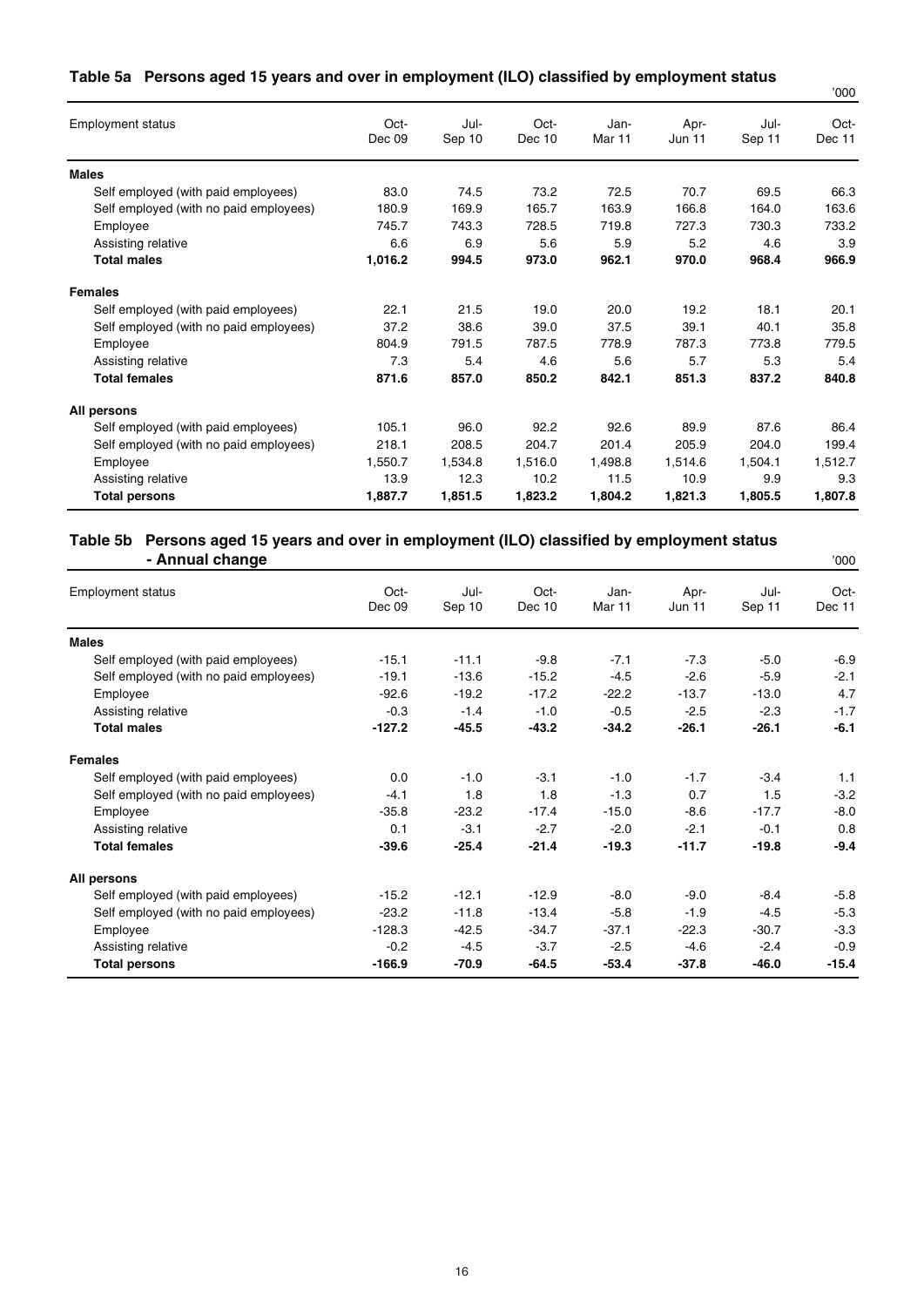#### Table 6a Persons aged 15 years and over classified by NUTS2 regions<sup>1</sup> and ILO Economic Status

| Region<br>(NUTS2)                  | In employment | Unemployed | In labour<br>force | Unemployment Participation<br>rate | rate |
|------------------------------------|---------------|------------|--------------------|------------------------------------|------|
|                                    | '000          | '000       | '000'              | $\%$                               | $\%$ |
| <b>Border, Midland and Western</b> |               |            |                    |                                    |      |
| Oct-Dec 2009                       | 482.5         | 73.7       | 556.2              | 13.2                               | 58.6 |
| Jul-Sep 2010                       | 468.5         | 83.4       | 551.9              | 15.1                               | 58.6 |
| Oct-Dec 2010                       | 464.3         | 78.1       | 542.4              | 14.4                               | 57.7 |
| Jan-Mar 2011                       | 461.1         | 81.0       | 542.1              | 14.9                               | 57.5 |
| Apr-Jun 2011                       | 466.1         | 88.8       | 554.9              | 16.0                               | 58.9 |
| Jul-Sep 2011                       | 459.9         | 87.2       | 547.1              | 15.9                               | 58.1 |
| Oct-Dec 2011                       | 456.2         | 82.1       | 538.2              | 15.2                               | 57.2 |
| <b>Southern and Eastern</b>        |               |            |                    |                                    |      |
| Oct-Dec 2009                       | 1,405.2       | 193.8      | 1,599.0            | 12.1                               | 62.2 |
| <b>Jul-Sep 2010</b>                | 1,383.0       | 215.6      | 1,598.6            | 13.5                               | 62.2 |
| Oct-Dec 2010                       | 1,358.9       | 220.9      | 1,579.8            | 14.0                               | 61.4 |
| Jan-Mar 2011                       | 1,343.1       | 214.6      | 1,557.7            | 13.8                               | 60.8 |
| Apr-Jun 2011                       | 1,355.3       | 215.7      | 1,571.0            | 13.7                               | 61.3 |
| Jul-Sep 2011                       | 1,345.6       | 227.5      | 1,573.1            | 14.5                               | 61.3 |
| Oct-Dec 2011                       | 1,351.6       | 220.0      | 1,571.6            | 14.0                               | 61.3 |
| <b>State</b>                       |               |            |                    |                                    |      |
| Oct-Dec 2009                       | 1,887.7       | 267.4      | 2,155.2            | 12.4                               | 61.2 |
| Jul-Sep 2010                       | 1,851.5       | 299.0      | 2,150.5            | 13.9                               | 61.2 |
| Oct-Dec 2010                       | 1,823.2       | 299.0      | 2,122.2            | 14.1                               | 60.4 |
| Jan-Mar 2011                       | 1,804.2       | 295.7      | 2,099.9            | 14.1                               | 59.9 |
| Apr-Jun 2011                       | 1,821.3       | 304.5      | 2,125.9            | 14.3                               | 60.7 |
| Jul-Sep 2011                       | 1,805.5       | 314.7      | 2,120.3            | 14.8                               | 60.4 |
| Oct-Dec 2011                       | 1,807.8       | 302.0      | 2,109.8            | 14.3                               | 60.2 |

<sup>1</sup> See Background Notes.

#### Table 6b Persons aged 15 years and over classified by NUTS2 regions<sup>1</sup> and ILO Economic Status **- Annual change**

| Region<br>(NUTS2)           | In employment | Unemployed | In labour<br>force | Unemployment Participation<br>rate | rate   |
|-----------------------------|---------------|------------|--------------------|------------------------------------|--------|
|                             | '000          | '000'      | '000               | $pp^2$                             | $pp^2$ |
| Border, Midland and Western |               |            |                    |                                    |        |
| Oct-Dec 2009                | $-45.1$       | 21.3       | $-23.9$            | 4.2                                | $-2.8$ |
| Jul-Sep 2010                | $-26.9$       | 1.9        | $-25.1$            | 1.0                                | $-2.3$ |
| Oct-Dec 2010                | $-18.2$       | 4.4        | $-13.8$            | 1.2                                | $-0.9$ |
| Jan-Mar 2011                | $-19.0$       | 10.2       | $-8.8$             | 2.1                                | $-0.5$ |
| Apr-Jun 2011                | $-6.8$        | 10.7       | 3.9                | 1.8                                | 0.3    |
| Jul-Sep 2011                | $-8.6$        | 3.8        | $-4.8$             | 0.8                                | $-0.5$ |
| Oct-Dec 2011                | $-8.1$        | 4.0        | $-4.2$             | 0.8                                | $-0.5$ |
| <b>Southern and Eastern</b> |               |            |                    |                                    |        |
| Oct-Dec 2009                | $-121.8$      | 76.5       | $-45.3$            | 5.0                                | $-1.3$ |
| <b>Jul-Sep 2010</b>         | $-44.0$       | 17.3       | $-26.7$            | 1.3                                | $-0.8$ |
| Oct-Dec 2010                | $-46.3$       | 27.1       | $-19.2$            | 1.9                                | $-0.8$ |
| Jan-Mar 2011                | $-34.5$       | 10.3       | $-24.1$            | 0.9                                | $-0.8$ |
| Apr-Jun 2011                | $-30.9$       | 0.2        | $-30.7$            | 0.2                                | $-1.0$ |
| Jul-Sep 2011                | $-37.4$       | 11.9       | $-25.5$            | 1.0                                | $-0.9$ |
| Oct-Dec 2011                | $-7.3$        | $-0.9$     | $-8.2$             | 0.0                                | $-0.1$ |
| <b>State</b>                |               |            |                    |                                    |        |
| Oct-Dec 2009                | $-166.9$      | 97.7       | $-69.1$            | 4.8                                | $-1.7$ |
| Jul-Sep 2010                | $-70.9$       | 19.2       | $-51.8$            | 1.2                                | $-1.3$ |
| Oct-Dec 2010                | $-64.5$       | 31.6       | $-33.0$            | 1.7                                | $-0.8$ |
| Jan-Mar 2011                | $-53.4$       | 20.7       | $-32.8$            | 1.2                                | $-0.8$ |
| Apr-Jun 2011                | $-37.8$       | 10.9       | $-26.8$            | 0.7                                | $-0.6$ |
| Jul-Sep 2011                | $-46.0$       | 15.7       | $-30.2$            | 0.9                                | $-0.8$ |
| Oct-Dec 2011                | $-15.4$       | 3.0        | $-12.4$            | 0.2                                | $-0.2$ |

<sup>1</sup> See Background Notes.

<sup>2</sup> Percentage points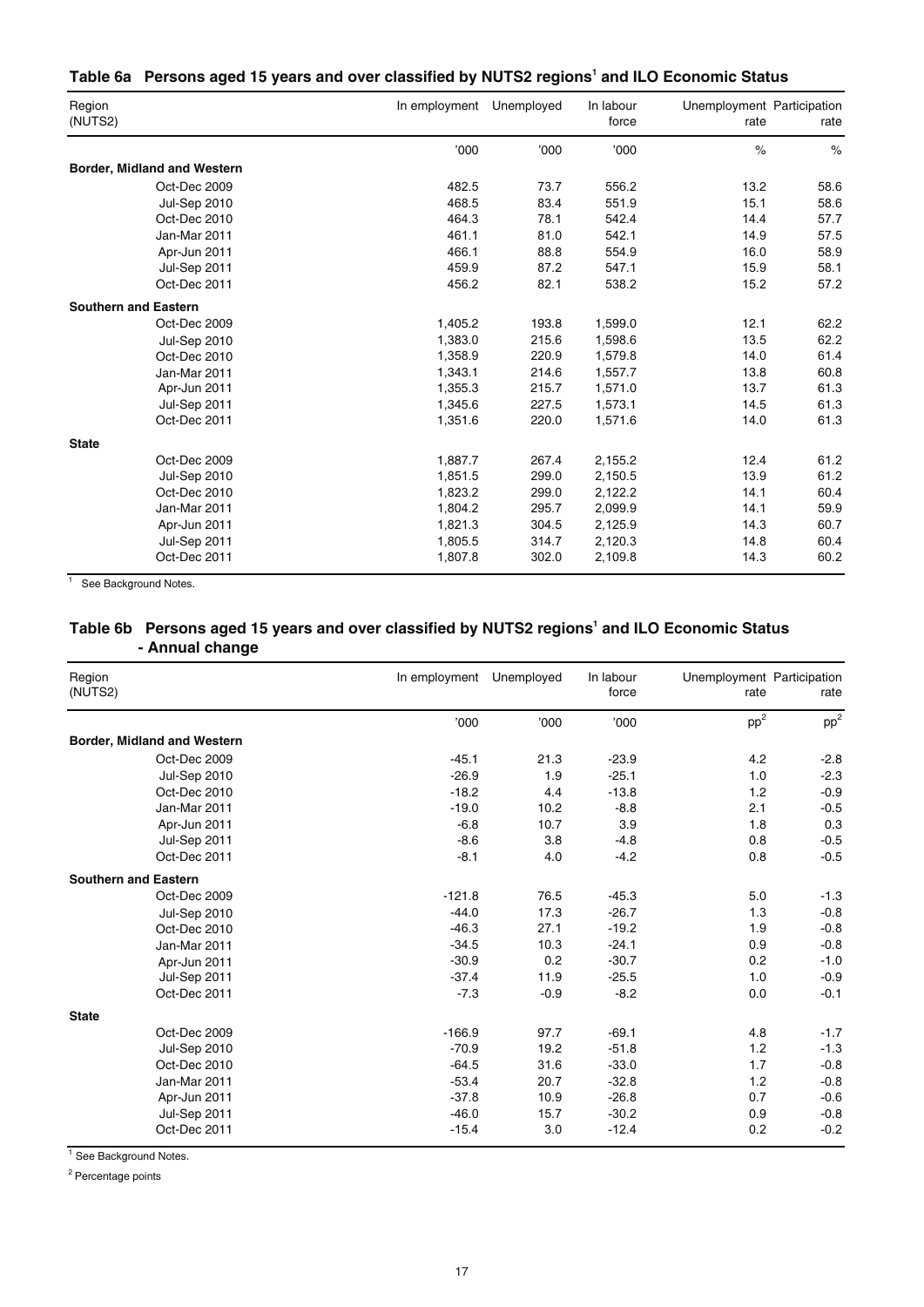### Table 6c Persons aged 15 years and over classified by NUTS3 regions<sup>1</sup> and ILO Economic Status

| Region<br>(NUTS3) |                              | In employment      | Unemployed     | In labour force    | Unemployment<br>rate | Participation<br>rate |
|-------------------|------------------------------|--------------------|----------------|--------------------|----------------------|-----------------------|
|                   |                              | '000               | '000           | '000               | $\%$                 | $\%$                  |
| <b>Border</b>     | Oct-Dec 2009                 | 188.8              | 28.9           | 217.7              | 13.3                 | 55.2                  |
|                   | Jul-Sep 2010                 | 188.1              | 29.5           | 217.5              | 13.5                 | 55.6                  |
|                   | Oct-Dec 2010                 | 184.4              | 28.2           | 212.5              | 13.3                 | 54.4                  |
|                   | Jan-Mar 2011                 | 183.2              | 27.5           | 210.7              | 13.1                 | 54.0                  |
|                   | Apr-Jun 2011                 | 184.0              | 32.4           | 216.5              | 15.0                 | 55.4                  |
|                   |                              | 182.4              |                | 213.1              | 14.4                 |                       |
|                   | Jul-Sep 2011<br>Oct-Dec 2011 | 178.6              | 30.7<br>28.2   | 206.8              | 13.6                 | 54.5<br>53.1          |
|                   |                              |                    |                |                    |                      |                       |
| <b>Midland</b>    | Oct-Dec 2009<br>Jul-Sep 2010 | 108.2<br>101.2     | 18.3<br>21.1   | 126.5<br>122.3     | 14.4<br>17.3         | 60.1<br>58.5          |
|                   | Oct-Dec 2010                 | 100.4              | 18.9           | 119.3              | 15.9                 | 56.7                  |
|                   | Jan-Mar 2011                 | 101.6              | 20.0           | 121.6              | 16.4                 | 57.5                  |
|                   | Apr-Jun 2011                 | 104.9              | 21.2           | 126.1              | 16.8                 | 59.6                  |
|                   |                              |                    |                |                    |                      |                       |
|                   | Jul-Sep 2011<br>Oct-Dec 2011 | 98.8<br>100.3      | 23.1<br>22.2   | 121.9<br>122.5     | 19.0<br>18.1         | 57.3<br>57.3          |
|                   |                              |                    |                |                    |                      |                       |
| West              | Oct-Dec 2009                 | 185.5              | 26.5           | 212.0              | 12.5                 | 61.7                  |
|                   | Jul-Sep 2010                 | 179.3              | 32.8           | 212.1              | 15.5                 | 62.2                  |
|                   | Oct-Dec 2010                 | 179.6              | 31.0           | 210.6              | 14.7                 | 62.0                  |
|                   | Jan-Mar 2011                 | 176.2              | 33.6           | 209.8              | 16.0                 | 61.5                  |
|                   | Apr-Jun 2011                 | 177.1              | 35.1           | 212.3              | 16.6                 | 62.6                  |
|                   | Jul-Sep 2011                 | 178.7              | 33.4           | 212.1              | 15.8                 | 62.6                  |
|                   | Oct-Dec 2011                 | 177.3              | 31.7           | 208.9              | 15.2                 | 61.8                  |
| <b>Dublin</b>     | Oct-Dec 2009                 | 550.4              | 66.9           | 617.4              | 10.8                 | 63.5                  |
|                   | Jul-Sep 2010                 | 531.5              | 70.9           | 602.5              | 11.8                 | 62.6                  |
|                   | Oct-Dec 2010                 | 525.4              | 76.6           | 602.0              | 12.7                 | 62.6                  |
|                   | Jan-Mar 2011                 | 515.1              | 73.5           | 588.6              | 12.5                 | 61.6                  |
|                   | Apr-Jun 2011                 | 520.5              | 72.0           | 592.5              | 12.1                 | 62.2                  |
|                   | Jul-Sep 2011                 | 507.6              | 76.7           | 584.3              | 13.1                 | 61.5                  |
|                   | Oct-Dec 2011                 | 511.6              | 74.9           | 586.5              | 12.8                 | 61.9                  |
| <b>Mid-East</b>   | Oct-Dec 2009                 | 235.0              | 30.3           | 265.4              | 11.4                 | 65.8                  |
|                   | Jul-Sep 2010                 | 234.1              | 31.6           | 265.7              | 11.9                 | 65.2                  |
|                   | Oct-Dec 2010                 | 232.2              | 33.7           | 265.9              | 12.7                 | 64.9                  |
|                   | Jan-Mar 2011                 | 229.3              | 33.5           | 262.8              | 12.7                 | 64.1                  |
|                   | Apr-Jun 2011                 | 231.8              | 32.3           | 264.1              | 12.2                 | 64.3                  |
|                   | Jul-Sep 2011                 | 235.2              | 34.3           | 269.5              | 12.7                 | 65.1                  |
|                   | Oct-Dec 2011                 | 238.1              | 33.3           | 271.4              | 12.3                 | 65.5                  |
|                   |                              |                    |                |                    |                      |                       |
| Mid-West          | Oct-Dec 2009                 | 152.5              | 25.2           | 177.7              | 14.2                 | 60.9                  |
|                   | <b>Jul-Sep 2010</b>          | 151.1              | 29.6           | 180.7              | 16.4                 | 61.2                  |
|                   | Oct-Dec 2010                 | 150.0              | 30.5           | 180.5              | 16.9                 | 61.4                  |
|                   | Jan-Mar 2011                 | 152.2              | 28.0           | 180.1              | 15.5                 | 61.5                  |
|                   | Apr-Jun 2011                 | 154.8              | 29.1           | 183.9              | 15.8                 | 63.0                  |
|                   | Jul-Sep 2011                 | 152.3              | 30.8           | 183.1              | 16.8                 | 62.6                  |
|                   | Oct-Dec 2011                 | 152.8              | 28.4           | 181.2              | 15.7                 | 62.0                  |
| South-East        | Oct-Dec 2009                 | 194.0              | 36.2           | 230.2              | 15.7                 | 59.0                  |
|                   | Jul-Sep 2010                 | 194.0              | 41.4           | 235.4              | 17.6                 | 59.8                  |
|                   | Oct-Dec 2010                 | 188.6              | 41.7           | 230.3              | 18.1                 | 58.4                  |
|                   | Jan-Mar 2011                 | 188.2              | 39.0           | 227.2              | 17.2                 | 57.6                  |
|                   | Apr-Jun 2011                 | 187.4              | 41.6           | 229.1              | 18.2                 | 58.1                  |
|                   | Jul-Sep 2011                 | 186.5              | 43.4           | 229.9              | 18.9                 | 58.1                  |
|                   | Oct-Dec 2011                 | 185.7              | 43.4           | 229.1              | 18.9                 | 57.8                  |
| South-West        | Oct-Dec 2009                 | 273.3              | 35.1           | 308.5              | 11.4                 | 59.9                  |
|                   | <b>Jul-Sep 2010</b>          | 272.2              | 42.1           | 314.3              | 13.4                 | 61.3                  |
|                   | Oct-Dec 2010                 | 262.6              | 38.4           | 301.0              | 12.8                 | 58.9                  |
|                   | Jan-Mar 2011                 | 258.4              | 40.7           | 299.0              | 13.6                 | 58.5                  |
|                   |                              |                    |                |                    |                      |                       |
|                   | Apr-Jun 2011                 | 260.7              | 40.8           | 301.5              | 13.5                 | 58.9                  |
|                   | Jul-Sep 2011<br>Oct-Dec 2011 | 264.0<br>263.4     | 42.3<br>39.9   | 306.3<br>303.3     | 13.8<br>13.2         | 59.7<br>59.0          |
|                   |                              |                    |                |                    |                      |                       |
| <b>State</b>      | Oct-Dec 2009<br>Jul-Sep 2010 | 1,887.7<br>1,851.5 | 267.4<br>299.0 | 2,155.2<br>2,150.5 | 12.4<br>13.9         | 61.2<br>61.2          |
|                   |                              |                    | 299.0          |                    | 14.1                 | 60.4                  |
|                   | Oct-Dec 2010                 | 1,823.2            |                | 2,122.2            |                      |                       |
|                   | Jan-Mar 2011                 | 1,804.2            | 295.7          | 2,099.9            | 14.1                 | 59.9                  |
|                   | Apr-Jun 2011                 | 1,821.3            | 304.5          | 2,125.9            | 14.3                 | 60.7                  |
|                   | Jul-Sep 2011                 | 1,805.5            | 314.7          | 2,120.3            | 14.8                 | 60.4                  |
|                   | Oct-Dec 2011                 | 1,807.8            | 302.0          | 2,109.8            | 14.3                 | 60.2                  |

<sup>1</sup> See Background Notes.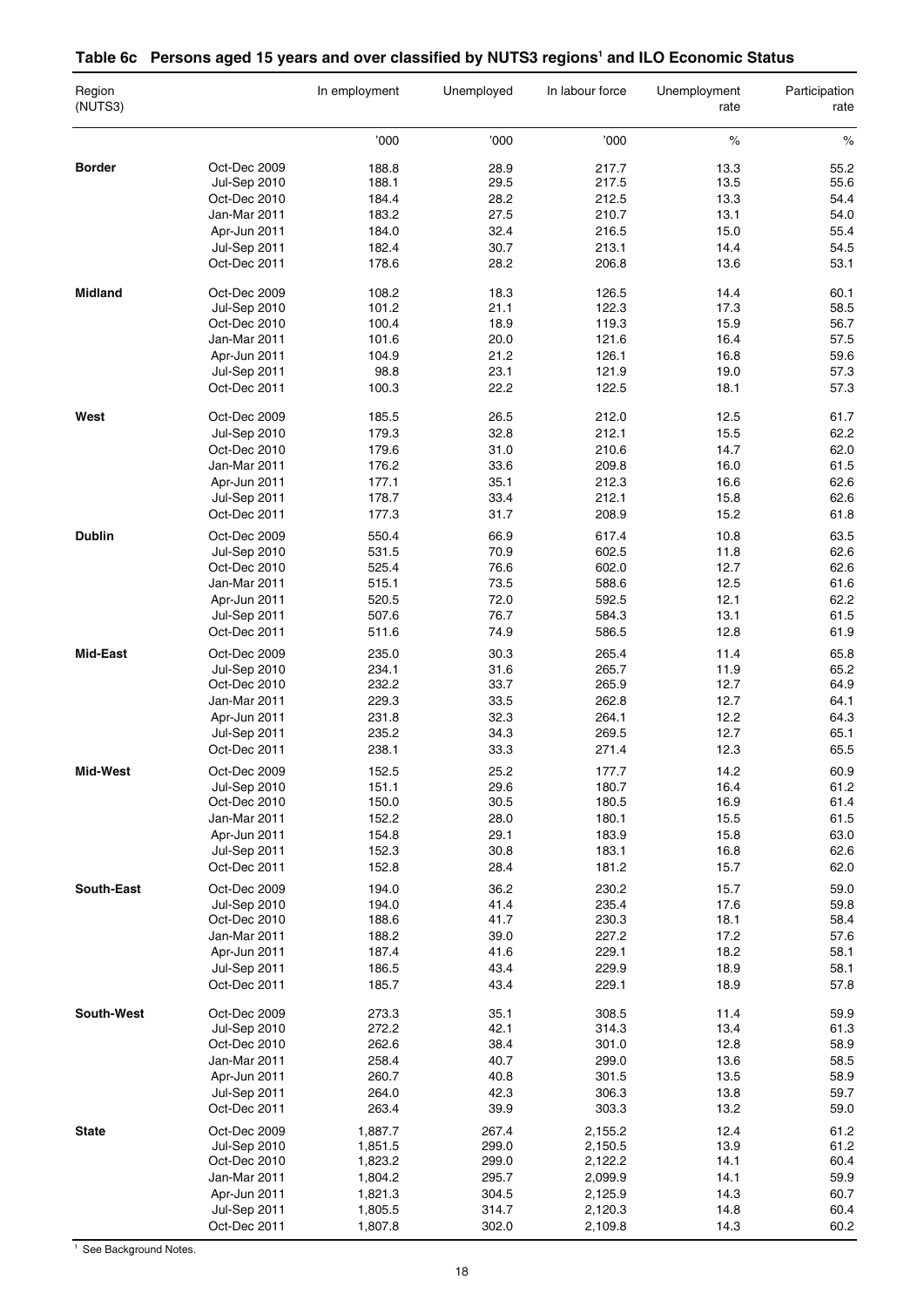| Region<br>(NUTS3) |                                     | In employment       | Unemployed     | In labour force    | Unemployment<br>rate | Participation<br>rate |
|-------------------|-------------------------------------|---------------------|----------------|--------------------|----------------------|-----------------------|
|                   |                                     | '000                | '000           | '000               | pp <sup>2</sup>      | pp <sup>2</sup>       |
| <b>Border</b>     | Oct-Dec 2009                        | $-24.9$             | 9.1            | $-15.8$            | 4.8                  | $-4.5$                |
|                   | Jul-Sep 2010                        | $-8.7$              | $-2.4$         | $-11.2$            | $-0.5$               | $-2.5$                |
|                   | Oct-Dec 2010                        | $-4.4$              | $-0.7$         | $-5.2$             | 0.0                  | $-0.8$                |
|                   | Jan-Mar 2011                        | $-4.6$              | 3.9            | $-0.8$             | 1.9                  | 0.2                   |
|                   | Apr-Jun 2011                        | $-3.3$              | 3.7            | 0.5                | 1.7                  | 0.0                   |
|                   | <b>Jul-Sep 2011</b>                 | $-5.7$              | 1.2            | $-4.4$             | 0.9                  | $-1.1$                |
|                   | Oct-Dec 2011                        | $-5.8$              | 0.0            | $-5.7$             | 0.3                  | $-1.3$                |
| <b>Midland</b>    | Oct-Dec 2009<br><b>Jul-Sep 2010</b> | $-8.0$<br>$-8.7$    | 6.1<br>2.2     | $-1.9$<br>$-6.5$   | 4.9<br>2.6           | $-1.4$<br>$-2.8$      |
|                   | Oct-Dec 2010                        | $-7.8$              | 0.6            | $-7.2$             | 1.5                  | $-3.4$                |
|                   | Jan-Mar 2011                        | $-6.6$              | 1.1            | $-5.5$             | 1.6                  | $-2.6$                |
|                   | Apr-Jun 2011                        | 2.1                 | 3.7            | 5.8                | 2.3                  | 2.2                   |
|                   | <b>Jul-Sep 2011</b>                 | $-2.4$              | 2.0            | $-0.4$             | 1.7                  | $-1.2$                |
|                   | Oct-Dec 2011                        | $-0.1$              | 3.3            | 3.2                | 2.2                  | 0.6                   |
| West              | Oct-Dec 2009                        | $-12.2$             | 6.1            | $-6.1$             | 3.1                  | $-1.6$                |
|                   | <b>Jul-Sep 2010</b>                 | $-9.4$              | 2.1            | $-7.3$             | 1.5                  | $-1.7$                |
|                   | Oct-Dec 2010                        | $-5.9$              | 4.5            | $-1.4$             | 2.2                  | 0.3                   |
|                   | Jan-Mar 2011                        | $-7.8$              | 5.3            | $-2.5$             | 2.7                  | 0.0                   |
|                   | Apr-Jun 2011                        | $-5.7$              | 3.1            | $-2.4$             | 1.7                  | $-0.5$                |
|                   | <b>Jul-Sep 2011</b>                 | $-0.6$              | 0.6            | 0.0                | 0.3                  | 0.4                   |
|                   | Oct-Dec 2011                        | $-2.3$              | 0.7            | $-1.7$             | 0.5                  | $-0.2$                |
| <b>Dublin</b>     | Oct-Dec 2009                        | $-43.0$             | 23.1           | $-19.8$            | 3.9                  | $-1.2$                |
|                   | <b>Jul-Sep 2010</b>                 | $-21.9$             | 2.4            | $-19.4$            | 0.8                  | $-1.1$                |
|                   | Oct-Dec 2010                        | $-25.0$             | 9.7            | $-15.4$            | 1.9                  | $-0.9$                |
|                   | Jan-Mar 2011                        | $-25.2$             | 6.6            | $-18.6$            | 1.5                  | $-1.2$                |
|                   | Apr-Jun 2011                        | $-15.1$             | 2.5            | $-12.7$            | 0.6                  | $-0.4$                |
|                   | Jul-Sep 2011<br>Oct-Dec 2011        | $-23.9$<br>$-13.8$  | 5.8<br>$-1.7$  | $-18.2$<br>$-15.5$ | 1.3<br>0.1           | $-1.1$<br>$-0.7$      |
| Mid-East          |                                     |                     |                |                    |                      |                       |
|                   | Oct-Dec 2009<br><b>Jul-Sep 2010</b> | $-14.2$<br>$-0.6$   | 14.0<br>$-0.3$ | $-0.1$<br>$-0.8$   | 5.3<br>-0.1          | $-0.2$<br>$-0.9$      |
|                   | Oct-Dec 2010                        | $-2.8$              | 3.4            | 0.5                | 1.3                  | $-0.9$                |
|                   | Jan-Mar 2011                        | $-1.6$              | $-1.3$         | $-2.9$             | $-0.4$               | $-1.8$                |
|                   | Apr-Jun 2011                        | $-1.1$              | $-2.3$         | $-3.4$             | $-0.7$               | $-1.6$                |
|                   | Jul-Sep 2011                        | 1.1                 | 2.7            | 3.8                | 0.8                  | $-0.1$                |
|                   | Oct-Dec 2011                        | 5.9                 | -0.4           | 5.5                | $-0.4$               | 0.6                   |
| Mid-West          | Oct-Dec 2009                        | $-15.2$             | 9.4            | $-5.8$             | 5.6                  | $-1.0$                |
|                   | <b>Jul-Sep 2010</b>                 | $-2.5$              | 5.1            | 2.5                | 2.6                  | 0.5                   |
|                   | Oct-Dec 2010                        | $-2.5$              | 5.3            | 2.8                | 2.7                  | 0.5                   |
|                   | Jan-Mar 2011                        | 4.3                 | 2.1            | 6.4                | 0.6                  | 2.0                   |
|                   | Apr-Jun 2011                        | 4.9                 | $-0.1$         | 4.9                | $-0.5$               | $2.3\,$               |
|                   | <b>Jul-Sep 2011</b><br>Oct-Dec 2011 | 1.2<br>2.8          | 1.2<br>$-2.1$  | 2.4<br>0.7         | 0.4<br>$-1.2$        | 1.4<br>0.6            |
|                   |                                     |                     |                |                    |                      |                       |
| South-East        | Oct-Dec 2009<br><b>Jul-Sep 2010</b> | $-25.9$<br>$-8.5$   | 15.0<br>5.3    | $-10.9$<br>$-3.2$  | 6.9<br>2.5           | $-3.2$<br>$-1.4$      |
|                   | Oct-Dec 2010                        | $-5.4$              | $5.5\,$        | 0.1                | 2.4                  | $-0.6$                |
|                   | Jan-Mar 2011                        | $-1.6$              | $-0.9$         | $-2.5$             | $-0.2$               | $-1.1$                |
|                   | Apr-Jun 2011                        | $-4.8$              | $-1.0$         | $-5.8$             | 0.1                  | $-1.8$                |
|                   | Jul-Sep 2011                        | $-7.5$              | 2.0            | $-5.5$             | 1.3                  | $-1.7$                |
|                   | Oct-Dec 2011                        | $-2.9$              | 1.7            | $-1.2$             | 0.8                  | $-0.6$                |
| South-West        | Oct-Dec 2009                        | $-23.4$             | 14.8           | $-8.5$             | 5.0                  | $-1.2$                |
|                   | <b>Jul-Sep 2010</b>                 | $-10.7$             | 4.9            | $-5.8$             | 1.8                  | $-0.7$                |
|                   | Oct-Dec 2010                        | $-10.7$             | 3.3            | $-7.5$             | 1.4                  | $-1.0$                |
|                   | Jan-Mar 2011                        | $-10.3$             | 3.9            | $-6.5$             | 1.5                  | $-1.1$                |
|                   | Apr-Jun 2011                        | $-14.9$             | 1.2            | $-13.7$            | 0.9                  | $-2.5$                |
|                   | Jul-Sep 2011                        | $-8.2$              | 0.2            | $-8.0$             | 0.4                  | $-1.6$                |
|                   | Oct-Dec 2011                        | 0.8                 | 1.5            | 2.3                | 0.4                  | 0.1                   |
| <b>State</b>      | Oct-Dec 2009                        | $-166.9$<br>$-70.9$ | 97.7<br>19.2   | $-69.1$<br>$-51.8$ | 4.8                  | $-1.7$                |
|                   | <b>Jul-Sep 2010</b><br>Oct-Dec 2010 | $-64.5$             | 31.6           | $-33.0$            | 1.2<br>1.7           | $-1.3$<br>$-0.8$      |
|                   | Jan-Mar 2011                        | $-53.4$             | 20.7           | $-32.8$            | 1.2                  | $-0.8$                |
|                   | Apr-Jun 2011                        | $-37.8$             | 10.9           | $-26.8$            | 0.7                  | $-0.6$                |
|                   | Jul-Sep 2011                        | $-46.0$             | 15.7           | $-30.2$            | 0.9                  | $-0.8$                |
|                   | Oct-Dec 2011                        | $-15.4$             | 3.0            | $-12.4$            | 0.2                  | $-0.2$                |

### Table 6d Persons aged 15 years and over classified by NUTS3 regions<sup>1</sup> and ILO Economic Status **- Annual change**

<sup>1</sup> See Background Notes.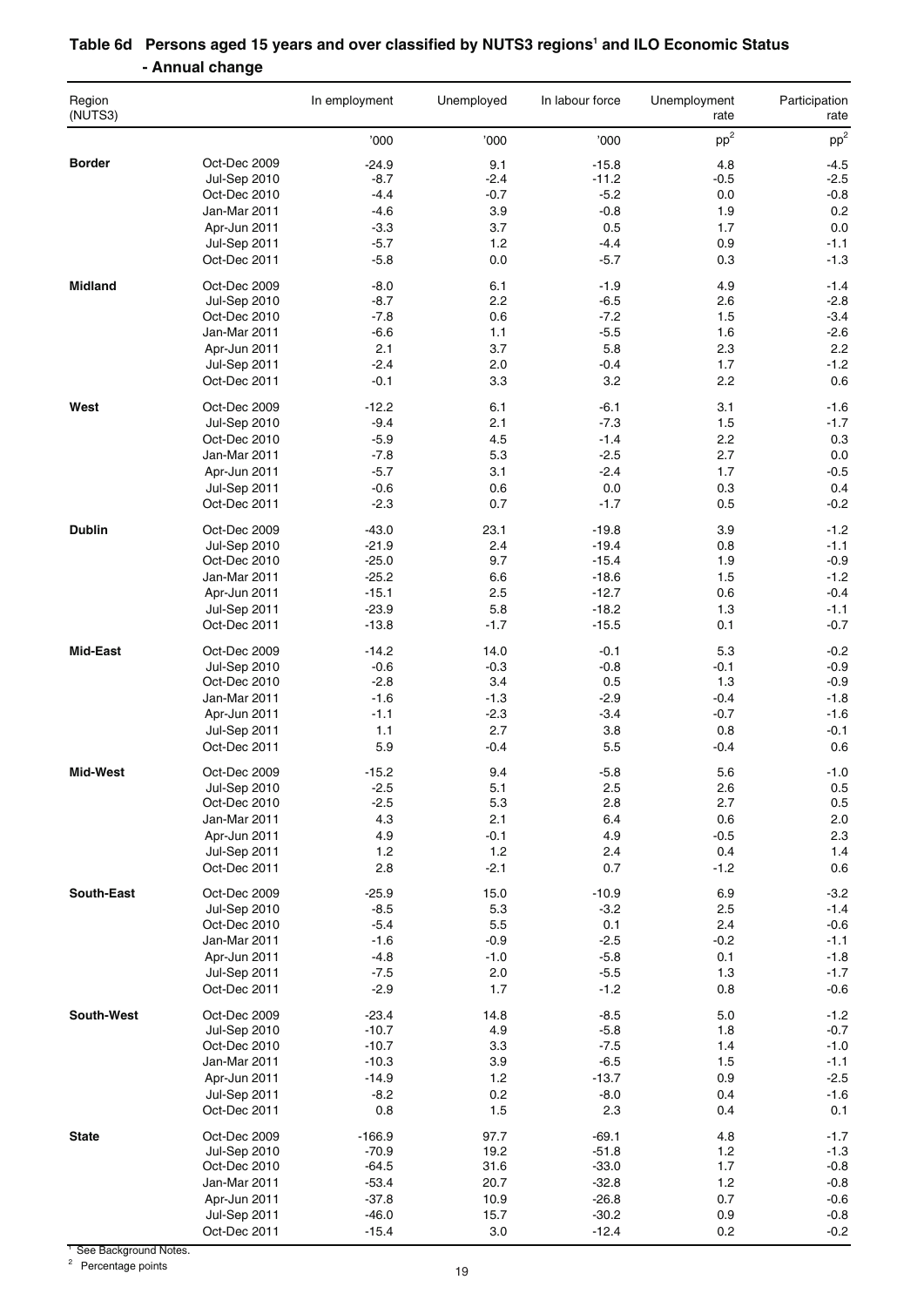|                                |         |        |        |        |               |        | <b>UUU</b> |
|--------------------------------|---------|--------|--------|--------|---------------|--------|------------|
| Duration of unemployment (ILO) | Oct-    | Jul-   | Oct-   | Jan-   | Apr-          | Jul-   | Oct-       |
|                                | Dec 09  | Sep 10 | Dec 10 | Mar 11 | <b>Jun 11</b> | Sep 11 | Dec 11     |
| <b>Males</b>                   |         |        |        |        |               |        |            |
| Less than 1 year               | 117.7   | 94.7   | 86.6   | 79.1   | 81.4          | 72.5   | 64.1       |
| 1 year and over                | 68.8    | 105.7  | 115.7  | 120.8  | 121.7         | 132.0  | 135.5      |
| Not stated                     | 2.6     | 1.1    | 1.1    | 1.9    | 2.6           | 1.6    | 2.9        |
| <b>Total males</b>             | 189.1   | 201.5  | 203.5  | 201.8  | 205.7         | 206.2  | 202.6      |
| <b>Females</b>                 |         |        |        |        |               |        |            |
| Less than 1 year               | 57.3    | 61.5   | 56.3   | 50.8   | 54.9          | 62.1   | 52.0       |
| 1 year and over                | 20.3    | 34.7   | 38.3   | 42.0   | 42.5          | 45.1   | 46.6       |
| Not stated                     | $\star$ | 1.3    | 1.0    | 1.0    | 1.4           | 1.4    | $\star$    |
| <b>Total females</b>           | 78.4    | 97.5   | 95.6   | 93.8   | 98.8          | 108.6  | 99.5       |
| All persons                    |         |        |        |        |               |        |            |
| Less than 1 year               | 175.0   | 156.2  | 143.0  | 129.9  | 136.3         | 134.6  | 116.1      |
| 1 year and over                | 89.1    | 140.4  | 153.9  | 162.8  | 164.2         | 177.2  | 182.1      |
| Not stated                     | 3.4     | 2.4    | 2.1    | 2.9    | 4.0           | 3.0    | 3.9        |
| <b>Total persons</b>           | 267.4   | 299.0  | 299.0  | 295.7  | 304.5         | 314.7  | 302.0      |
| Long-term unemployment rate %  | 4.1     | 6.5    | 7.3    | 7.8    | 7.7           | 8.4    | 8.6        |

#### **Table 7a Persons aged 15 years and over classified by sex and duration of unemployment (ILO)**

'000

#### **Table 7b Persons aged 15 years and over classified by sex and duration of unemployment (ILO) - Annual change** '000

| Duration of unemployment (ILO)              | Oct-    | Jul-    | Oct-    | Jan-    | Apr-          | Jul-    | Oct-    |
|---------------------------------------------|---------|---------|---------|---------|---------------|---------|---------|
|                                             | Dec 09  | Sep 10  | Dec 10  | Mar 11  | <b>Jun 11</b> | Sep 11  | Dec 11  |
| <b>Males</b>                                |         |         |         |         |               |         |         |
| Less than 1 year                            | 30.9    | $-39.7$ | $-31.1$ | $-26.8$ | $-20.5$       | $-22.2$ | $-22.5$ |
| 1 year and over                             | 39.3    | 50.1    | 46.9    | 32.8    | 25.0          | 26.3    | 19.8    |
| Not stated                                  | $\star$ | $-0.9$  | $-1.5$  | 0.9     | 1.0           | 0.5     | 1.8     |
| <b>Total males</b>                          | 72.0    | 9.5     | 14.4    | 6.9     | 5.6           | 4.7     | $-0.9$  |
| <b>Females</b>                              |         |         |         |         |               |         |         |
| Less than 1 year                            | 13.9    | $-9.9$  | $-1.0$  | $-3.5$  | $-7.3$        | 0.6     | $-4.3$  |
| 1 year and over                             | 12.2    | 18.9    | 18.0    | 17.4    | 12.1          | 10.4    | 8.3     |
| Not stated                                  | $\star$ | $\star$ | $\star$ | $-0.2$  | 0.4           | 0.1     | $\star$ |
| <b>Total females</b>                        | 25.8    | 9.6     | 17.2    | 13.6    | 5.2           | 11.1    | 3.9     |
| All persons                                 |         |         |         |         |               |         |         |
| Less than 1 year                            | 44.8    | $-49.6$ | $-32.0$ | $-30.3$ | $-27.8$       | $-21.6$ | $-26.9$ |
| 1 year and over                             | 51.4    | 69.0    | 64.8    | 50.2    | 37.2          | 36.8    | 28.2    |
| Not stated                                  | 1.5     | $-0.3$  | $-1.3$  | 0.6     | 1.4           | 0.6     | 1.8     |
| <b>Total persons</b>                        | 97.7    | 19.2    | 31.6    | 20.7    | 10.9          | 15.7    | 3.0     |
| Long-term unemployment rate pp <sup>1</sup> | 2.4     | 3.3     | 3.2     | 2.5     | 1.8           | 1.9     | 1.3     |

\* Population estimates of less than 1,000 are deemed too small for publication purposes due to reliability concerns. Sampling or other survey errors are greater in respect of smaller values or estimates of change.

<sup>1</sup> Percentage points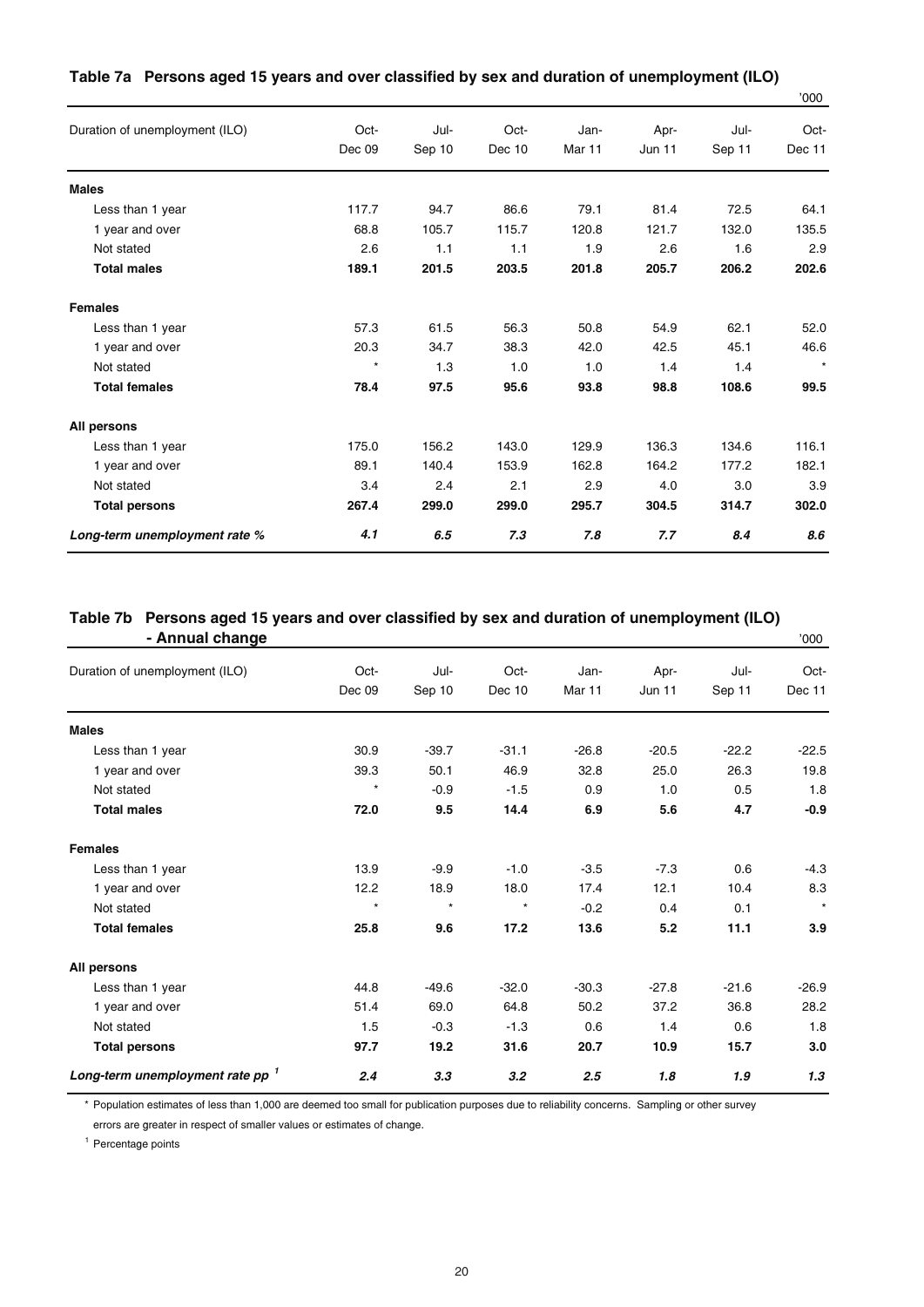|                | ang quarter  |         |          |         |         |            |         |         |                 | '∪∪∪    |
|----------------|--------------|---------|----------|---------|---------|------------|---------|---------|-----------------|---------|
|                |              |         | Employed |         |         | Unemployed |         |         | In labour force |         |
|                |              | Q4 09   | Q4 10    | Q4 11   | Q4 09   | Q4 10      | Q4 11   | Q4 09   | Q4 10           | Q4 11   |
| <b>Males</b>   |              |         |          |         |         |            |         |         |                 |         |
|                | $15 - 19$    | 17.5    | 13.0     | 13.1    | 11.5    | 9.9        | 10.7    | 29.1    | 22.9            | 23.8    |
|                | 20-24        | 69.0    | 58.1     | 55.2    | 32.9    | 27.6       | 26.5    | 101.9   | 85.7            | 81.7    |
|                | 25-34        | 285.2   | 264.8    | 258.4   | 63.2    | 68.2       | 65.2    | 348.4   | 333.0           | 323.6   |
|                | 35-44        | 262.4   | 257.9    | 260.9   | 40.5    | 46.6       | 45.6    | 302.9   | 304.5           | 306.6   |
|                | 45-54        | 217.5   | 215.3    | 216.3   | 27.4    | 32.5       | 34.2    | 244.9   | 247.8           | 250.5   |
|                | 55-59        | 79.5    | 80.1     | 78.6    | 7.9     | 10.4       | 13.0    | 87.4    | 90.5            | 91.6    |
|                | 60-64        | 53.8    | 50.9     | 52.6    | 5.1     | 7.6        | 7.0     | 58.9    | 58.5            | 59.7    |
|                | $65+$        | 31.4    | 32.9     | 31.7    | $\star$ | $\star$    | $\star$ | 31.8    | 33.6            | 32.1    |
|                | <b>Total</b> | 1,016.2 | 973.0    | 966.9   | 189.1   | 203.5      | 202.6   | 1,205.3 | 1,176.4         | 1,169.5 |
| <b>Females</b> |              |         |          |         |         |            |         |         |                 |         |
|                | $15 - 19$    | 17.4    | 16.6     | 13.6    | 5.9     | 7.6        | 7.3     | 23.3    | 24.2            | 20.9    |
|                | $20 - 24$    | 86.8    | 69.3     | 60.5    | 16.4    | 18.5       | 15.2    | 103.3   | 87.8            | 75.8    |
|                | 25-34        | 278.1   | 272.4    | 260.7   | 24.2    | 29.7       | 32.6    | 302.4   | 302.1           | 293.4   |
|                | 35-44        | 208.9   | 205.3    | 214.1   | 16.6    | 21.9       | 22.5    | 225.5   | 227.2           | 236.6   |
|                | 45-54        | 178.8   | 181.0    | 178.3   | 11.0    | 12.2       | 15.2    | 189.8   | 193.2           | 193.4   |
|                | 55-59        | 59.1    | 60.6     | 66.1    | 3.0     | 4.0        | 4.2     | 62.1    | 64.6            | 70.3    |
|                | 60-64        | 31.5    | 33.9     | 34.5    | $\star$ | 1.4        | 2.2     | 32.7    | 35.3            | 36.8    |
|                | $65+$        | 11.0    | 11.1     | 13.0    | $\star$ | $\star$    | $\star$ | 11.0    | 11.5            | 13.2    |
|                | <b>Total</b> | 871.6   | 850.2    | 840.8   | 78.4    | 95.6       | 99.5    | 949.9   | 945.8           | 940.3   |
| All persons    |              |         |          |         |         |            |         |         |                 |         |
|                | $15 - 19$    | 34.9    | 29.6     | 26.7    | 17.4    | 17.4       | 18.0    | 52.3    | 47.0            | 44.7    |
|                | 20-24        | 155.8   | 127.4    | 115.8   | 49.4    | 46.1       | 41.7    | 205.2   | 173.5           | 157.5   |
|                | 25-34        | 563.3   | 537.2    | 519.1   | 87.4    | 97.9       | 97.8    | 650.7   | 635.1           | 616.9   |
|                | 35-44        | 471.2   | 463.2    | 475.0   | 57.1    | 68.4       | 68.1    | 528.4   | 531.7           | 543.1   |
|                | 45-54        | 396.2   | 396.3    | 394.5   | 38.4    | 44.7       | 49.4    | 434.7   | 441.0           | 443.9   |
|                | 55-59        | 138.6   | 140.6    | 144.7   | 10.9    | 14.4       | 17.2    | 149.5   | 155.1           | 161.9   |
|                | 60-64        | 85.2    | 84.8     | 87.2    | 6.3     | 9.0        | 9.2     | 91.6    | 93.8            | 96.4    |
|                | $65+$        | 42.3    | 44.0     | 44.7    | $\star$ | 1.0        | $\star$ | 42.8    | 45.0            | 45.3    |
|                | <b>Total</b> | 1,887.7 | 1,823.2  | 1,807.8 | 267.4   | 299.0      | 302.0   | 2,155.2 | 2,122.2         | 2,109.8 |

#### **Table 8a Persons aged 15 years and over classified by ILO economic status, sex, age group and quarter** '000

#### **Table 8b Persons aged 15 years and over classified by ILO economic status, sex, age group and quarter - Annual change**  $\overline{a}$  and  $\overline{b}$  and  $\overline{c}$  and  $\overline{c}$  and  $\overline{c}$  and  $\overline{c}$  and  $\overline{c}$  and  $\overline{c}$  and  $\overline{c}$  and  $\overline{c}$  and  $\overline{c}$  and  $\overline{c}$  and  $\overline{c}$  and  $\overline{c}$  and  $\overline{c}$  a

|                | ana quanci   |          | - Annuan vilangu<br>Employed |         |         | Unemployed |         |         | In labour force | uuu     |
|----------------|--------------|----------|------------------------------|---------|---------|------------|---------|---------|-----------------|---------|
|                |              | Q4 09    | Q4 10                        | Q4 11   | Q4 09   | Q4 10      | Q4 11   | Q4 09   | Q4 10           | Q4 11   |
| <b>Males</b>   |              |          |                              |         |         |            |         |         |                 |         |
|                | $15 - 19$    | $-5.9$   | $-4.5$                       | 0.1     | 2.8     | $-1.6$     | 0.8     | $-3.0$  | $-6.2$          | 0.9     |
|                | 20-24        | $-28.7$  | $-10.9$                      | $-2.9$  | 10.0    | $-5.3$     | $-1.1$  | $-18.7$ | $-16.2$         | $-4.0$  |
|                | 25-34        | $-39.9$  | $-20.4$                      | $-6.4$  | 22.7    | 5.0        | $-3.0$  | $-17.2$ | $-15.4$         | $-9.4$  |
|                | 35-44        | $-21.9$  | $-4.5$                       | 3.0     | 18.4    | 6.1        | $-1.0$  | $-3.6$  | 1.6             | 2.1     |
|                | 45-54        | $-14.5$  | $-2.2$                       | 1.0     | 11.6    | 5.1        | 1.7     | $-2.9$  | 2.9             | 2.7     |
|                | 55-59        | $-6.9$   | 0.6                          | $-1.5$  | 3.0     | 2.5        | 2.6     | $-3.9$  | 3.1             | 1.1     |
|                | 60-64        | $-5.4$   | $-2.9$                       | 1.7     | 3.1     | 2.5        | $-0.6$  | $-2.4$  | $-0.4$          | $1.2$   |
|                | $65+$        | $-3.8$   | 1.5                          | $-1.2$  | $\star$ | $\star$    | $\star$ | $-3.5$  | 1.8             | $-1.5$  |
|                | <b>Total</b> | $-127.2$ | $-43.2$                      | $-6.1$  | 72.0    | 14.4       | $-0.9$  | $-55.2$ | $-28.9$         | $-6.9$  |
| <b>Females</b> |              |          |                              |         |         |            |         |         |                 |         |
|                | $15 - 19$    | $-7.9$   | $-0.8$                       | $-3.0$  | 0.2     | 1.7        | $-0.3$  | $-7.7$  | 0.9             | $-3.3$  |
|                | 20-24        | $-13.2$  | $-17.5$                      | $-8.8$  | 5.9     | 2.1        | $-3.3$  | $-7.2$  | $-15.5$         | $-12.0$ |
|                | 25-34        | $-10.2$  | $-5.7$                       | $-11.7$ | 7.6     | 5.5        | 2.9     | $-2.5$  | $-0.3$          | $-8.7$  |
|                | 35-44        | $-10.2$  | $-3.6$                       | 8.8     | 6.6     | 5.3        | 0.6     | $-3.6$  | 1.7             | 9.4     |
|                | 45-54        | 0.8      | 2.2                          | $-2.7$  | 3.8     | 1.2        | 3.0     | 4.7     | 3.4             | $0.2\,$ |
|                | 55-59        | 0.6      | 1.5                          | 5.5     | 1.0     | 1.0        | 0.2     | 1.6     | 2.5             | 5.7     |
|                | 60-64        | 0.8      | 2.4                          | 0.6     | $\star$ | 0.2        | 0.8     | 1.5     | 2.6             | 1.5     |
|                | $65+$        | $-0.4$   | 0.1                          | 1.9     | $\star$ | $\star$    | $\star$ | $-0.4$  | 0.5             | 1.7     |
|                | <b>Total</b> | $-39.6$  | $-21.4$                      | $-9.4$  | 25.8    | 17.2       | 3.9     | $-13.9$ | $-4.1$          | $-5.5$  |
| All persons    |              |          |                              |         |         |            |         |         |                 |         |
|                | $15 - 19$    | $-13.8$  | $-5.3$                       | $-2.9$  | 3.0     | 0.0        | 0.6     | $-10.8$ | $-5.3$          | $-2.3$  |
|                | 20-24        | $-41.9$  | $-28.4$                      | $-11.6$ | 16.0    | $-3.3$     | $-4.4$  | $-25.9$ | $-31.7$         | $-16.0$ |
|                | 25-34        | $-50.1$  | $-26.1$                      | $-18.1$ | 30.3    | 10.5       | $-0.1$  | $-19.8$ | $-15.6$         | $-18.2$ |
|                | 35-44        | $-32.3$  | $-8.0$                       | 11.8    | 25.0    | 11.3       | $-0.3$  | $-7.2$  | 3.3             | 11.4    |
|                | 45-54        | $-13.7$  | 0.1                          | $-1.8$  | 15.4    | 6.3        | 4.7     | 1.8     | 6.3             | $2.9\,$ |
|                | 55-59        | $-6.3$   | 2.0                          | 4.1     | 3.9     | 3.5        | 2.8     | $-2.4$  | 5.6             | 6.8     |
|                | 60-64        | $-4.7$   | $-0.4$                       | 2.4     | 3.7     | 2.7        | 0.2     | $-0.9$  | 2.2             | 2.6     |
|                | $65+$        | $-4.3$   | 1.7                          | 0.7     | $\star$ | $\star$    | $\star$ | $-4.0$  | 2.2             | 0.3     |
|                | <b>Total</b> | $-166.9$ | $-64.5$                      | $-15.4$ | 97.7    | 31.6       | 3.0     | $-69.1$ | $-33.0$         | $-12.4$ |

\*Population estimates of less than 1,000 are deemed too small for publication purposes due to reliability concerns. Sampling or other survey errors are greater in respect of smaller values or estimates of change.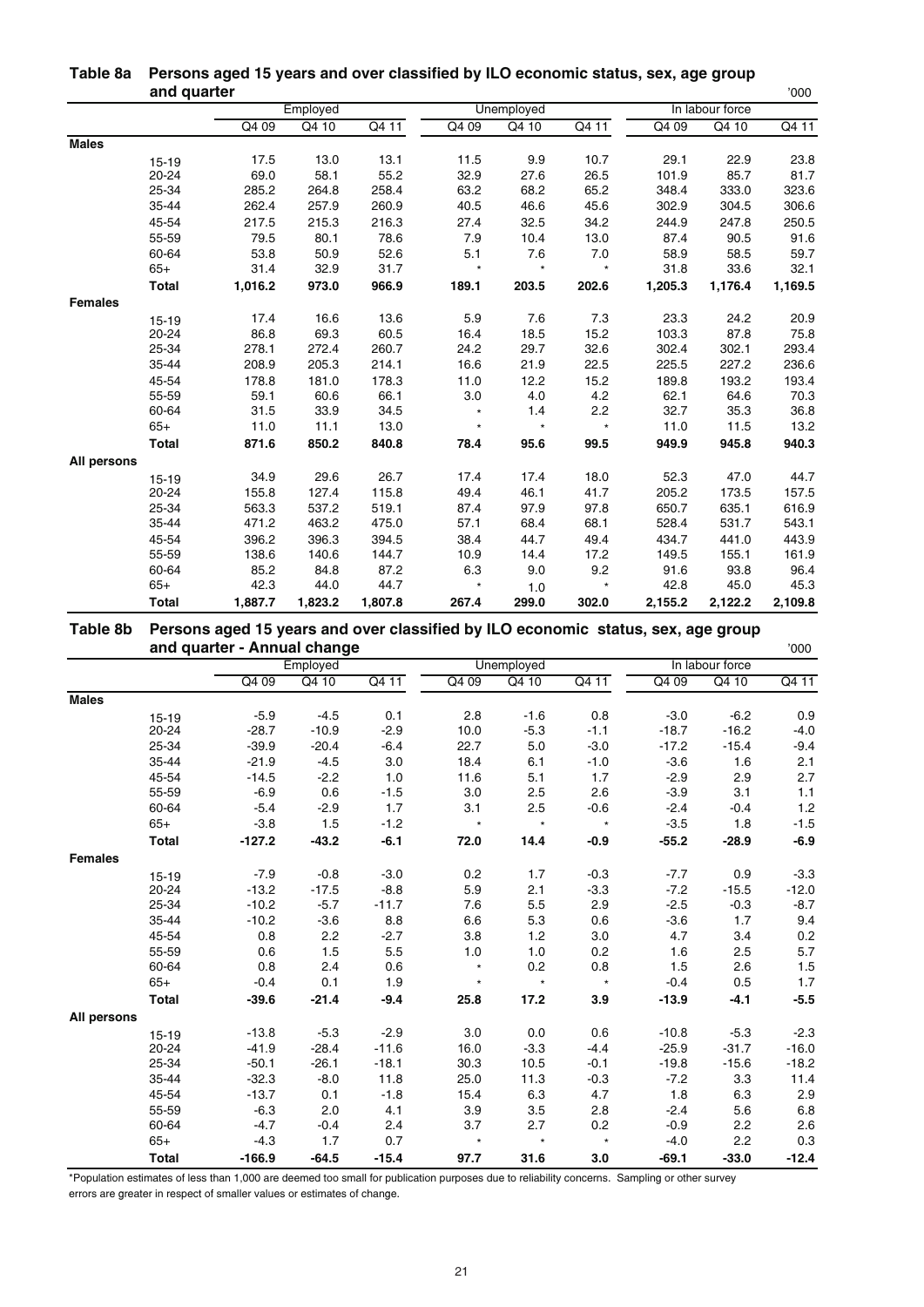|                |       | Employment rate (15-64) |       |         | Unemployment rate |         |       | Participation rate |       |
|----------------|-------|-------------------------|-------|---------|-------------------|---------|-------|--------------------|-------|
|                | Q4 09 | Q4 10                   | Q4 11 | Q4 09   | Q4 10             | Q4 11   | Q4 09 | Q4 10              | Q4 11 |
| <b>Males</b>   |       |                         |       |         |                   |         |       |                    |       |
| $15 - 19$      | 12.4  | 9.4                     | 9.5   | 39.7    | 43.1              | 45.0    | 20.6  | 16.5               | 17.3  |
| 20-24          | 48.3  | 45.4                    | 46.2  | 32.3    | 32.3              | 32.4    | 71.4  | 67.0               | 68.4  |
| 25-34          | 74.0  | 70.7                    | 71.6  | 18.1    | 20.5              | 20.1    | 90.4  | 88.9               | 89.6  |
| 35-44          | 78.8  | 77.3                    | 77.8  | 13.4    | 15.3              | 14.9    | 91.0  | 91.2               | 91.4  |
| 45-54          | 77.3  | 75.4                    | 74.4  | 11.2    | 13.1              | 13.7    | 87.1  | 86.7               | 86.2  |
| 55-59          | 66.5  | 66.2                    | 64.0  | 9.0     | 11.5              | 14.2    | 73.1  | 74.8               | 74.5  |
| 60-64          | 50.9  | 47.3                    | 48.0  | 8.7     | 13.0              | 11.8    | 55.8  | 54.3               | 54.4  |
| $65+$          |       |                         |       | $\star$ | $\star$           | $\star$ | 14.1  | 14.4               | 13.3  |
| <b>Total</b>   | 65.3  | 63.1                    | 63.3  | 15.7    | 17.3              | 17.3    | 69.5  | 68.3               | 68.1  |
| <b>Females</b> |       |                         |       |         |                   |         |       |                    |       |
| $15 - 19$      | 12.8  | 12.4                    | 10.3  | 25.2    | 31.3              | 34.9    | 17.1  | 18.1               | 15.8  |
| 20-24          | 57.0  | 51.2                    | 49.4  | 15.9    | 21.0              | 20.1    | 67.8  | 64.8               | 61.9  |
| 25-34          | 71.2  | 69.7                    | 68.6  | 8.0     | 9.8               | 11.1    | 77.4  | 77.3               | 77.1  |
| 35-44          | 63.5  | 61.7                    | 63.7  | 7.4     | 9.6               | 9.5     | 68.6  | 68.2               | 70.4  |
| 45-54          | 63.9  | 63.4                    | 61.4  | 5.8     | 6.3               | 7.8     | 67.8  | 67.7               | 66.7  |
| 55-59          | 50.1  | 50.4                    | 53.7  | 4.8     | 6.2               | 5.9     | 52.6  | 53.7               | 57.1  |
| 60-64          | 30.0  | 31.6                    | 31.2  | 3.7     | 3.9               | 6.1     | 31.1  | 32.8               | 33.2  |
| $65+$          |       |                         |       | $\star$ | $\star$           | $\star$ | 4.0   | 4.0                | 4.5   |
| <b>Total</b>   | 57.0  | 55.7                    | 55.4  | 8.3     | 10.1              | 10.6    | 53.2  | 52.9               | 52.6  |
| All persons    |       |                         |       |         |                   |         |       |                    |       |
| $15 - 19$      | 12.6  | 10.9                    | 9.9   | 33.2    | 37.1              | 40.3    | 18.9  | 17.3               | 16.6  |
| 20-24          | 52.8  | 48.4                    | 47.9  | 24.1    | 26.6              | 26.5    | 69.5  | 65.9               | 65.1  |
| 25-34          | 72.6  | 70.2                    | 70.0  | 13.4    | 15.4              | 15.9    | 83.9  | 83.0               | 83.2  |
| 35-44          | 71.2  | 69.5                    | 70.7  | 10.8    | 12.9              | 12.5    | 79.9  | 79.7               | 80.9  |
| 45-54          | 70.6  | 69.4                    | 67.9  | 8.8     | 10.1              | 11.1    | 77.5  | 77.2               | 76.4  |
| 55-59          | 58.3  | 58.3                    | 58.8  | 7.3     | 9.3               | 10.6    | 62.9  | 64.3               | 65.8  |
| 60-64          | 40.5  | 39.4                    | 39.6  | 6.9     | 9.6               | 9.6     | 43.5  | 43.6               | 43.8  |
| $65+$          |       |                         |       | $\star$ | 2.2               | $\star$ | 8.5   | 8.7                | 8.5   |
| <b>Total</b>   | 61.1  | 59.4                    | 59.3  | 12.4    | 14.1              | 14.3    | 61.2  | 60.4               | 60.2  |

#### **Table 9a Persons aged 15 years and over classified by key economic rates, sex, age group and quarter** %

#### **Table 9b Persons aged 15 years and over classified by key economic rates, sex, age group and quarter - Annual change** pp<sup>1</sup> pp<sup>1</sup>

|                |         | Employment rate (15-64) |                |         | Unemployment rate |         |        | Participation rate |        |
|----------------|---------|-------------------------|----------------|---------|-------------------|---------|--------|--------------------|--------|
|                | Q4 09   | Q4 10                   | Q4 11          | Q4 09   | Q4 10             | Q4 11   | Q4 09  | Q4 10              | Q4 11  |
| <b>Males</b>   |         |                         |                |         |                   |         |        |                    |        |
| 15-19          | $-3.8$  | $-3.0$                  | 0.1            | 12.6    | 3.4               | 1.9     | $-1.7$ | $-4.1$             | 0.8    |
| 20-24          | $-14.1$ | $-2.9$                  | 0.8            | 13.3    | 0.0               | 0.1     | $-5.6$ | $-4.4$             | 1.4    |
| 25-34          | $-7.8$  | $-3.3$                  | 0.9            | 7.0     | 2.4               | $-0.4$  | $-1.6$ | $-1.5$             | 0.7    |
| 35-44          | $-6.9$  | $-1.5$                  | 0.5            | 6.2     | 1.9               | $-0.4$  | $-1.4$ | 0.2                | 0.2    |
| 45-54          | $-6.6$  | $-1.9$                  | $-1.0$         | 4.8     | 1.9               | 0.6     | $-2.5$ | $-0.4$             | $-0.5$ |
| 55-59          | $-6.9$  | $-0.3$                  | $-2.2$         | 3.6     | 2.5               | 2.7     | $-4.4$ | 1.7                | $-0.3$ |
| 60-64          | $-6.8$  | $-3.6$                  | 0.7            | 5.4     | 4.3               | $-1.2$  | $-3.9$ | $-1.5$             | 0.1    |
| $65+$          |         |                         |                | $\star$ | $\star$           | $\star$ | $-2.0$ | 0.3                | $-1.1$ |
| <b>Total</b>   | $-7.3$  | $-2.2$                  | 0.2            | 6.4     | 1.6               | 0.0     | $-2.7$ | $-1.2$             | $-0.2$ |
| <b>Females</b> |         |                         |                |         |                   |         |        |                    |        |
| 15-19          | $-5.3$  | $-0.4$                  | $-2.1$         | 6.7     | 6.1               | 3.6     | $-5.1$ | 1.0                | $-2.3$ |
| 20-24          | $-4.2$  | $-5.8$                  | $-1.8$         | 6.4     | 5.1               | $-0.9$  | 0.1    | $-3.0$             | $-2.9$ |
| 25-34          | $-1.9$  | $-1.5$                  | $-1.1$         | 2.6     | 1.8               | 1.3     | 0.1    | $-0.1$             | $-0.2$ |
| 35-44          | $-3.6$  | $-1.8$                  | 2.0            | 3.0     | 2.2               | $-0.1$  | $-1.5$ | $-0.4$             | 2.2    |
| 45-54          | $-1.0$  | $-0.5$                  | $-2.0$         | 1.9     | 0.5               | 1.5     | 0.3    | $-0.1$             | $-1.0$ |
| 55-59          | $-0.2$  | 0.3                     | 3.3            | 1.4     | 1.4               | $-0.3$  | 0.5    | 1.1                | 3.4    |
| 60-64          | $-0.3$  | 1.6                     | $-0.4$         | $\star$ | 0.2               | 2.2     | 0.3    | 1.7                | 0.4    |
| $65+$          |         |                         | $\blacksquare$ | $\star$ | $\star$           | $\star$ | $-0.2$ | 0.0                | 0.5    |
| <b>Total</b>   | $-2.3$  | $-1.3$                  | $-0.3$         | 2.8     | 1.8               | 0.5     | $-0.7$ | $-0.3$             | $-0.3$ |
| All persons    |         |                         |                |         |                   |         |        |                    |        |
| $15 - 19$      | $-4.5$  | $-1.7$                  | $-1.0$         | 10.3    | 3.9               | 3.2     | $-3.3$ | $-1.6$             | $-0.7$ |
| 20-24          | $-9.0$  | $-4.4$                  | $-0.5$         | 9.6     | 2.5               | $-0.1$  | $-2.8$ | $-3.6$             | $-0.8$ |
| 25-34          | $-4.9$  | $-2.4$                  | $-0.2$         | 4.9     | 2.0               | 0.5     | $-0.8$ | $-0.9$             | 0.2    |
| 35-44          | $-5.2$  | $-1.7$                  | 1.2            | 4.8     | 2.1               | $-0.4$  | $-1.4$ | $-0.2$             | 1.2    |
| 45-54          | $-3.8$  | $-1.2$                  | $-1.5$         | 3.5     | 1.3               | 1.0     | $-1.1$ | $-0.3$             | $-0.8$ |
| 55-59          | $-3.6$  | 0.0                     | 0.5            | 2.7     | 2.0               | 1.3     | $-2.0$ | 1.4                | 1.5    |
| 60-64          | $-3.6$  | $-1.1$                  | 0.2            | 4.1     | 2.7               | 0.0     | $-1.8$ | 0.1                | 0.2    |
| $65+$          |         |                         |                | $\star$ | $\star$           | $\star$ | $-1.0$ | 0.2                | $-0.2$ |
| <b>Total</b>   | $-4.9$  | $-1.7$                  | $-0.1$         | 4.8     | 1.7               | 0.2     | $-1.7$ | $-0.8$             | $-0.2$ |

\*Population estimates of less than 1,000 are deemed too small for publication purposes due to reliability concerns. Sampling or other survey

errors are greater in respect of smaller values or estimates of change. <sup>1</sup> Percentage points.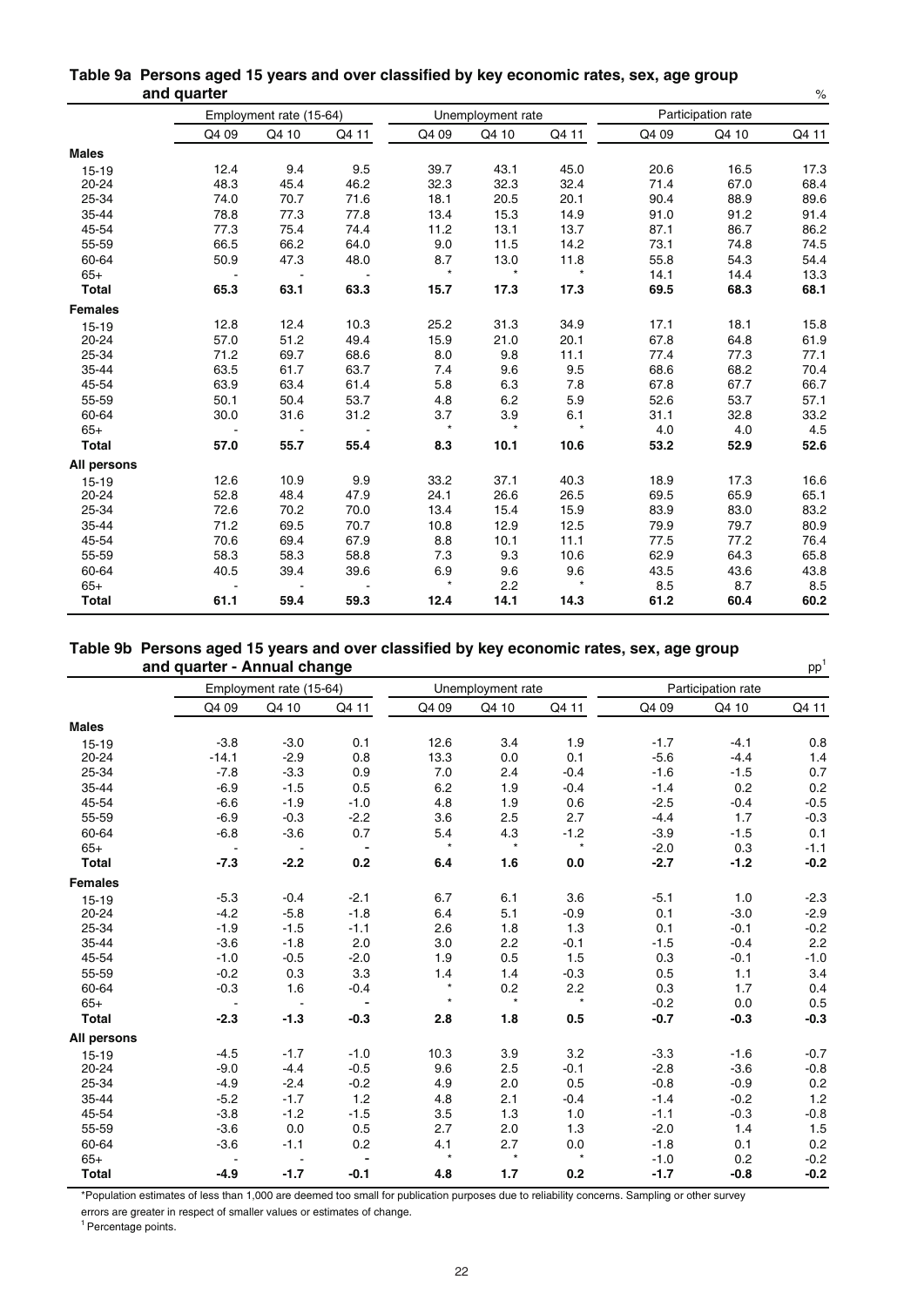|  |  |  |  | Table 10a Persons aged 15 years and over classified by Principal Economic Status1 |
|--|--|--|--|-----------------------------------------------------------------------------------|
|--|--|--|--|-----------------------------------------------------------------------------------|

|                           |         |         |         |                   |               |         | '000    |
|---------------------------|---------|---------|---------|-------------------|---------------|---------|---------|
| <b>Principal Economic</b> | Oct-    | Jul-    | Oct-    | Jan-              | Apr-          | Jul-    | Oct-    |
| <b>Status</b>             | Dec 09  | Sep 10  | Dec 10  | Mar <sub>11</sub> | <b>Jun 11</b> | Sep 11  | Dec 11  |
| <b>Males</b>              |         |         |         |                   |               |         |         |
| At work                   | 988.3   | 962.0   | 944.1   | 946.2             | 947.8         | 944.4   | 945.4   |
| Unemployed                | 246.7   | 251.3   | 259.1   | 253.7             | 250.6         | 258.9   | 255.7   |
| Student                   | 176.9   | 184.1   | 188.6   | 189.9             | 186.7         | 180.4   | 178.7   |
| Home duties               | 7.4     | 7.3     | 8.6     | 10.5              | 9.6           | 9.9     | 9.5     |
| Retired                   | 232.7   | 235.5   | 237.4   | 234.4             | 238.0         | 242.0   | 242.1   |
| Others                    | 81.8    | 82.6    | 84.8    | 85.8              | 85.9          | 85.4    | 87.1    |
| <b>Total males</b>        | 1,733.8 | 1,722.8 | 1,722.6 | 1,720.5           | 1,718.6       | 1,721.1 | 1,718.5 |
| <b>Females</b>            |         |         |         |                   |               |         |         |
| At work                   | 841.1   | 822.1   | 820.4   | 820.4             | 826.4         | 808.2   | 813.2   |
| Unemployed                | 88.8    | 100.2   | 95.7    | 98.6              | 99.9          | 108.8   | 103.1   |
| Student                   | 180.2   | 182.1   | 185.2   | 184.8             | 183.8         | 182.0   | 184.2   |
| Home duties               | 533.3   | 525.2   | 527.2   | 511.9             | 505.0         | 517.6   | 514.1   |
| Retired                   | 90.1    | 102.0   | 102.6   | 108.4             | 113.8         | 110.9   | 112.7   |
| Others                    | 53.8    | 58.2    | 58.5    | 63.0              | 55.2          | 59.1    | 59.4    |
| <b>Total females</b>      | 1.787.2 | 1.789.9 | 1,789.5 | 1,787.1           | 1.784.2       | 1,786.7 | 1,786.8 |
| All persons               |         |         |         |                   |               |         |         |
| At work                   | 1,829.4 | 1,784.1 | 1,764.5 | 1,766.7           | 1,774.2       | 1,752.7 | 1,758.7 |
| Unemployed                | 335.5   | 351.5   | 354.9   | 352.2             | 350.6         | 367.7   | 358.8   |
| Student                   | 357.1   | 366.2   | 373.8   | 374.7             | 370.5         | 362.5   | 362.9   |
| Home duties               | 540.7   | 532.5   | 535.8   | 522.3             | 514.6         | 527.4   | 523.7   |
| Retired                   | 322.8   | 337.5   | 340.0   | 342.9             | 351.8         | 353.0   | 354.8   |
| <b>Others</b>             | 135.5   | 140.9   | 143.3   | 148.9             | 141.1         | 144.5   | 146.5   |
| <b>Total persons</b>      | 3,521.0 | 3,512.7 | 3,512.2 | 3,507.6           | 3,502.7       | 3,507.8 | 3,505.3 |

<sup>1</sup> Classification based on respondent's own subjective assessment, see Background Notes.

# **Table 10b Persons aged 15 years and over classified by Principal Economic Status1**

|                           | - Annual change |         |         |         |         |         | '000    |
|---------------------------|-----------------|---------|---------|---------|---------|---------|---------|
| <b>Principal Economic</b> | Oct-            | Jul-    | Oct-    | Jan-    | Apr-    | Jul-    | Oct-    |
| <b>Status</b>             | Dec 09          | Sep 10  | Dec 10  | Mar 11  | Jun 11  | Sep 11  | Dec 11  |
| <b>Males</b>              |                 |         |         |         |         |         |         |
| At work                   | $-126.9$        | $-42.5$ | $-44.2$ | $-21.9$ | $-20.4$ | $-17.6$ | 1.3     |
| Unemployed                | 97.5            | 11.0    | 12.4    | $-1.1$  | 1.3     | 7.6     | $-3.4$  |
| Student                   | 3.2             | 8.1     | 11.7    | 2.1     | 2.2     | $-3.7$  | $-9.9$  |
| Home duties               | 0.4             | 0.4     | 1.2     | 2.8     | 2.1     | 2.6     | 0.9     |
| Retired                   | 11.5            | 10.9    | 4.7     | 4.0     | 4.1     | 6.5     | 4.7     |
| <b>Others</b>             | 2.3             | $-3.5$  | 3.0     | 4.1     | 4.3     | 2.8     | 2.3     |
| <b>Total males</b>        | $-12.0$         | $-15.6$ | $-11.2$ | $-10.1$ | $-6.3$  | $-1.7$  | $-4.1$  |
| <b>Females</b>            |                 |         |         |         |         |         |         |
| At work                   | $-33.2$         | $-20.9$ | $-20.7$ | $-10.2$ | $-4.4$  | $-13.9$ | $-7.2$  |
| Unemployed                | 36.8            | 7.8     | 6.9     | 8.0     | 5.1     | 8.6     | 7.4     |
| Student                   | $-13.1$         | 5.3     | 5.0     | $-6.7$  | $-0.8$  | $-0.1$  | $-1.0$  |
| Home duties               | $-2.6$          | $-9.6$  | $-6.1$  | $-14.1$ | $-16.1$ | $-7.6$  | $-13.1$ |
| Retired                   | 4.9             | 14.3    | 12.5    | 15.6    | 14.5    | 8.9     | 10.1    |
| <b>Others</b>             | 6.4             | 5.2     | 4.7     | 8.9     | $-1.8$  | 0.9     | 0.9     |
| <b>Total females</b>      | $-0.8$          | 2.1     | 2.3     | 1.7     | $-3.3$  | $-3.2$  | $-2.7$  |
| All persons               |                 |         |         |         |         |         |         |
| At work                   | $-160.1$        | $-63.4$ | $-64.9$ | $-32.0$ | $-24.8$ | $-31.4$ | $-5.8$  |
| Unemployed                | 134.3           | 18.7    | 19.4    | 6.9     | 6.5     | 16.2    | 3.9     |
| Student                   | $-9.9$          | 13.4    | 16.7    | $-4.6$  | 1.5     | $-3.7$  | $-10.9$ |
| Home duties               | $-2.2$          | $-9.2$  | $-4.9$  | $-11.4$ | $-13.9$ | $-5.1$  | $-12.1$ |
| Retired                   | 16.4            | 25.2    | 17.2    | 19.7    | 18.6    | 15.5    | 14.8    |
| <b>Others</b>             | 8.6             | 1.8     | 7.8     | 13.1    | 2.6     | 3.6     | 3.2     |
| <b>Total persons</b>      | $-12.9$         | $-13.5$ | $-8.8$  | $-8.4$  | $-9.7$  | $-4.9$  | $-6.9$  |

<sup>1</sup> Classification based on respondent's own subjective assessment, see Background Notes.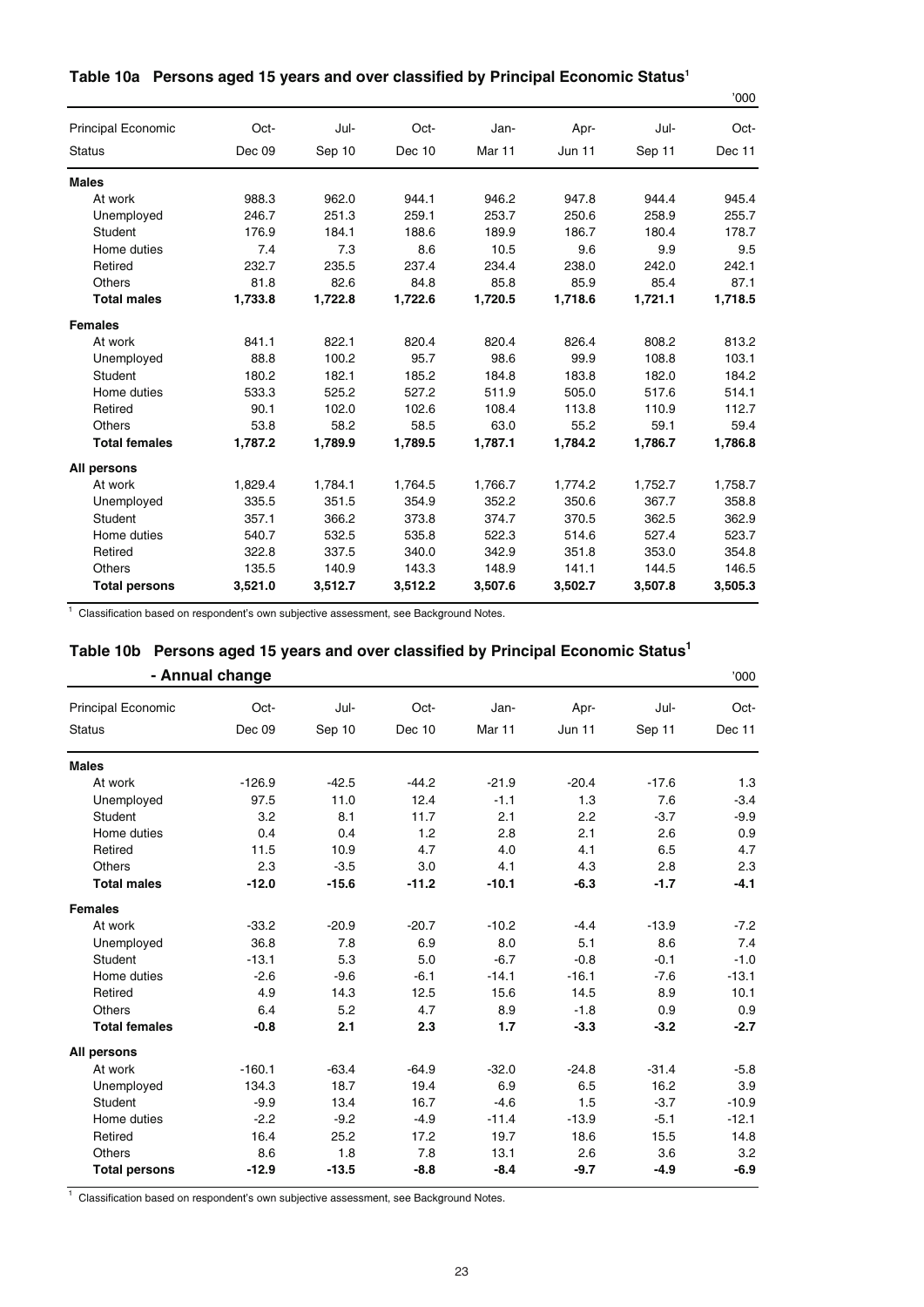|                       |       | Employment rate %<br>15-64 years |       |                                           |       | Unemployment rate %<br>15-74 years |       |                                           |       | Participation rate %<br>15 years and over<br>Annual<br>Q3 10<br>change<br>Q3 11 |      |                       |
|-----------------------|-------|----------------------------------|-------|-------------------------------------------|-------|------------------------------------|-------|-------------------------------------------|-------|---------------------------------------------------------------------------------|------|-----------------------|
| Region                | Q3 09 | Q3 10                            | Q3 11 | Annual<br>change<br>Q3 11 pp <sup>2</sup> | Q3 09 | Q3 10                              | Q3 11 | Annual<br>change<br>Q3 11 pp <sup>2</sup> | Q3 09 |                                                                                 |      | Q3 11 pp <sup>2</sup> |
| <b>EU27</b>           | 64.7  | 64.6                             | 64.6  | 0.0                                       | 9.0   | 9.3                                | 9.4   | 0.1                                       | 57.7  | 57.6                                                                            | 57.7 | 0.1                   |
| <b>EU15</b>           | 65.8  | 65.7                             | 65.7  | 0.0                                       | 9.1   | 9.3                                | 9.4   | 0.1                                       | 58.1  | 58.0                                                                            | 58.1 | 0.1                   |
| Eurozone <sup>3</sup> | 64.6  | 64.4                             | 64.5  | 0.1                                       | 9.4   | 9.7                                | 9.8   | 0.1                                       | 57.0  | 56.9                                                                            | 57.0 | 0.1                   |
| Belgium               | 61.4  | 62.0                             | 61.7  | $-0.3$                                    | 8.2   | 8.7                                | 7.8   | $-0.9$                                    | 53.5  | 54.2                                                                            | 53.3 | $-0.9$                |
| <b>Bulgaria</b>       | 63.1  | 60.6                             | 59.9  | $-0.7$                                    | 6.7   | 9.5                                | 10.2  | 0.7                                       | 53.4  | 52.5                                                                            | 51.9 | $-0.6$                |
| Czech Republic        | 65.2  | 65.4                             | 66.1  | 0.7                                       | 7.3   | 7.1                                | 6.6   | $-0.5$                                    | 58.9  | 58.6                                                                            | 58.5 | $-0.1$                |
| Denmark               | 75.9  | 73.8                             | 73.8  | 0.0                                       | 6.2   | 7.3                                | 7.5   | 0.2                                       | 65.9  | 64.6                                                                            | 64.4 | $-0.2$                |
| Germany               | 70.3  | 71.5                             | 72.8  | 1.3                                       | 7.9   | 6.7                                | 5.8   | $-0.9$                                    | 59.4  | 59.5                                                                            | 60.4 | 0.9                   |
| Estonia               | 63.4  | 62.1                             | 67.2  | 5.1                                       | 14.6  | 15.5                               | 10.9  | $-4.6$                                    | 61.6  | 60.4                                                                            | 62.3 | 1.9                   |
| Greece                | 61.7  | 59.7                             | 55.4  | $-4.3$                                    | 9.3   | 12.4                               | 17.8  | 5.4                                       | 54.0  | 54.0                                                                            | 53.0 | $-1.0$                |
| Spain                 | 59.7  | 58.9                             | 57.9  | $-1.0$                                    | 17.9  | 19.8                               | 21.5  | 1.7                                       | 59.1  | 59.4                                                                            | 59.5 | 0.1                   |
| France                | 64.3  | 64.3                             | 64.3  | 0.0                                       | 9.0   | 9.2                                | 9.0   | $-0.2$                                    | 57.0  | 57.0                                                                            | 56.8 | $-0.2$                |
| Ireland               | 62.1  | 60.3                             | 59.1  | $-1.2$                                    | 12.7  | 13.9                               | 14.9  | $1.0$                                     | 62.5  | 61.2                                                                            | 60.4 | $-0.8$                |
| Italy                 | 57.5  | 56.7                             | 56.9  | 0.2                                       | 7.3   | 7.6                                | 7.7   | 0.1                                       | 48.3  | 47.8                                                                            | 47.9 | 0.1                   |
| Cyprus                | 70.0  | 70.0                             | 67.6  | $-2.4$                                    | 5.5   | 5.8                                | 7.7   | 1.9                                       | 64.5  | 64.8                                                                            | 63.4 | $-1.4$                |
| Latvia                | 59.8  | 60.6                             | 62.7  | 2.1                                       | 18.4  | 17.9                               | 14.4  | $-3.5$                                    | 59.9  | 60.4                                                                            | 59.8 | $-0.6$                |
| Lithuania             | 60.4  | 58.5                             | 61.4  | 2.9                                       | 13.8  | 17.8                               | 14.8  | $-3.0$                                    | 58.1  | 58.7                                                                            | 59.2 | 0.5                   |
| Luxembourg            | 65.8  | 66.1                             | 65.0  | $-1.1$                                    | 4.4   | 3.9                                | 4.4   | 0.5                                       | 58.1  | 58.1                                                                            | 57.4 | $-0.7$                |
| Hungary               | 55.5  | 56.0                             | 56.4  | 0.4                                       | 10.3  | 10.9                               | 10.7  | $-0.2$                                    | 50.3  | 51.1                                                                            | 51.5 | 0.4                   |
| Malta                 | 55.2  | 56.7                             | 58.1  | 1.4                                       | 6.8   | 6.8                                | 6.2   | $-0.6$                                    | 49.6  | 50.7                                                                            | 51.1 | 0.4                   |
| Netherlands           | 77.0  | 74.9                             | 75.1  | 0.2                                       | 3.5   | 4.3                                | 4.2   | $-0.1$                                    | 66.6  | 65.1                                                                            | 64.7 | $-0.4$                |
| Austria               | 72.3  | 72.6                             | 73.0  | 0.4                                       | 5.1   | 4.4                                | 3.7   | $-0.7$                                    | 62.1  | 61.8                                                                            | 61.7 | $-0.1$                |
| Poland                | 59.9  | 60.0                             | 60.2  | 0.2                                       | 8.1   | 9.2                                | 9.4   | 0.2                                       | 55.4  | 56.2                                                                            | 56.4 | 0.2                   |
| Portugal              | 65.8  | 65.5                             | 64.5  | $-1.0$                                    | 10.0  | 11.1                               | 12.6  | 1.5                                       | 61.7  | 61.8                                                                            | 61.3 | $-0.5$                |
| Romania               | 60.4  | 60.2                             | 59.1  | $-1.1$                                    | 6.8   | 6.9                                | 7.2   | 0.3                                       | 56.1  | 56.0                                                                            | 54.8 | $-1.2$                |
| Slovenia              | 68.3  | 66.3                             | 65.1  | $-1.2$                                    | 6.2   | 7.1                                | 7.9   | 0.8                                       | 60.5  | 59.1                                                                            | 58.2 | $-0.9$                |
| Slovakia              | 60.1  | 59.2                             | 59.9  | 0.7                                       | 12.5  | 14.1                               | 13.1  | $-1.0$                                    | 59.1  | 59.2                                                                            | 59.2 | 0.0                   |
| Finland               | 69.3  | 69.3                             | 70.3  | 1.0                                       | 7.5   | 7.3                                | 6.8   | $-0.5$                                    | 60.5  | 60.2                                                                            | 60.2 | 0.0                   |
| Sweden                | 72.9  | 74.1                             | 75.4  | 1.3                                       | 8.1   | 7.8                                | 6.8   | $-1.0$                                    | 63.7  | 64.2                                                                            | 64.3 | 0.1                   |
| <b>United Kingdom</b> | 69.8  | 70.0                             | 69.5  | $-0.5$                                    | 8.0   | 7.9                                | 8.4   | 0.5                                       | 62.9  | 62.9                                                                            | 62.7 | $-0.2$                |

#### Table 11 Labour Force Survey results classified by ILO Economic Status for persons in EU member states<sup>1</sup>

Source: Eurostat.

Note: $1$  Trends in some member states may be affected by changes in methodology.

<sup>2</sup> Percentage points.

 $^3$  Eurozone consists of EU15 states (with the exceptions of Denmark, Sweden and United Kingdom), Slovenia, Malta, Cyprus, Estonia and Slovakia.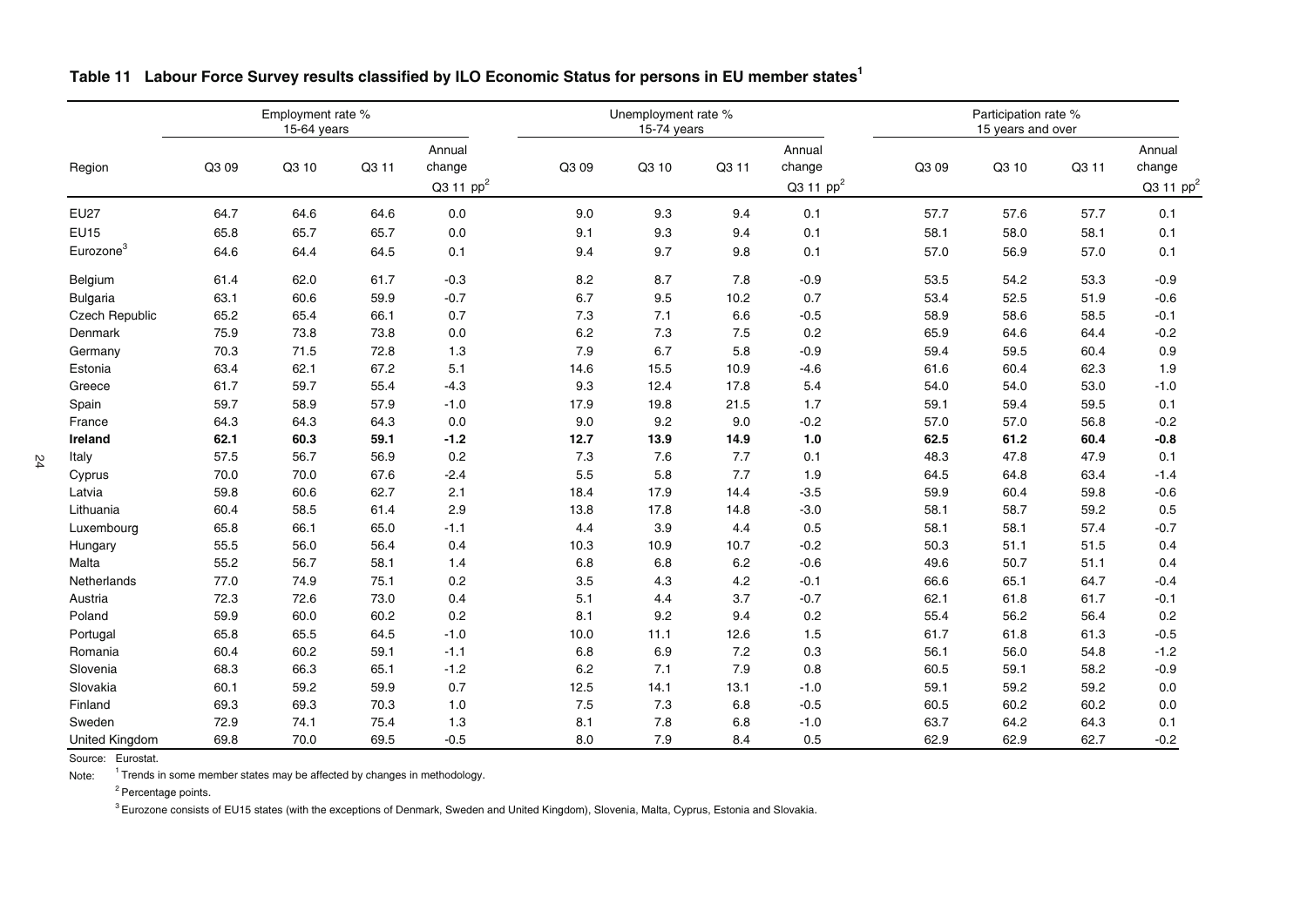#### **Annex**

Tables A1 and A2 provide estimates of the labour force classified by nationality. The figures are considered 'broadly indicative' as the very large migration flows in recent years present a significant measurement challenge in a general purpose household survey such as the QNHS. The main concerns, which are based on international experience, centre around the extent to which the survey captures minority communities in a proportionate and representative manner.

'000

|                              |                       | <b>ILO Economic Status</b>      |                       |                  | ννν                             |
|------------------------------|-----------------------|---------------------------------|-----------------------|------------------|---------------------------------|
| Nationality                  |                       |                                 |                       |                  |                                 |
|                              | In employment         | Unemployed                      | In labour             | Not economically | Total                           |
|                              |                       |                                 | force                 | active           |                                 |
| Q4 2011                      |                       |                                 |                       |                  |                                 |
| Irish nationals <sup>1</sup> | 1,584.3               | 255.9                           | 1,840.2               | 1,279.4          | 3,119.7                         |
| Non-Irish nationals          | 223.5                 | 46.1                            | 269.6                 | 116.0            | 385.6                           |
| of which:                    |                       |                                 |                       |                  |                                 |
| <b>United Kingdom</b>        | 29.4                  | 8.3                             | 37.7                  | 31.0             | 68.7                            |
| EU15 excl. Irl. & UK         | 21.1                  | 1.6                             | 22.7                  | 7.8              | 30.4                            |
| EU15 to EU27 States          | 114.3                 | 26.4                            | 140.7                 | 34.4             | 175.1                           |
| Other                        | 58.7                  | 9.8                             | 68.5                  | 42.9             | 111.3                           |
| <b>Total persons</b>         | 1,807.8               | 302.0                           | 2,109.8               | 1,395.5          | 3,505.3                         |
| Q4 2010                      |                       |                                 |                       |                  |                                 |
| Irish nationals <sup>1</sup> | 1,603.2               | 249.4                           | 1,852.5               | 1,276.3          | 3,128.8                         |
| Non-Irish nationals          | 220.0                 | 49.6                            | 269.7                 | 113.7            | 383.4                           |
| of which:                    |                       |                                 |                       |                  |                                 |
| <b>United Kingdom</b>        | 34.1                  | 7.9                             | 42.0                  | 30.6             | 72.6                            |
| EU15 excl. Irl. & UK         | 22.9                  | 1.9                             | 24.9                  | 9.0              | 33.8                            |
| EU15 to EU27 States          | 107.8                 | 28.3                            | 136.1                 | 32.7             | 168.8                           |
| Other                        | 55.3                  | 11.5                            | 66.8                  | 41.4             | 108.2                           |
| <b>Total persons</b>         | 1,823.2               | 299.0                           | 2,122.2               | 1,389.9          | 3,512.2                         |
| Year on year changes         |                       |                                 |                       |                  |                                 |
| Irish nationals <sup>1</sup> | $-18.9$               | 6.5<br>$+$                      | $-12.3$               | 3.1<br>$+$       | 9.1<br>$\blacksquare$           |
| Non-Irish nationals          | 3.5<br>$+$            | 3.5<br>$\blacksquare$           | 0.1<br>$\sim$         | 2.3<br>$^{+}$    | 2.2<br>$^{+}$                   |
| of which:                    |                       |                                 |                       |                  |                                 |
| <b>United Kingdom</b>        | 4.7                   | 0.4<br>$^{+}$                   | 4.3<br>۰              | 0.4<br>$^{+}$    | 3.9                             |
| EU15 excl. Irl. & UK         | 1.8                   | 0.3<br>$\overline{\phantom{a}}$ | 2.2<br>$\sim$         | 1.2              | 3.4                             |
| EU15 to EU27 States          | 6.5<br>$^{+}$         | 1.9                             | 4.6<br>$^{+}$         | 1.7<br>$^{+}$    | 6.3<br>$\ddot{}$                |
| Other                        | 3.4<br>$\overline{+}$ | 1.7                             | 1.7<br>$\overline{+}$ | 1.5<br>$\ddot{}$ | 3.1<br>$^{+}$                   |
| <b>Total persons</b>         | $-15.4$               | 3.0<br>٠.                       | $-12.4$               | 5.6<br>$\ddot{}$ | 6.9<br>$\overline{\phantom{a}}$ |

#### **Table A1 Estimated number of persons aged 15 years and over classified by nationality and ILO Economic Status, October - December 2010 and 2011**

<sup>1</sup>Includes 'not stated'.

Data may be subject to future revision.

Data may be subject to sampling or other survey errors, which are greater in respect of smaller values or estimates of change.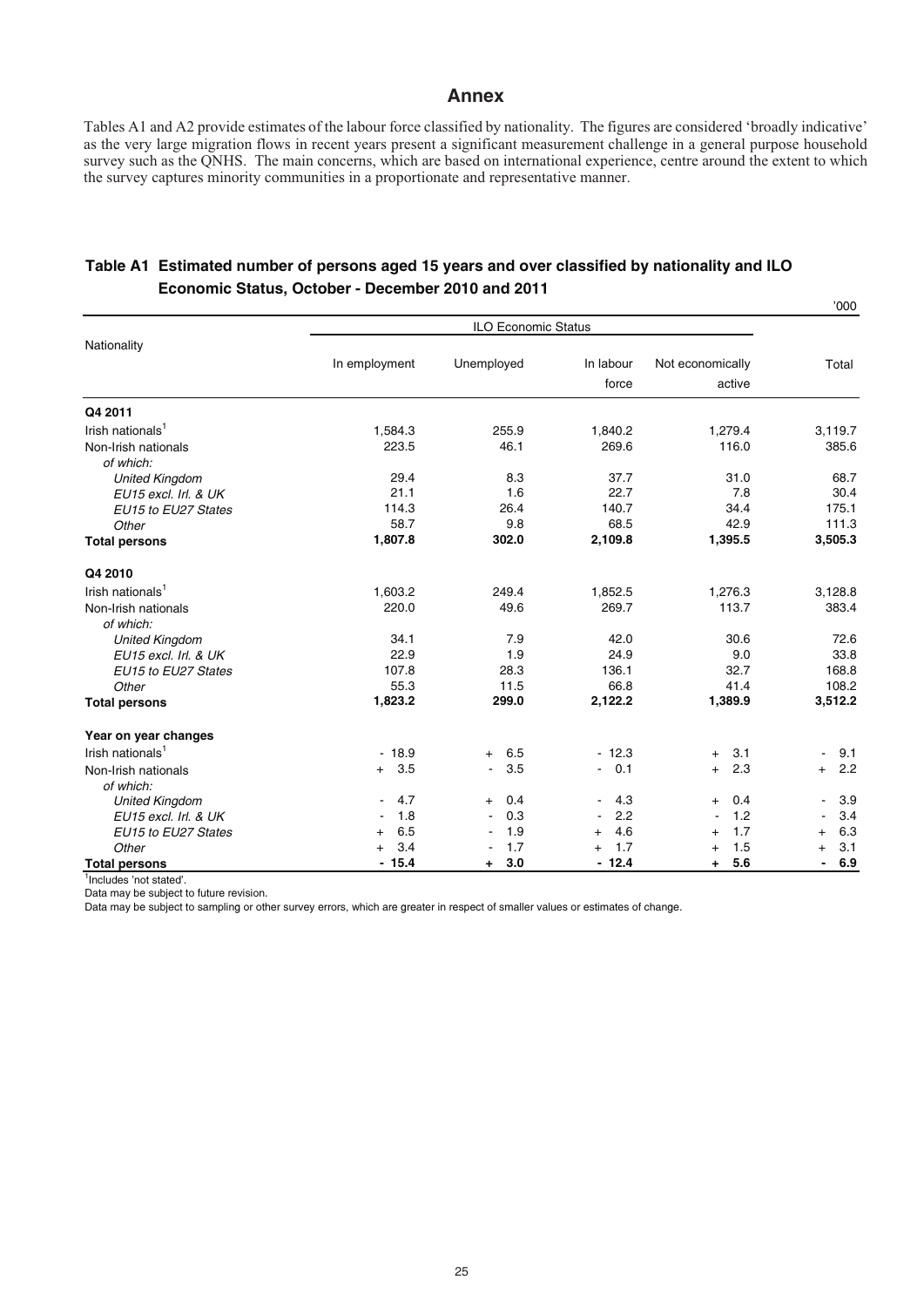#### **October - December 2010 and 2011 Table A2 Estimated number of persons aged 15 years and over in employment (ILO) classified by nationality and NACE Rev. 2 Economic Sector,**

|                                  |                                |                       |                       | <b>NACE Economic Sector</b> |                       |                                           |                       |
|----------------------------------|--------------------------------|-----------------------|-----------------------|-----------------------------|-----------------------|-------------------------------------------|-----------------------|
| Nationality                      | $\overline{A}$<br>Agriculture, | $B-E$<br>Industry     | F<br>Construction     | G<br>Wholesale              | H<br>Transport        | $\overline{\phantom{a}}$<br>Accommodation | Information           |
|                                  | forestry                       |                       |                       | and                         | and                   | and                                       | and                   |
|                                  | and                            |                       |                       | retail trade.               | storage               | food                                      | communication         |
|                                  | fishing                        |                       |                       | repair of motor             |                       | service                                   |                       |
|                                  |                                |                       |                       | vehicles and<br>motorcycles |                       | activities                                |                       |
| Q4 2011                          |                                |                       |                       |                             |                       |                                           |                       |
| Irish nationals <sup>1</sup>     | 75.8                           | 197.3                 | 98.5                  | 226.2                       | 81.4                  | 80.4                                      | 64.7                  |
| Non-Irish nationals              | 4.7                            | 42.4                  | 9.0                   | 35.8                        | 9.7                   | 33.0                                      | 10.0                  |
| of which:                        |                                |                       |                       |                             |                       |                                           |                       |
| <b>United Kingdom</b>            | $\star$                        | 4.5                   | 1.0                   | 3.2                         | 1.7                   | 1.2                                       | 1.6                   |
| EU15 excl. Irl. & UK             | $\star$                        | 3.1                   | $\star$               | 1.0                         | $\star$               | 2.6                                       | 3.2                   |
| EU15 to EU27 States              | 3.3                            | 26.8                  | 6.4                   | 24.0                        | 5.4                   | 21.8                                      | 2.6                   |
| Other                            | $^{\star}$                     | 8.0                   | 1.5                   | 7.5                         | 1.9                   | 7.4                                       | 2.6                   |
| <b>Total persons</b>             | 80.4                           | 239.7                 | 107.6                 | 262.0                       | 91.1                  | 113.4                                     | 74.7                  |
| Q4 2010                          |                                |                       |                       |                             |                       |                                           |                       |
| Irish nationals <sup>1</sup>     | 79.4                           | 197.6                 | 99.3                  | 230.4                       | 86.8                  | 82.8                                      | 57.7                  |
| Non-Irish nationals              | 5.5                            | 40.9                  | 10.6                  | 37.0                        | 9.0                   | 30.0                                      | 11.1                  |
| of which:                        |                                |                       |                       |                             |                       |                                           |                       |
| <b>United Kingdom</b>            | $\star$                        | 4.3                   | 1.6                   | 4.1                         | 1.7                   | 1.7                                       | 2.3                   |
| EU15 excl. Irl. & UK             | $\star$                        | 3.9                   | $\star$               | 1.4                         | $\star$               | 2.7                                       | 3.3                   |
| EU15 to EU27 States              | 4.4                            | 26.0                  | 7.3                   | 24.8                        | 4.2                   | 18.9                                      | 3.3                   |
| Other                            | $\star$                        | 6.6                   | 1.4                   | 6.8                         | 2.3                   | 6.8                                       | 2.2                   |
| <b>Total persons</b>             | 85.0                           | 238.5                 | 109.9                 | 267.4                       | 95.8                  | 112.8                                     | 68.9                  |
| Year on year changes             |                                |                       |                       |                             |                       |                                           |                       |
| Irish nationals <sup>1</sup>     | 3.6<br>$\blacksquare$          | 0.3<br>$\blacksquare$ | 0.8<br>$\blacksquare$ | 4.2<br>$\blacksquare$       | 5.4<br>$\blacksquare$ | 2.4<br>$\blacksquare$                     | 7.0<br>$\ddot{}$      |
| Non-Irish nationals<br>of which: | 0.8<br>$\blacksquare$          | 1.5<br>$+$            | 1.6<br>$\blacksquare$ | 1.2<br>$\blacksquare$       | 0.7<br>$+$            | 3.0<br>$\ddot{}$                          | 1.1<br>$\overline{a}$ |
| <b>United Kingdom</b>            | $\star$                        | 0.2<br>$+$            | 0.6<br>$\blacksquare$ | 0.9<br>$\blacksquare$       | 0.0                   | 0.5<br>$\blacksquare$                     | 0.7<br>$\overline{a}$ |
| EU15 excl. Irl. & UK             | $\star$                        | 0.8<br>$\blacksquare$ | $\star$               | 0.4<br>$\blacksquare$       | $\star$               | 0.1                                       | 0.1<br>$\overline{a}$ |
| EU15 to EU27 States              | 1.1<br>$\blacksquare$          | 0.8<br>$+$            | 0.9<br>$\sim$         | 0.8                         | 1.2<br>$^{+}$         | 2.9<br>$\ddot{}$                          | 0.7                   |
| Other                            | $\star$                        | 1.4<br>$+$            | 0.1<br>$+$            | 0.7<br>$+$                  | 0.4                   | 0.6<br>$+$                                | 0.4<br>$^{+}$         |
| <b>Total persons</b>             | 4.6                            | 1.2<br>÷              | 2.3<br>$\blacksquare$ | 5.4                         | 4.7<br>$\blacksquare$ | 0.6<br>÷                                  | 5.8<br>÷.             |

<sup>1</sup> Includes 'not stated'.

\* Population estimates of less than 1,000 are deemed too small for publication purposes due to reliability concerns. Sampling or other survey errors

are greater in respect of smaller values or estimates of change.

Data may be subject to future revision.

Data may be subject to sampling or other survey errors, which are greater in respect of smaller values or estimates of change.

'000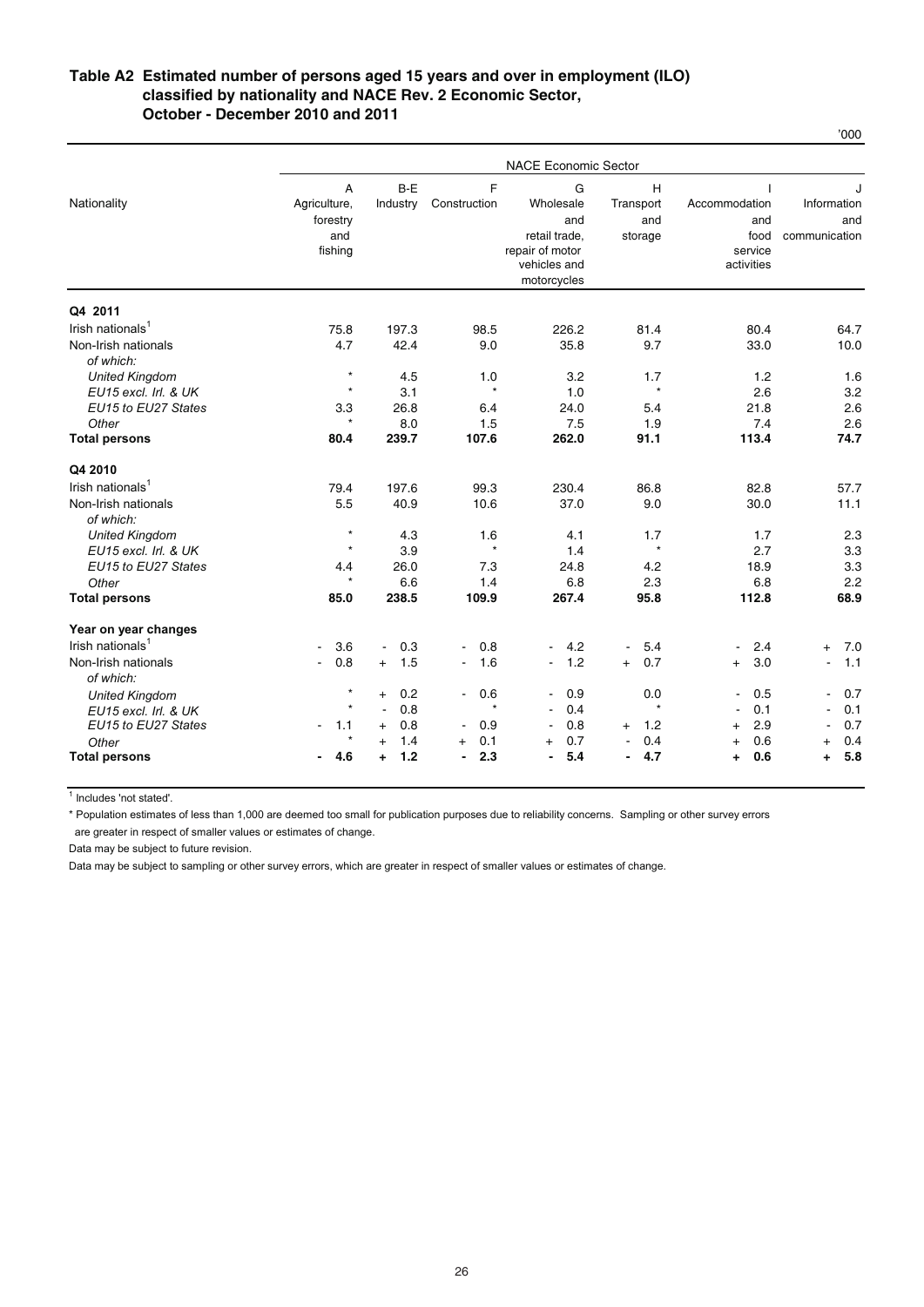#### **Table A2 (contd.) Estimated number of persons aged 15 years and over in employment (ILO) classified by nationality and NACE Rev. 2 Economic Sector, October - December 2010 and 2011**

'000

| P<br>K-L<br>N<br>O<br>Q<br>$R-U$<br>Nationality<br>М<br>Total<br>Financial, Professional,<br>Public<br>Education<br>Administrative<br>Human<br>Other<br><b>NACE</b><br>health<br>scientific<br>and administration<br>insurance<br>activities<br>support<br>and defence,<br>and<br>and<br>and<br>real estate<br>technical<br>service<br>compulsory<br>social work<br>activities<br>activities<br>activities<br>activities<br>social<br>security<br>Q4 2011<br>Irish nationals <sup>1</sup><br>1,584.3<br>95.6<br>87.9<br>47.8<br>101.0<br>135.0<br>210.5<br>82.4<br>6.7<br>6.1<br>15.0<br>2.0<br>8.4<br>27.5<br>13.2<br>223.5<br>Non-Irish nationals<br>of which:<br>$\star$<br>3.2<br>29.4<br>2.0<br>2.5<br>1.0<br>3.8<br>2.2<br><b>United Kingdom</b><br>$\star$<br>2.3<br>1.1<br>2.2<br>1.2<br>21.1<br>EU15 excl. Irl. & UK<br>1.0<br>1.8<br>$\star$<br>$\star$<br>2.0<br>5.1<br>5.5<br>EU15 to EU27 States<br>1.0<br>9.5<br>114.3<br>$\star$<br>2.7<br>2.0<br>4.3<br>58.7<br>Other<br>1.3<br>1.7<br>16.4<br>102.2<br>62.8<br>143.3<br>94.0<br>102.9<br>238.0<br>95.6<br>1,807.8<br><b>Total persons</b><br>Q4 2010<br>Irish nationals <sup>1</sup><br>90.9<br>90.6<br>47.8<br>102.9<br>144.1<br>205.7<br>87.1<br>1,603.2<br>12.2<br>220.0<br>Non-Irish nationals<br>6.7<br>7.6<br>11.0<br>1.5<br>8.3<br>28.6<br>of which:<br>$\star$<br>2.4<br>2.9<br>1.3<br>3.2<br>5.1<br>2.2<br>34.1<br><b>United Kingdom</b><br>$\star$<br>1.3<br>2.3<br>22.9<br>1.9<br>1.3<br>1.9<br>1.6<br>EU15 excl. Irl. & UK<br>$\star$<br>$\star$<br>1.1<br>1.7<br>6.1<br>5.0<br>4.1<br>107.8<br>EU15 to EU27 States<br>$\star$<br>2.3<br>55.3<br>1.5<br>1.7<br>1.8<br>17.2<br>3.6<br>Other<br>97.6<br>98.2<br>58.8<br>104.3<br>152.4<br>234.3<br>99.4<br>1,823.2<br><b>Total persons</b> |  | <b>NACE Economic Sector</b> |  |  |                      |
|-----------------------------------------------------------------------------------------------------------------------------------------------------------------------------------------------------------------------------------------------------------------------------------------------------------------------------------------------------------------------------------------------------------------------------------------------------------------------------------------------------------------------------------------------------------------------------------------------------------------------------------------------------------------------------------------------------------------------------------------------------------------------------------------------------------------------------------------------------------------------------------------------------------------------------------------------------------------------------------------------------------------------------------------------------------------------------------------------------------------------------------------------------------------------------------------------------------------------------------------------------------------------------------------------------------------------------------------------------------------------------------------------------------------------------------------------------------------------------------------------------------------------------------------------------------------------------------------------------------------------------------------------------------------------------------------------------------------------------------------------------------------------|--|-----------------------------|--|--|----------------------|
|                                                                                                                                                                                                                                                                                                                                                                                                                                                                                                                                                                                                                                                                                                                                                                                                                                                                                                                                                                                                                                                                                                                                                                                                                                                                                                                                                                                                                                                                                                                                                                                                                                                                                                                                                                       |  |                             |  |  |                      |
|                                                                                                                                                                                                                                                                                                                                                                                                                                                                                                                                                                                                                                                                                                                                                                                                                                                                                                                                                                                                                                                                                                                                                                                                                                                                                                                                                                                                                                                                                                                                                                                                                                                                                                                                                                       |  |                             |  |  |                      |
|                                                                                                                                                                                                                                                                                                                                                                                                                                                                                                                                                                                                                                                                                                                                                                                                                                                                                                                                                                                                                                                                                                                                                                                                                                                                                                                                                                                                                                                                                                                                                                                                                                                                                                                                                                       |  |                             |  |  |                      |
|                                                                                                                                                                                                                                                                                                                                                                                                                                                                                                                                                                                                                                                                                                                                                                                                                                                                                                                                                                                                                                                                                                                                                                                                                                                                                                                                                                                                                                                                                                                                                                                                                                                                                                                                                                       |  |                             |  |  |                      |
|                                                                                                                                                                                                                                                                                                                                                                                                                                                                                                                                                                                                                                                                                                                                                                                                                                                                                                                                                                                                                                                                                                                                                                                                                                                                                                                                                                                                                                                                                                                                                                                                                                                                                                                                                                       |  |                             |  |  |                      |
|                                                                                                                                                                                                                                                                                                                                                                                                                                                                                                                                                                                                                                                                                                                                                                                                                                                                                                                                                                                                                                                                                                                                                                                                                                                                                                                                                                                                                                                                                                                                                                                                                                                                                                                                                                       |  |                             |  |  |                      |
|                                                                                                                                                                                                                                                                                                                                                                                                                                                                                                                                                                                                                                                                                                                                                                                                                                                                                                                                                                                                                                                                                                                                                                                                                                                                                                                                                                                                                                                                                                                                                                                                                                                                                                                                                                       |  |                             |  |  |                      |
|                                                                                                                                                                                                                                                                                                                                                                                                                                                                                                                                                                                                                                                                                                                                                                                                                                                                                                                                                                                                                                                                                                                                                                                                                                                                                                                                                                                                                                                                                                                                                                                                                                                                                                                                                                       |  |                             |  |  |                      |
|                                                                                                                                                                                                                                                                                                                                                                                                                                                                                                                                                                                                                                                                                                                                                                                                                                                                                                                                                                                                                                                                                                                                                                                                                                                                                                                                                                                                                                                                                                                                                                                                                                                                                                                                                                       |  |                             |  |  |                      |
|                                                                                                                                                                                                                                                                                                                                                                                                                                                                                                                                                                                                                                                                                                                                                                                                                                                                                                                                                                                                                                                                                                                                                                                                                                                                                                                                                                                                                                                                                                                                                                                                                                                                                                                                                                       |  |                             |  |  |                      |
|                                                                                                                                                                                                                                                                                                                                                                                                                                                                                                                                                                                                                                                                                                                                                                                                                                                                                                                                                                                                                                                                                                                                                                                                                                                                                                                                                                                                                                                                                                                                                                                                                                                                                                                                                                       |  |                             |  |  |                      |
|                                                                                                                                                                                                                                                                                                                                                                                                                                                                                                                                                                                                                                                                                                                                                                                                                                                                                                                                                                                                                                                                                                                                                                                                                                                                                                                                                                                                                                                                                                                                                                                                                                                                                                                                                                       |  |                             |  |  |                      |
|                                                                                                                                                                                                                                                                                                                                                                                                                                                                                                                                                                                                                                                                                                                                                                                                                                                                                                                                                                                                                                                                                                                                                                                                                                                                                                                                                                                                                                                                                                                                                                                                                                                                                                                                                                       |  |                             |  |  |                      |
|                                                                                                                                                                                                                                                                                                                                                                                                                                                                                                                                                                                                                                                                                                                                                                                                                                                                                                                                                                                                                                                                                                                                                                                                                                                                                                                                                                                                                                                                                                                                                                                                                                                                                                                                                                       |  |                             |  |  |                      |
|                                                                                                                                                                                                                                                                                                                                                                                                                                                                                                                                                                                                                                                                                                                                                                                                                                                                                                                                                                                                                                                                                                                                                                                                                                                                                                                                                                                                                                                                                                                                                                                                                                                                                                                                                                       |  |                             |  |  |                      |
|                                                                                                                                                                                                                                                                                                                                                                                                                                                                                                                                                                                                                                                                                                                                                                                                                                                                                                                                                                                                                                                                                                                                                                                                                                                                                                                                                                                                                                                                                                                                                                                                                                                                                                                                                                       |  |                             |  |  |                      |
|                                                                                                                                                                                                                                                                                                                                                                                                                                                                                                                                                                                                                                                                                                                                                                                                                                                                                                                                                                                                                                                                                                                                                                                                                                                                                                                                                                                                                                                                                                                                                                                                                                                                                                                                                                       |  |                             |  |  |                      |
|                                                                                                                                                                                                                                                                                                                                                                                                                                                                                                                                                                                                                                                                                                                                                                                                                                                                                                                                                                                                                                                                                                                                                                                                                                                                                                                                                                                                                                                                                                                                                                                                                                                                                                                                                                       |  |                             |  |  |                      |
|                                                                                                                                                                                                                                                                                                                                                                                                                                                                                                                                                                                                                                                                                                                                                                                                                                                                                                                                                                                                                                                                                                                                                                                                                                                                                                                                                                                                                                                                                                                                                                                                                                                                                                                                                                       |  |                             |  |  |                      |
|                                                                                                                                                                                                                                                                                                                                                                                                                                                                                                                                                                                                                                                                                                                                                                                                                                                                                                                                                                                                                                                                                                                                                                                                                                                                                                                                                                                                                                                                                                                                                                                                                                                                                                                                                                       |  |                             |  |  |                      |
|                                                                                                                                                                                                                                                                                                                                                                                                                                                                                                                                                                                                                                                                                                                                                                                                                                                                                                                                                                                                                                                                                                                                                                                                                                                                                                                                                                                                                                                                                                                                                                                                                                                                                                                                                                       |  |                             |  |  |                      |
|                                                                                                                                                                                                                                                                                                                                                                                                                                                                                                                                                                                                                                                                                                                                                                                                                                                                                                                                                                                                                                                                                                                                                                                                                                                                                                                                                                                                                                                                                                                                                                                                                                                                                                                                                                       |  |                             |  |  |                      |
|                                                                                                                                                                                                                                                                                                                                                                                                                                                                                                                                                                                                                                                                                                                                                                                                                                                                                                                                                                                                                                                                                                                                                                                                                                                                                                                                                                                                                                                                                                                                                                                                                                                                                                                                                                       |  |                             |  |  |                      |
|                                                                                                                                                                                                                                                                                                                                                                                                                                                                                                                                                                                                                                                                                                                                                                                                                                                                                                                                                                                                                                                                                                                                                                                                                                                                                                                                                                                                                                                                                                                                                                                                                                                                                                                                                                       |  |                             |  |  |                      |
|                                                                                                                                                                                                                                                                                                                                                                                                                                                                                                                                                                                                                                                                                                                                                                                                                                                                                                                                                                                                                                                                                                                                                                                                                                                                                                                                                                                                                                                                                                                                                                                                                                                                                                                                                                       |  |                             |  |  |                      |
|                                                                                                                                                                                                                                                                                                                                                                                                                                                                                                                                                                                                                                                                                                                                                                                                                                                                                                                                                                                                                                                                                                                                                                                                                                                                                                                                                                                                                                                                                                                                                                                                                                                                                                                                                                       |  |                             |  |  | Year on year changes |
| $-18.9$<br>Irish nationals <sup>1</sup><br>4.7<br>$-2.7$<br>0.0<br>1.9<br>9.1<br>4.8<br>4.7<br>$+$<br>$\blacksquare$<br>$+$<br>$\blacksquare$<br>$\blacksquare$                                                                                                                                                                                                                                                                                                                                                                                                                                                                                                                                                                                                                                                                                                                                                                                                                                                                                                                                                                                                                                                                                                                                                                                                                                                                                                                                                                                                                                                                                                                                                                                                       |  |                             |  |  |                      |
| 1.1<br>0.0<br>1.5<br>4.0<br>0.5<br>0.1<br>1.0<br>$+ 3.5$<br>$^{+}$<br>$+$<br>Non-Irish nationals<br>$+$<br>$\blacksquare$<br>$\blacksquare$<br>$+$                                                                                                                                                                                                                                                                                                                                                                                                                                                                                                                                                                                                                                                                                                                                                                                                                                                                                                                                                                                                                                                                                                                                                                                                                                                                                                                                                                                                                                                                                                                                                                                                                    |  |                             |  |  |                      |
| of which:                                                                                                                                                                                                                                                                                                                                                                                                                                                                                                                                                                                                                                                                                                                                                                                                                                                                                                                                                                                                                                                                                                                                                                                                                                                                                                                                                                                                                                                                                                                                                                                                                                                                                                                                                             |  |                             |  |  |                      |
| $\star$<br>$\star$<br>0.4<br>0.0<br>1.3<br>0.0<br>$-4.7$<br>0.4<br><b>United Kingdom</b><br>$\blacksquare$                                                                                                                                                                                                                                                                                                                                                                                                                                                                                                                                                                                                                                                                                                                                                                                                                                                                                                                                                                                                                                                                                                                                                                                                                                                                                                                                                                                                                                                                                                                                                                                                                                                            |  |                             |  |  |                      |
| 0.4<br>0.3<br>$\star$<br>0.5<br>0.9<br>0.1<br>1.1<br>1.8<br>$+$<br>$\sim$<br>$\blacksquare$<br>$\blacksquare$<br>EU15 excl. Irl. & UK<br>$^{+}$                                                                                                                                                                                                                                                                                                                                                                                                                                                                                                                                                                                                                                                                                                                                                                                                                                                                                                                                                                                                                                                                                                                                                                                                                                                                                                                                                                                                                                                                                                                                                                                                                       |  |                             |  |  |                      |
| $\star$<br>$\star$<br>$\star$<br>3.4<br>0.9<br>0.1<br>1.4<br>6.5<br>EU15 to EU27 States<br>$+$<br>$+$<br>$\ddot{}$<br>$+$<br>$\ddot{}$                                                                                                                                                                                                                                                                                                                                                                                                                                                                                                                                                                                                                                                                                                                                                                                                                                                                                                                                                                                                                                                                                                                                                                                                                                                                                                                                                                                                                                                                                                                                                                                                                                |  |                             |  |  |                      |
| $\star$<br>0.3<br>0.8<br>3.4<br>0.2<br>0.0<br>0.9<br>0.7<br>Other<br>$\blacksquare$<br>$+$<br>$+$                                                                                                                                                                                                                                                                                                                                                                                                                                                                                                                                                                                                                                                                                                                                                                                                                                                                                                                                                                                                                                                                                                                                                                                                                                                                                                                                                                                                                                                                                                                                                                                                                                                                     |  |                             |  |  |                      |
| 4.6<br>4.2<br>4.0<br>9.1<br>3.7<br>3.8<br>$-15.4$<br>1.4<br><b>Total persons</b><br>÷<br>÷<br>-<br>٠                                                                                                                                                                                                                                                                                                                                                                                                                                                                                                                                                                                                                                                                                                                                                                                                                                                                                                                                                                                                                                                                                                                                                                                                                                                                                                                                                                                                                                                                                                                                                                                                                                                                  |  |                             |  |  |                      |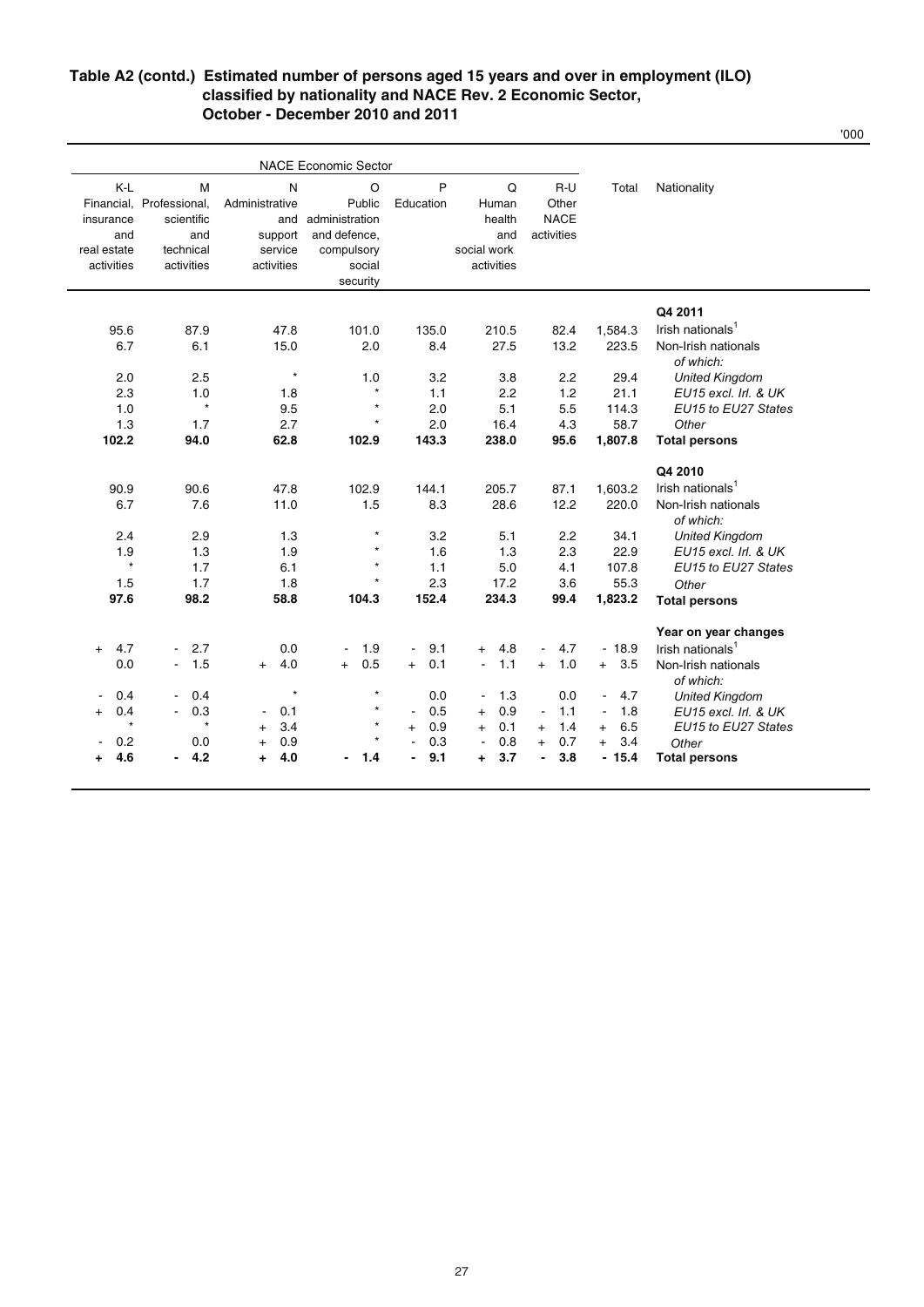Based on the higher response levels and lower levels of subjectivity associated with the Earnings, Hours and Employment Costs Survey (EHECS) the CSO believes it offers <sup>a</sup> more reliable source for public sector employment estimates over time. Table A3 below shows these estimates of public sector employment broken down by the different high level areas within the public sector together with the estimated number of employees in the private sector. These estimates cannot be directly compared to the total number of employees as estimated from the QNHS as contained in table 5a of this release due to the different source and minor methodological differences.

|                                                        |                |                |                |                  |                |                |                | '000                           |
|--------------------------------------------------------|----------------|----------------|----------------|------------------|----------------|----------------|----------------|--------------------------------|
| Sectors                                                | Oct-<br>Dec-08 | Apr-<br>Jun-09 | Oct-<br>Dec-09 | Apr-<br>$Jun-10$ | Oct-<br>Dec-10 | Apr-<br>Jun-11 | Oct-<br>Dec-11 | Year on Year<br>change Q4 2011 |
| Including Census 2011 temporary field staff            |                |                |                |                  |                |                |                |                                |
| Civil Service                                          | 42.7           | 42.1           | 40.8           | 40.0             | 39.6           | 44.9           | 39.3           | $-0.3$                         |
| Defence                                                | 11.2           | 10.9           | 10.6           | 10.4             | 10.4           | 10.4           | 10.2           | $-0.2$                         |
| Garda Síochána                                         | 15.3           | 14.7           | 14.6           | 14.6             | 14.4           | 14.2           | 13.9           | $-0.5$                         |
| Education                                              | 120.5          | 118.3          | 114.1          | 113.6            | 117.0          | 117.1          | 114.8          | $-2.2$                         |
| Regional bodies                                        | 40.2           | 38.4           | 37.3           | 36.1             | 35.2           | 34.7           | 33.6           | $-1.6$                         |
| Health                                                 | 139.6          | 137.1          | 135.0          | 134.7            | 132.3          | 130.0          | 127.6          | $-4.7$                         |
| <b>Total Public Sector excluding Semi-State bodies</b> | 369.5          | 361.5          | 352.4          | 349.4            | 348.9          | 351.3          | 339.4          | $-9.5$                         |
| Semi-State bodies                                      | 57.8           | 56.1           | 54.5           | 52.7             | 53.2           | 53.0           | 52.9           | $-0.3$                         |
| <b>Total Public Sector including Semi-State bodies</b> | 427.3          | 417.6          | 406.9          | 402.1            | 402.1          | 404.3          | 392.3          | $-9.8$                         |
| <b>Excluding Census 2011 temporary field staff</b>     |                |                |                |                  |                |                |                |                                |
| Civil Service                                          | 42.7           | 42.1           | 40.8           | 40.0             | 39.6           | 39.7           | 39.3           | $-0.3$                         |
| <b>Total Public Sector excluding Semi-State bodies</b> | 369.5          | 361.5          | 352.4          | 349.4            | 348.9          | 346.1          | 339.4          | $-9.5$                         |
| <b>Total Public Sector including Semi-State bodies</b> | 427.3          | 417.6          | 406.9          | 402.1            | 402.1          | 399.1          | 392.3          | $-9.8$                         |
| <b>Total Private Sector</b>                            | 1,285.8        | 1,190.4        | 1,156.8        | 1,148.2          | 1,122.0        | 1,118.3        | 1,130.9        | 8.9                            |

#### Table A3 Number of employees in the Public Sector by sub-sector and in the Private Sector

Note: Caution is advised in the interpretation of trends for the Education sector figures presented in Table A3. Due to low response levels in the Education sector from Quarter 3 2009 onwards estimates for that sector will **subject to revision once data becomes available.**

Source: Earnings, Hours and Employment Costs survey. See the Earnings and Labour Costs Q4 2011 release for information on response rates by sector.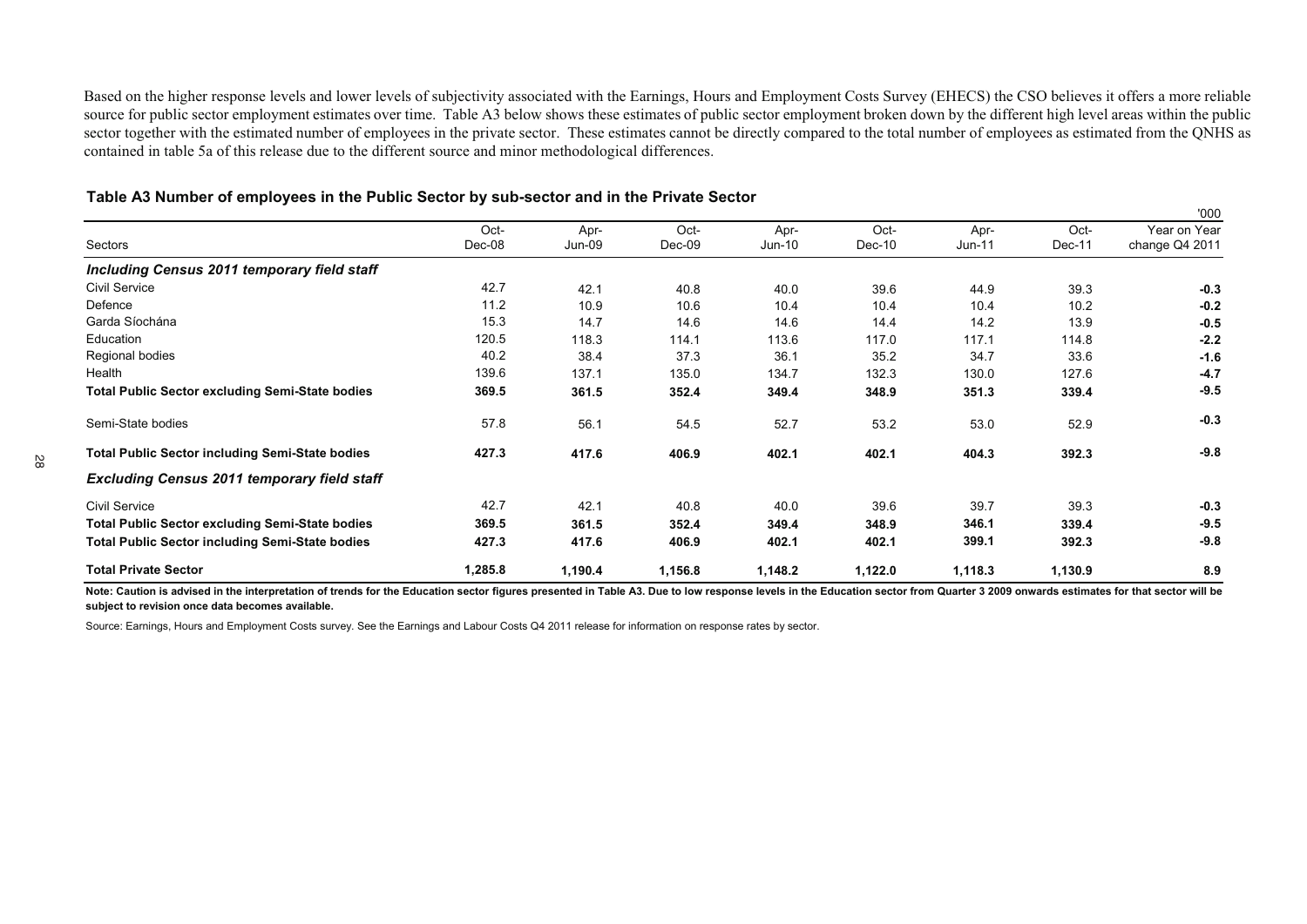The Live Register is used to estimate an updated Standardised Unemployment Rate (SUR) each month. These estimates are revised following the publication of the QNHS results each quarter and these revised data are presented in table A4 below. As part of the normal Live Register release process, estimates for more recent months will be subject to update once new Live Register information is used to update the seasonally adjusted series. Any such updates will be included in future Live Register releases. Further information on the Live Register and the SUR along with a full series of data is available at www.cso.ie.

 $\mathsf{o}$ 

| Month     | 2009 | 2010 | 2011 | $\sim$<br>2012 |
|-----------|------|------|------|----------------|
|           |      |      |      |                |
| January   | 9.3  | 12.9 | 14.2 | 14.5           |
| February  | 10.1 | 12.8 | 14.1 | 14.4           |
| March     | 10.8 | 13.0 | 14.1 |                |
| April     | 11.3 | 13.3 | 14.2 |                |
| May       | 11.9 | 13.6 | 14.3 |                |
| June      | 12.1 | 13.6 | 14.4 |                |
| July      | 12.3 | 13.6 | 14.5 |                |
| August    | 12.5 | 13.7 | 14.6 |                |
| September | 12.7 | 14.0 | 14.4 |                |
| October   | 12.8 | 14.2 | 14.6 |                |
| November  | 12.8 | 14.4 | 14.6 |                |
| December  | 12.8 | 14.4 | 14.5 |                |

#### **Table A4 Seasonally Adjusted Standarised Unemployment Rates (SUR) by month**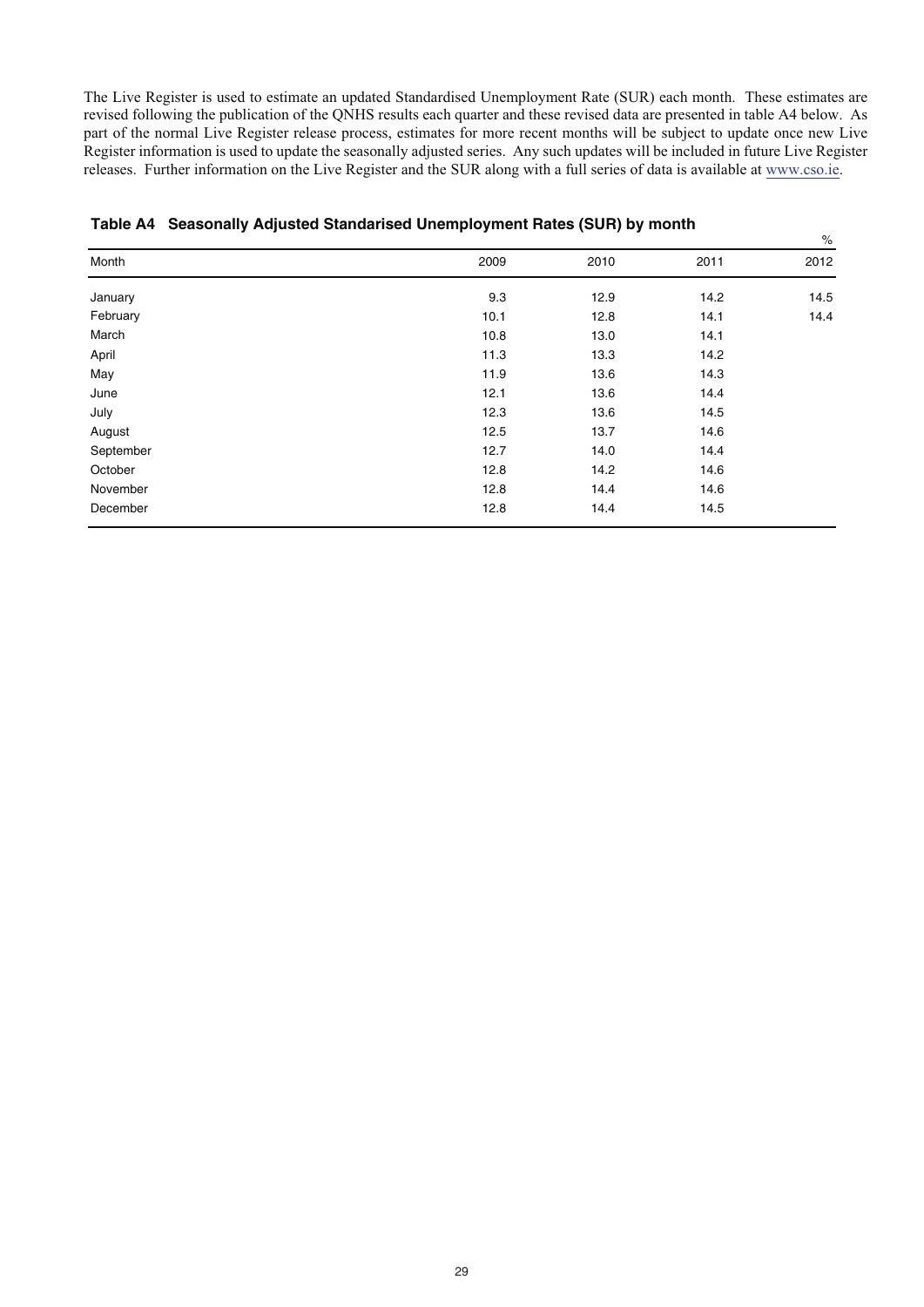# Background Notes

| <b>Purpose of Survey</b>                                      | The Quarterly National Household Survey (QNHS) began in September 1997, replacing the annual<br>April Labour Force Survey (LFS). The purpose of the survey is the production of quarterly labour<br>force estimates and occasional reports on special social topics. The survey meets the requirements<br>of Council Regulation (EC) No. 577/98, adopted in March 1998, which requires the introduction of<br>quarterly labour force surveys in EU member states.                                                                                                                |
|---------------------------------------------------------------|----------------------------------------------------------------------------------------------------------------------------------------------------------------------------------------------------------------------------------------------------------------------------------------------------------------------------------------------------------------------------------------------------------------------------------------------------------------------------------------------------------------------------------------------------------------------------------|
| <b>Reference Period</b>                                       | Information is collected continuously throughout the year from households surveyed each week to<br>give a total design sample of 39,000 households in each quarter. Up to and including the fourth<br>quarter of 2008 the QNHS operated on a seasonal quarter basis since its establishment in Q4 1997.<br>As of the first quarter of 2009 the Quarterly National Household Survey (QNHS) is now<br>undertaken on a calendar quarter basis.                                                                                                                                      |
|                                                               | The reference quarters for survey results are:<br>Q1 - January to March, Q2 - April to June, Q3 - July to September and Q4 - October to December.                                                                                                                                                                                                                                                                                                                                                                                                                                |
| <b>Data Collection</b>                                        | Information is collected on laptop computers, using computer-assisted personal interview (CAPI)<br>software.                                                                                                                                                                                                                                                                                                                                                                                                                                                                     |
| <b>Sample Design</b>                                          | A two-stage sample design is used. This comprises a first stage sample of 2,600 blocks (or small<br>areas) selected at county level to proportionately represent eight strata reflecting population<br>density. Each block was selected to contain, on average, 75 dwellings and the sample of blocks is<br>fixed for a period of about five years. In the second stage of sampling, 15 households are surveyed<br>in each block to give a total quarterly design sample of 39,000 households. The actual achieved<br>sample varies over time depending on the level of response |
|                                                               | Households are asked to take part in the survey for five consecutive quarters and are then replaced<br>by other households in the same block. Thus, one fifth of the households in the survey are replaced<br>each quarter and the QNHS sample involves an overlap of 80% between consecutive quarters and<br>20% between the same quarter in consecutive years.                                                                                                                                                                                                                 |
|                                                               | The survey results are weighted to agree with population estimates broken down by age, sex and<br>region. The population estimates for April of each year are published in a separate release.                                                                                                                                                                                                                                                                                                                                                                                   |
| <b>Statistical significance</b>                               | All estimates based on sample surveys are subject to error, some of which is measurable. Where an<br>estimate is statistically significantly different from another estimate it means that we can be 95%<br>confident that differences between those two estimates are not due to sampling error.                                                                                                                                                                                                                                                                                |
| <b>Usual residence and</b><br>de facto population<br>concepts | Up to and including Q1 2006 the annual population estimates have been calculated using the de<br>facto definition of population (i.e. all persons present in the state). From Q2 2006 onwards a new<br>concept of usual residence will be used, i.e. all persons usually resident and present in the state plus<br>absent persons who are usually resident in Ireland but are temporarily away from home and outside<br>the state.                                                                                                                                               |
| <b>ILO Labour Force</b><br><b>Classification</b>              | The primary classification used for the QNHS results is the ILO (International Labour Office) labour<br>force classification. Labour Force Survey data on this basis have been published since 1988. The<br>ILO classification distinguishes the following main subgroups of the population aged 15 or over:                                                                                                                                                                                                                                                                     |
|                                                               | In Employment: Persons who worked in the week before the survey for one hour or more for<br>payment or profit, including work on the family farm or business and all persons who had a job but<br>were not at work because of illness, holidays etc. in the week.                                                                                                                                                                                                                                                                                                                |
|                                                               | Unemployed: Persons who, in the week before the survey, were without work and available for work<br>within the next two weeks, and had taken specific steps, in the preceding four weeks, to find work.                                                                                                                                                                                                                                                                                                                                                                          |
|                                                               | Inactive Population (not in labour force): All other persons.                                                                                                                                                                                                                                                                                                                                                                                                                                                                                                                    |

The labour force comprises persons employed plus unemployed.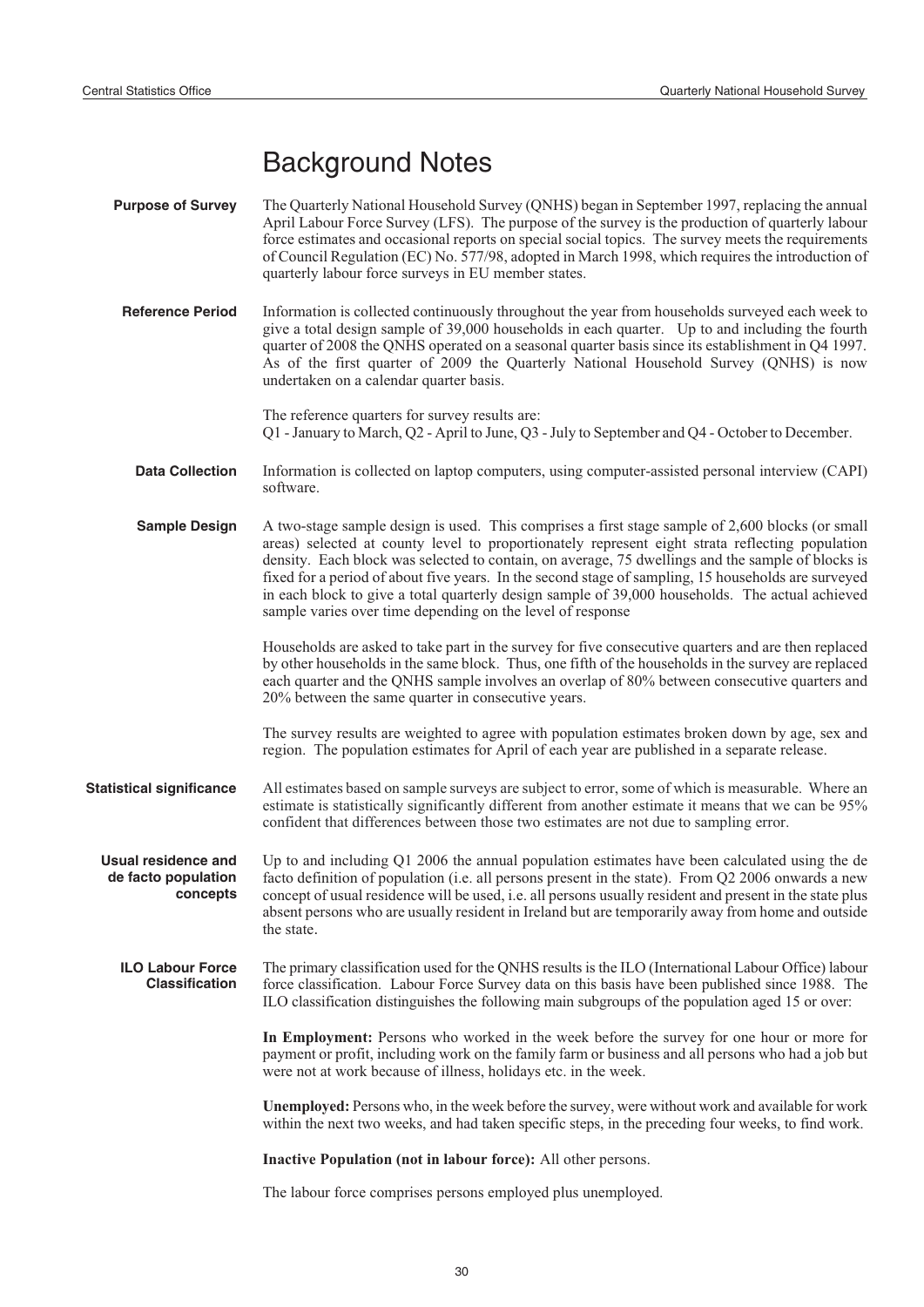| Participation,<br><b>Employment and</b><br><b>Unemployment Rates</b> | The rates given in this release are based on the ILO classification. The Participation Rate is the<br>number of persons in the labour force expressed as a percentage of the total population aged 15 or<br>over. The Employment Rate is the number of employed aged 15 to 64 expressed as a percentage of<br>the total population aged 15 to 64. The Unemployment Rate is the number of unemployed<br>expressed as a percentage of the total labour force.     |  |
|----------------------------------------------------------------------|-----------------------------------------------------------------------------------------------------------------------------------------------------------------------------------------------------------------------------------------------------------------------------------------------------------------------------------------------------------------------------------------------------------------------------------------------------------------|--|
| <b>Duration of</b><br><b>Unemployment</b>                            | The duration of unemployment is the length of time since a person last had a job or began looking<br>for work, whichever is more recent. The long-term unemployment rate is the number of persons<br>unemployed for one year or more expressed as a percentage of the total labour force.                                                                                                                                                                       |  |
| <b>Underemployment</b>                                               | In the LFS and in the first two quarters of the QNHS, a person who had a part-time job was<br>classified as underemployed if he/she was looking and available for another part-time job or a<br>full-time job.                                                                                                                                                                                                                                                  |  |
|                                                                      | Since the April-June 1998 quarter, the category 'underemployed' has been based on a new question<br>relating to the respondent's satisfaction with his/her current hours. Thus, a respondent who works<br>in a part-time job is classified as 'underemployed' if he/she is looking and available for another job<br>and has explicitly stated that the hours worked currently are 'too few'.                                                                    |  |
|                                                                      | This change has affected comparability (but only within the 'At work, part-time' category) between<br>the January-March 1998 and subsequent quarters.                                                                                                                                                                                                                                                                                                           |  |
| <b>Part-time</b><br><b>Underemployment</b>                           | As of Q3 2010 a new methodology has been applied to the estimation of the level of part-time<br>underemployment. This arises from work undertaken by the European statistical office (Eurostat)<br>on defining a common set of indicators to supplement the unemployment rate in terms of unused<br>labour capacity. The new part-time underemployment definition applied in this release is in line<br>with the common EU definition.                          |  |
|                                                                      | The new method of calculation based on ILO and Eurostat recommendations uses the following<br>criteria to derive underemployment:                                                                                                                                                                                                                                                                                                                               |  |
|                                                                      | Working part-time<br>1.<br>Willing to work additional hours<br>2.<br>Available to work additional hours<br>3.                                                                                                                                                                                                                                                                                                                                                   |  |
|                                                                      | The previous calculation was based on a respondent meeting the following criteria:                                                                                                                                                                                                                                                                                                                                                                              |  |
|                                                                      | Working part-time (self-perception)<br>1.<br>Working too few hours<br>2.                                                                                                                                                                                                                                                                                                                                                                                        |  |
|                                                                      | 3. Looking for either an additional or replacement job<br>4. Available to work in an additional or replacement job                                                                                                                                                                                                                                                                                                                                              |  |
|                                                                      | The key difference between the two methods is the criteria of a respondent looking for work. The<br>ILO/Eurostat recommendation does not require a respondent to be actively looking for work or<br>additional hours to be considered underemployed. The exclusion of "looking for work" has a<br>significant affect on the level of underemployment as for example in Q3 2010 the level of<br>underemployment is almost six times higher using the new method. |  |
|                                                                      | This new indicator is only available from quarter 3 2008 onwards as estimates prior to that quarter<br>were all based on one single question which included the need for the person to be looking for                                                                                                                                                                                                                                                           |  |

which allow this requirement to be excluded.

additional work. From quarter 3 2008 the indicator is derived from a series of separate questions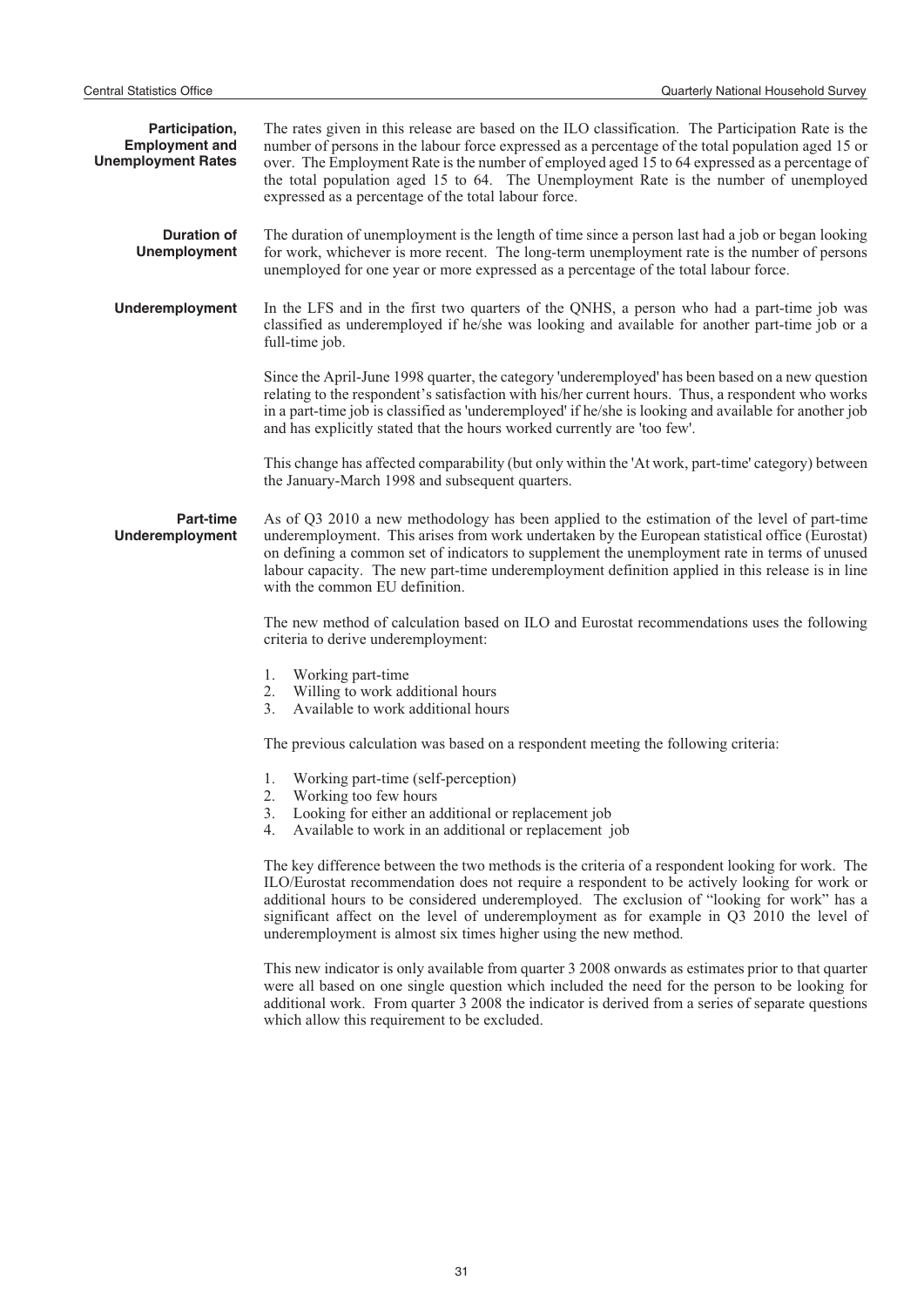Central Statistics Office Quarterly National Household Survey **Principal Economic Status Classification** Results are also available using the Principal Economic Status (PES) classification which was used in the Labour Force Survey and the Census of Population. The PES classification is based on a single question in which respondents are asked what is their usual situation with regard to employment and given the following response categories: • At work • Unemployed **Student** • Engaged on home duties • Retired • Other. **NACE Industrial Classification** The QNHS sectoral employment figures are based on the EU NACE Rev. 2 (Nomenclature generale des activites economique dans les Communautes europeennes) classification as defined in Council Regulation (EC) no 1893/2006. Fourteen NACE sub-categories are distinguished in Table 2b of this release. From Q1 2009 NACE Rev. 2 has been adopted as the primary classification of industrial sectors for use in QNHS outputs. From Q4 1997 to Q4 2008 the NACE Rev. 1.1 classification had been in use. NACE Rev. 2 classification is more detailed than the NACE Rev. 1.1 classification. In particular more sections are now identified for services activities with the aim of better capturing economic activity within services. In cases where there is a direct one to one correspondence (e.g. section H 'Hotels and restaurants' in NACE Rev. 1.1 directly corresponds to section I 'Accommodation and food service activities' sector in NACE Rev. 2) then the two different series can be expected to be broadly comparable. However, the series will not be exactly the same, as the process of applying NACE Rev. 2 involved a very detailed recoding process whereby the new NACE classification was applied to each record in each quarter. The detailed nature of this process means it should be expected that even in the case of a one to one correspondence between a NACE Rev. 2 and NACE Rev. 1.1 section; minor differences in the level of the estimates may be seen. To facilitate analysis and the running of seasonal adjustment on the time series NACE Rev. 2 estimates have been produced from Q1 2004 onwards. As of Q2 2009 only NACE Rev. 2 estimates will be published. **Interpretation of Sectoral Data** It should be noted that the CSO suggests some caution in interpretation of sectoral trends at this time, particularly in the Agriculture, forestry and fishing sector and the Education sector. The CSO has undertaken an analysis of the trend in agricultural employment recorded and the analysis has shown that the trend has been influenced by the introduction of an updated sample which commenced in quarter 1 2009 and is fully in effect as of quarter 1 2010. However, in the absence of other contemporary information on the level of agricultural employment no firm conclusion can be drawn on a more realistic trend. The CSO proposes to revisit the issue when data from the Census of Agriculture 2010 and Census of Population 2011 become available. In the interim caution is warranted in the interpretation of the trend in agricultural employment. Separately to the specific issues which arose in relation to the introduction of the new sample it should also be noted that all sample surveys are subject to sampling error given that they are based on a sample of all eligible respondents. The level of sampling error is primarily driven by the size of the achieved sample, or in the case of the QNHS the achieved number of interviews. The number of interviews achieved for the QNHS has been falling over time, and as such greater sampling error arises. The CSO monitors the quality of its estimates and is committed to informing users of any specific issues which arise with published estimates. In the case of Q3 2010 analysis indicates that the annual change presented for the Education sector is primarily driven by sampling issues rather than an underlying trend in employment within the sector, and caution is warranted in interpretation of the presented trend. This analysis indicates no notable effect on other published estimates. Users who have a specific interest in public sector employment should refer to table 1.1 within the text of this release and the related explanatory text.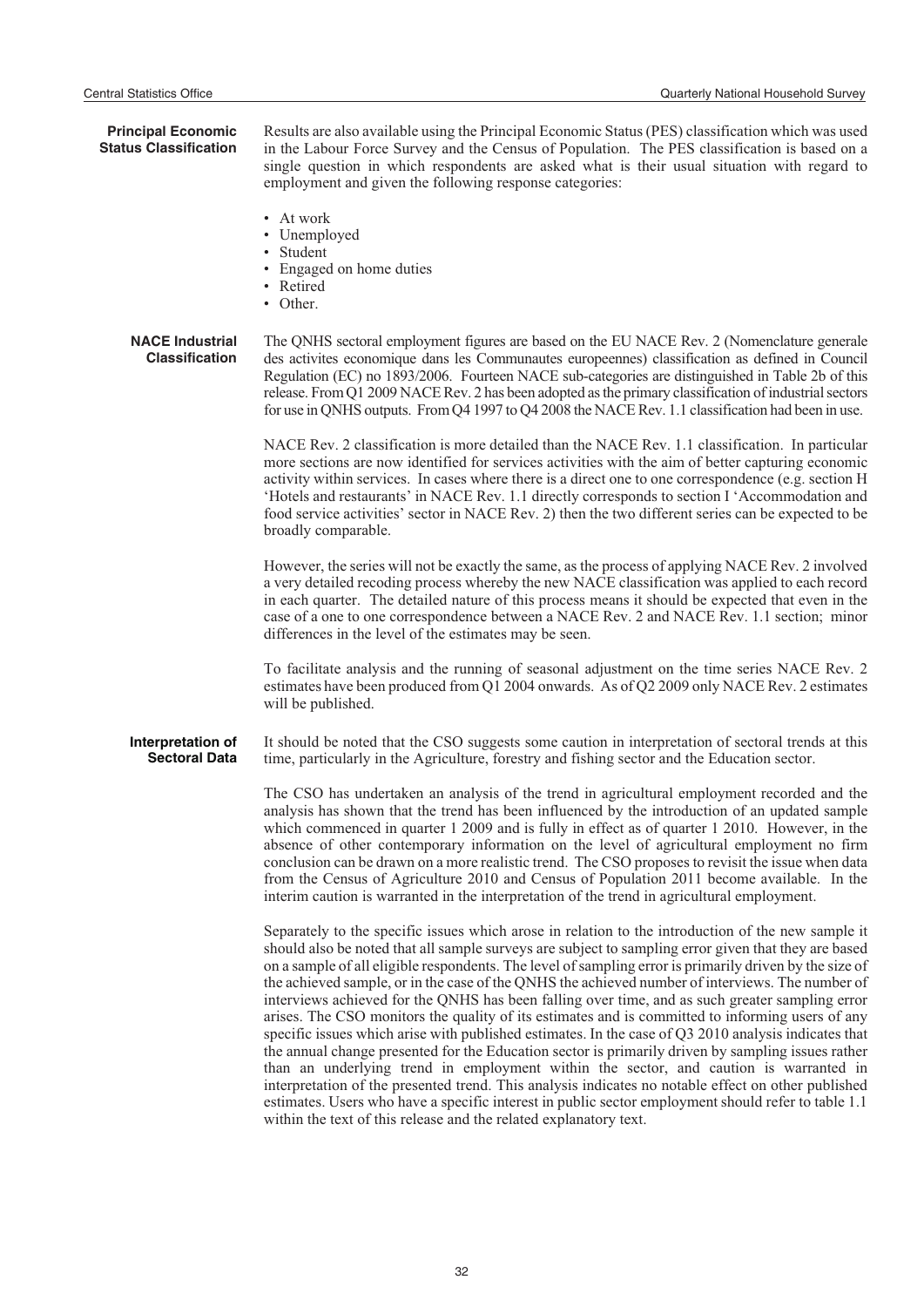| <b>Occupations</b>                               | As a result of changes to the European regulations governing the Quarterly Labour Force Survey<br>(implemented in Ireland using the QNHS) the CSO is obliged to report occupational coding data to<br>Eurostat based on the new Europe wide classification ISCO-08 from Q1 2011 onwards. To allow<br>this requirement to be met the CSO has changed to using UK SOC2010 as the primary<br>classification used in collecting the data. ISCO-08 is then derived from UK SOC2010. This change<br>is also being implemented for the Census 2011 results.                                                                                                                                                                           |
|--------------------------------------------------|--------------------------------------------------------------------------------------------------------------------------------------------------------------------------------------------------------------------------------------------------------------------------------------------------------------------------------------------------------------------------------------------------------------------------------------------------------------------------------------------------------------------------------------------------------------------------------------------------------------------------------------------------------------------------------------------------------------------------------|
|                                                  | The previously used classification for publication purposes in Ireland was UK SOC1990 and this<br>cannot be directly compared to the new UK SOC2010 classification as all occupations have been<br>reclassified accordingly. This newer classification reflects the evolution over a period of time of<br>certain occupational areas which were developing rapidly, both in terms of their scale and the<br>complexity of work organisation. One particular example which highlights the impact of these<br>changes on published results is the reclassifying of farmers from the major occupation grouping of<br>'Managers and administrators' in SOC1990 to the major occupation grouping of 'Skilled trades' in<br>SOC2010. |
|                                                  | Results for occupations coded to the new SOC2010 classification have now been recoded for<br>historical quarters back to Q1 2007 to provide a longer and consistent time series for users.                                                                                                                                                                                                                                                                                                                                                                                                                                                                                                                                     |
|                                                  | Further information regarding SOC 2010 is available at the link below:                                                                                                                                                                                                                                                                                                                                                                                                                                                                                                                                                                                                                                                         |
|                                                  | http://cso.ie/shorturl.aspx/104                                                                                                                                                                                                                                                                                                                                                                                                                                                                                                                                                                                                                                                                                                |
| <b>Comparing the LFS</b><br>and the QNHS         | The LFS was conducted each year in April and involved the completion of a written questionnaire<br>in each of the sample households. The QNHS, on the other hand, involves continuous surveying so<br>that the results reflect the average situation over the course of three months. The LFS paper<br>questionnaires have been replaced by laptop computers, allowing some key questions (such as<br>existence of a job in the week before the survey, full-time versus part-time jobs) to be refined and<br>improved. The main factors affecting comparability of the two surveys are:                                                                                                                                       |
|                                                  | • Seasonal effects on numbers employed and unemployed<br>• The change from a point-in-time to a continuous survey (survey reference period)<br>• Changes in the questionnaire, which has increased the observed level of labour force<br>participation, particularly in part-time jobs.                                                                                                                                                                                                                                                                                                                                                                                                                                        |
| <b>Seasonality</b>                               | Seasonal factors do not affect annual comparisons of LFS/QNHS results. However, they do affect<br>the sub-annual comparisons and the effects of seasonal variation in labour supply and demand are<br>evident from the QNHS results.                                                                                                                                                                                                                                                                                                                                                                                                                                                                                           |
|                                                  | Seasonal factors are most clearly visible in the results for the July-September quarter, when the<br>number of persons in employment is at its highest. Unemployment also increases in that quarter,<br>when more people are available and looking for work. Other summer seasonal effects can be seen<br>in the sectoral employment figures (with strong results for retailing, hotels and restaurants) and in<br>the lower number of students in summer. There is also evidence that employment and<br>unemployment are both lower in the winter months.                                                                                                                                                                     |
| <b>Seasonal Adjustment</b><br><b>Methodology</b> | Since Q1 2011 the seasonal adjustment of data from the QNHS is completed by applying the<br>X-12-ARIMA model, developed by the U.S. Census Bureau. Seasonal adjustment is conducted<br>using the direct approach, where each individual series is independently adjusted. As a result of<br>this direct seasonal adjustment approach it should be noted that the sum of any component series<br>may not be equal to seasonally adjusted series to which these components belong, e.g. the<br>seasonally adjusted number of males in employment and the seasonally adjusted number of females<br>in employment will not necessarily add up to the total employment on a seasonally adjusted basis.                              |
|                                                  | The X-12-ARIMA method has the X-11 moving averages process at its core, but builds on this by<br>providing options for pre-treating the series using a regARIMA approach for prior adjustment and<br>series extension. In essence this methodology will estimate seasonal factors while taking account of<br>calendar effects (e.g timing of Easter), outliers, temporary changes and level shifts.                                                                                                                                                                                                                                                                                                                            |
|                                                  | For additional information on the use of X-12-ARIMA see detailed note in the Q1 2011 QNHS<br>release.                                                                                                                                                                                                                                                                                                                                                                                                                                                                                                                                                                                                                          |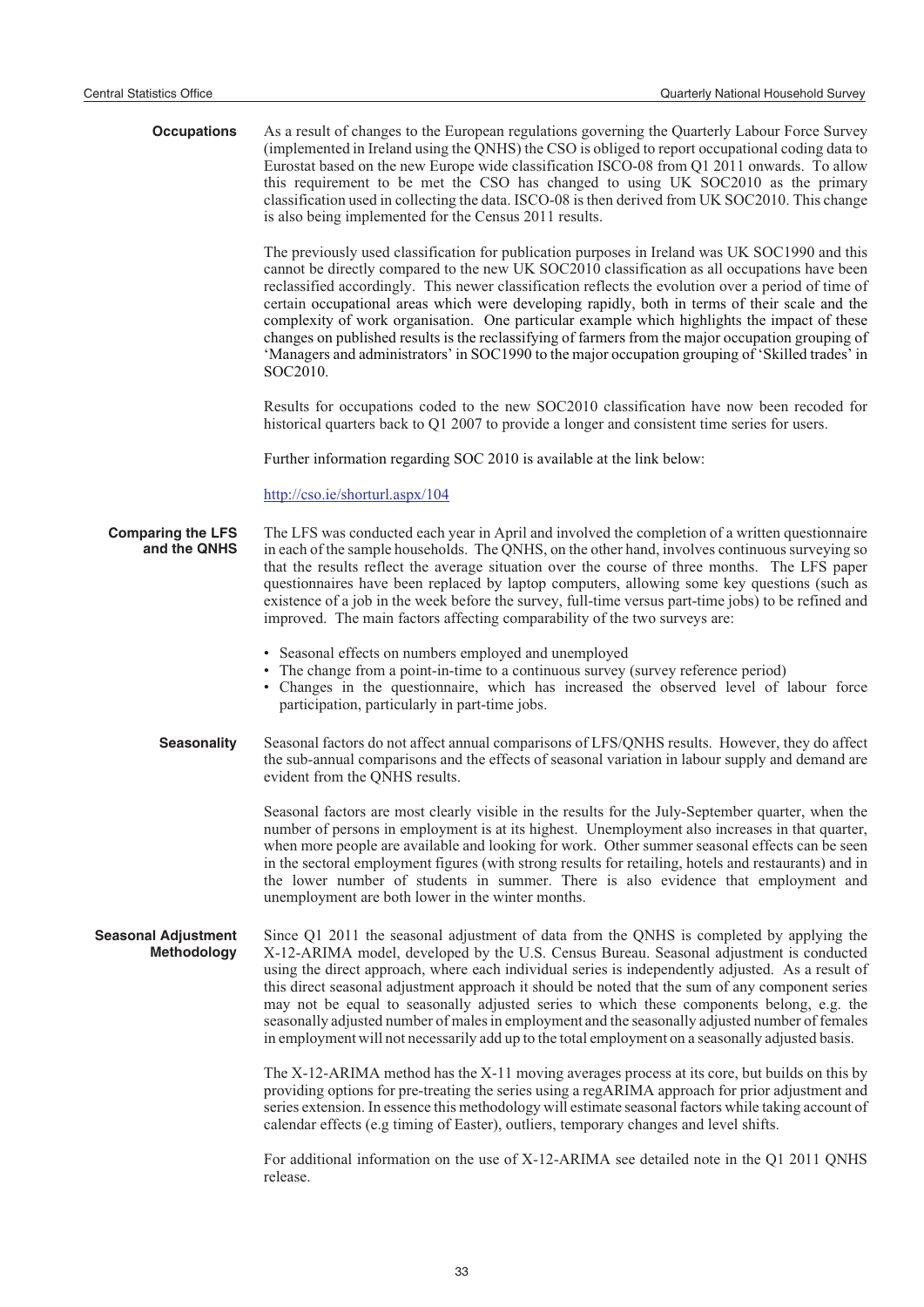#### **Interpretation of volume and rate changes**

The overall change in the number of people employed, unemployed, in the labour force and not in the labour force is a function both of changes in the population as well as changes in the proportion of people with that status. Therefore, in interpreting changes in the volume of persons who are employed, unemployed etc, both changes in population and changes in the relevant rates should be considered.

In recent years there has been a natural decline in the number of people in younger age groups arising from the falling number of births through the 1980's until 1994 when a low of 48,255 births was recorded (compared with 74,278 in 2009). For example there were 326,030 people born in Ireland between 1982 and 1986 and, all other things being equal, these people would have been in the 20-24 age group in 2006. However between 1986 and 1990 there were nearly 50,000 fewer births which would create a natural decrease in the 20-24 age group of close to 50,000 between 2006 and 2010.

In addition to natural changes in population, net migration has been a significant feature of population change in Ireland in recent years and net migration has also been most heavily concentrated in younger age groups. Evidence shows that migration is also most heavily concentrated in the 20-24 and 25-34 age groups. As a result of both natural decrease and net outward migration, the population of persons in the younger age groups has fallen and this should be borne in mind when considering the changes in the number of people in these age groups who are employed, unemployed and in the labour force as discussed earlier in this release.

#### **NUTS2 and NUTS3 regions** The regional classifications in this release are based on the NUTS (Nomenclature of Territorial Units) classification used by Eurostat. The NUTS3 regions correspond to the eight Regional Authorities established under the Local Government Act, 1991 (Regional Authorities) (Establishment) Order, 1993, which came into operation on 1 January 1994. The NUTS2 regions, which were proposed by Government and agreed by Eurostat in 1999, are groupings of the NUTS3 regions. The composition of the regions is set out below.

| Border, Midland and<br><b>Western NUTS2 Region</b> |                                                  | <b>NUTS2 Region</b> | <b>Southern and Eastern</b>                                                            |  |
|----------------------------------------------------|--------------------------------------------------|---------------------|----------------------------------------------------------------------------------------|--|
| <b>Border</b>                                      | Cavan<br>Donegal<br>Leitrim<br>Louth<br>Monaghan | <b>Dublin</b>       | Dublin City<br>Dun Laoghaire-Rathdown<br>Fingal<br>South Dublin                        |  |
|                                                    | Sligo                                            | <b>Mid-East</b>     | Kildare<br>Meath                                                                       |  |
| <b>Midland</b>                                     | Laois<br>Longford                                |                     | Wicklow                                                                                |  |
|                                                    | Offaly<br>Westmeath                              | Mid-West            | Clare<br>Limerick City<br><b>Limerick County</b>                                       |  |
| West                                               | Galway City<br>Galway County                     |                     | North Tipperary                                                                        |  |
|                                                    | Mayo<br>Roscommon                                | South-East          | Carlow<br>Kilkenny<br>South Tipperary<br>Waterford City<br>Waterford County<br>Wexford |  |
|                                                    |                                                  | <b>South-West</b>   | Cork City<br>Cork County                                                               |  |

Kerry

34